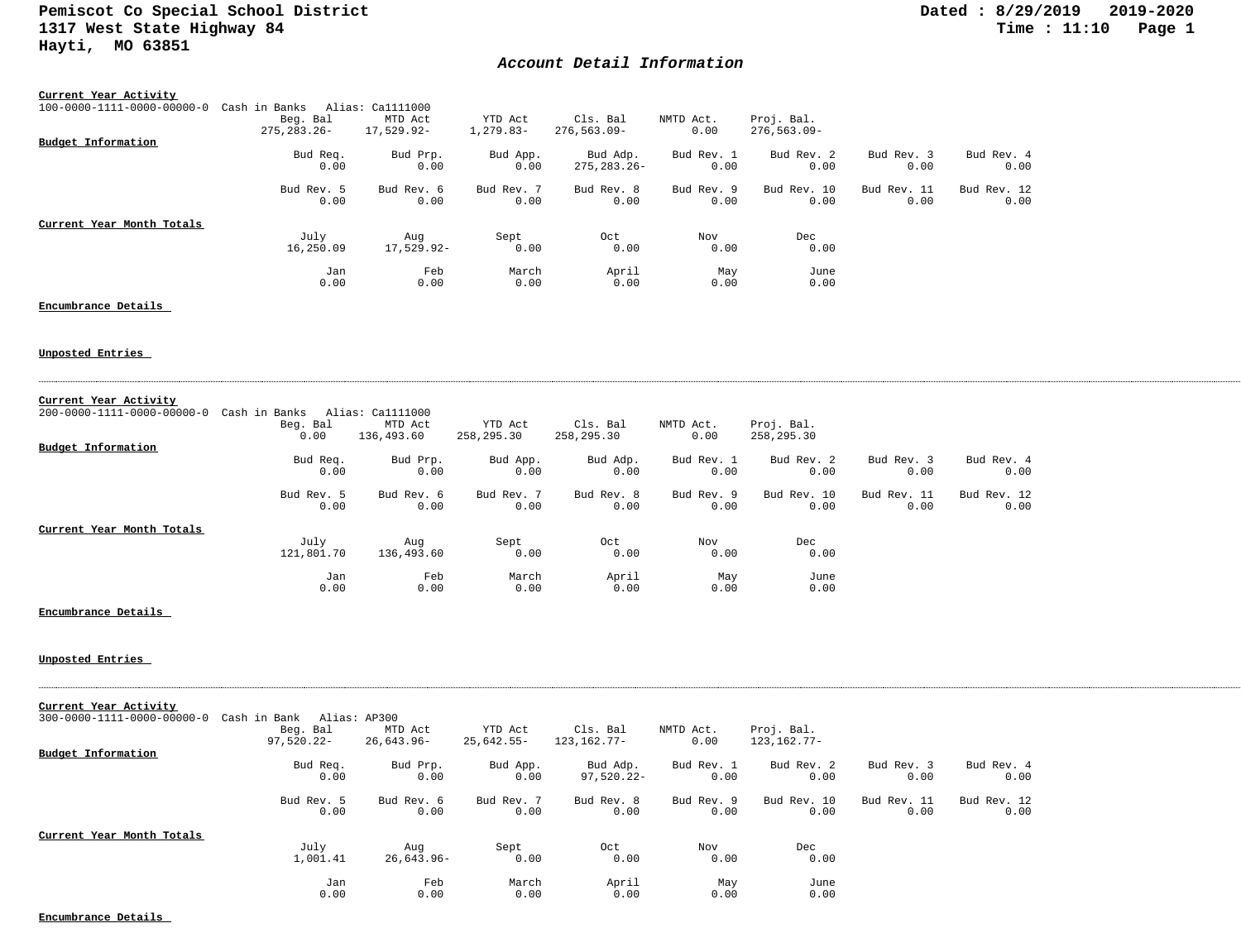## *Account Detail Information*

**Unposted Entries** 

| Current Year Activity      |              |                  |            |            |            |             |             |             |
|----------------------------|--------------|------------------|------------|------------|------------|-------------|-------------|-------------|
| 400-0000-1111-0000-00000-0 | Cash in Bank | Alias: Ca1111000 |            |            |            |             |             |             |
|                            | Beg. Bal     | MTD Act          | YTD Act    | Cls. Bal   | NMTD Act.  | Proj. Bal.  |             |             |
|                            | 191,561.40   | 66.76            | 24,659.85- | 166,901.55 | 0.00       | 166,901.55  |             |             |
| Budget Information         |              |                  |            |            |            |             |             |             |
|                            | Bud Req.     | Bud Prp.         | Bud App.   | Bud Adp.   | Bud Rev. 1 | Bud Rev. 2  | Bud Rev. 3  | Bud Rev. 4  |
|                            | 0.00         | 0.00             | 0.00       | 191,561.40 | 0.00       | 0.00        | 0.00        | 0.00        |
|                            | Bud Rev. 5   | Bud Rev. 6       | Bud Rev. 7 | Bud Rev. 8 | Bud Rev. 9 | Bud Rev. 10 | Bud Rev. 11 | Bud Rev. 12 |
|                            | 0.00         | 0.00             | 0.00       | 0.00       | 0.00       | 0.00        | 0.00        | 0.00        |
| Current Year Month Totals  |              |                  |            |            |            |             |             |             |
|                            | July         | Aug              | Sept       | Oct        | Nov        | Dec         |             |             |
|                            | $24,726.61-$ | 66.76            | 0.00       | 0.00       | 0.00       | 0.00        |             |             |
|                            | Jan          | Feb              | March      | April      | May        | June        |             |             |
|                            | 0.00         | 0.00             | 0.00       | 0.00       | 0.00       | 0.00        |             |             |

**Encumbrance Details** 

#### **Unposted Entries**

#### **Current Year Activity**

| $600 - 0000 - 1111 - 0000 - 00000 - 0$ | Cash in Bank | Alias: Ca1111000 |            |            |            |             |             |             |
|----------------------------------------|--------------|------------------|------------|------------|------------|-------------|-------------|-------------|
|                                        | Beg. Bal     | MTD Act          | YTD Act    | Cls. Bal   | NMTD Act.  | Proj. Bal.  |             |             |
|                                        | 32,324.20    | 3.47             | 73.41      | 32,397.61  | 0.00       | 32,397.61   |             |             |
| Budget Information                     |              |                  |            |            |            |             |             |             |
|                                        | Bud Req.     | Bud Prp.         | Bud App.   | Bud Adp.   | Bud Rev. 1 | Bud Rev. 2  | Bud Rev. 3  | Bud Rev. 4  |
|                                        | 0.00         | 0.00             | 0.00       | 32,324.20  | 0.00       | 0.00        | 0.00        | 0.00        |
|                                        | Bud Rev. 5   | Bud Rev. 6       | Bud Rev. 7 | Bud Rev. 8 | Bud Rev. 9 | Bud Rev. 10 | Bud Rev. 11 | Bud Rev. 12 |
|                                        | 0.00         | 0.00             | 0.00       | 0.00       | 0.00       | 0.00        | 0.00        | 0.00        |
| Current Year Month Totals              |              |                  |            |            |            |             |             |             |
|                                        | July         | Aug              | Sept       | Oct        | Nov        | Dec         |             |             |
|                                        | 69.94        | 3.47             | 0.00       | 0.00       | 0.00       | 0.00        |             |             |
|                                        | Jan          | Feb              | March      | April      | May        | June        |             |             |
|                                        | 0.00         | 0.00             | 0.00       | 0.00       | 0.00       | 0.00        |             |             |

**Encumbrance Details** 

#### **Unposted Entries**

**Current Year Activity**

| 100-0000-1112-0000-00000-0 | Construction Funds | Alias:     |            |               |            |             |             |             |
|----------------------------|--------------------|------------|------------|---------------|------------|-------------|-------------|-------------|
|                            | Beg. Bal           | MTD Act    | YTD Act    | Cls. Bal      | NMTD Act.  | Proj. Bal.  |             |             |
|                            | 37, 231.19-        | 0.00       | 0.00       | $37.231.19 -$ | 0.00       | 37, 231.19- |             |             |
| Budget Information         |                    |            |            |               |            |             |             |             |
|                            | Bud Req.           | Bud Prp.   | Bud App.   | Bud Adp.      | Bud Rev. 1 | Bud Rev. 2  | Bud Rev. 3  | Bud Rev. 4  |
|                            | 0.00               | 0.00       | 0.00       | $37.231.19 -$ | 0.00       | 0.00        | 0.00        | 0.00        |
|                            | Bud Rev. 5         | Bud Rev. 6 | Bud Rev. 7 | Bud Rev. 8    | Bud Rev. 9 | Bud Rev. 10 | Bud Rev. 11 | Bud Rev. 12 |
|                            | 0.00               | 0.00       | 0.00       | 0.00          | 0.00       | 0.00        | 0.00        | 0.00        |
| Current Year Month Totals  |                    |            |            |               |            |             |             |             |
|                            | July               | Aug        | Sept       | Oct           | Nov        | Dec         |             |             |
|                            | 0.00               | 0.00       | 0.00       | 0.00          | 0.00       | 0.00        |             |             |
|                            | Jan                | Feb        | March      | April         | May        | June        |             |             |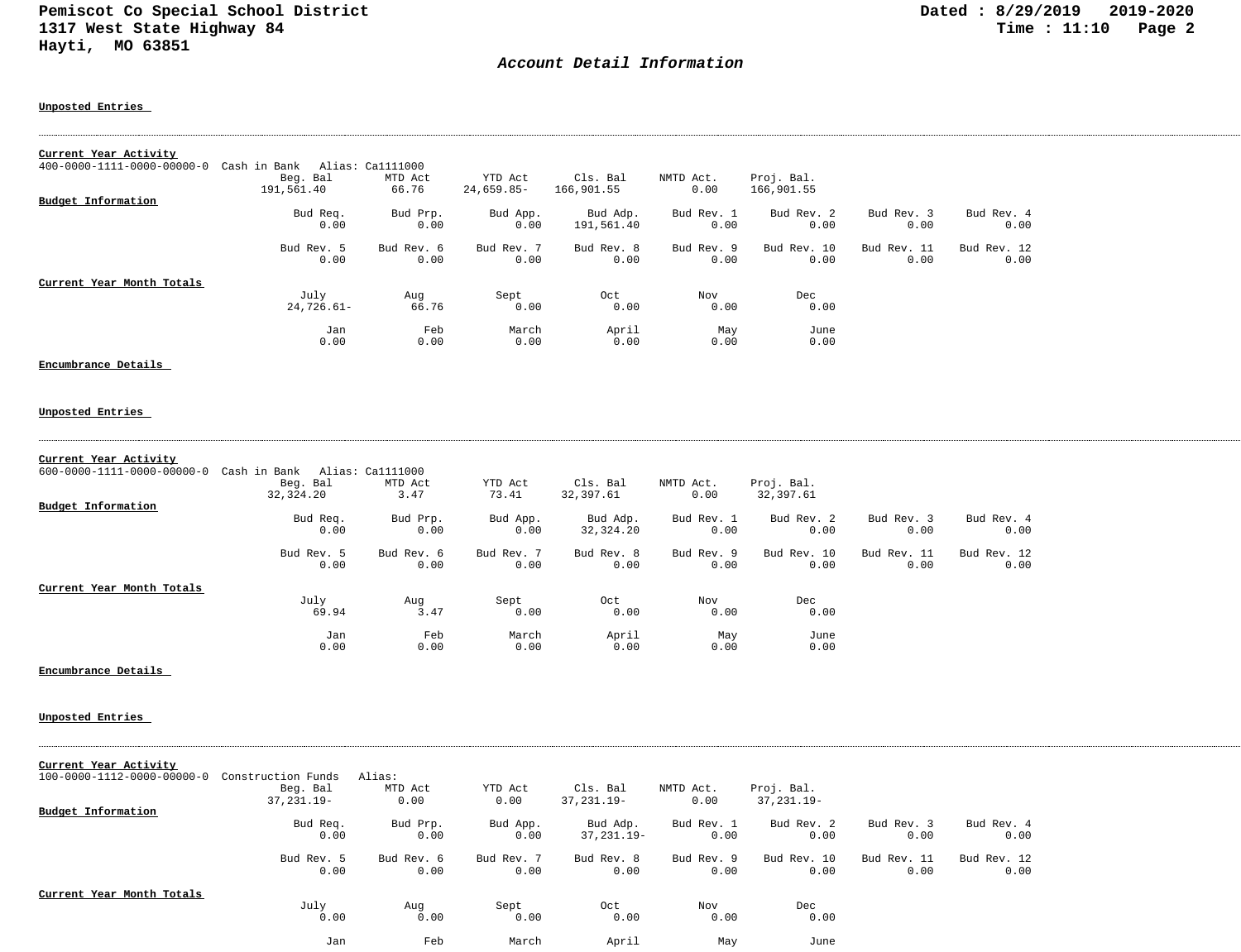## *Account Detail Information*

| .00 | 0.00 | 0.00 | 0.00 | 0.00 | 0.00 |
|-----|------|------|------|------|------|

## **Encumbrance Details**

#### **Unposted Entries**

| Current Year Activity                  |                    |              |            |            |            |             |             |             |
|----------------------------------------|--------------------|--------------|------------|------------|------------|-------------|-------------|-------------|
| $300 - 0000 - 1112 - 0000 - 00000 - 0$ | Construction Funds | Alias: AP300 |            |            |            |             |             |             |
|                                        | Beg. Bal           | MTD Act      | YTD Act    | Cls. Bal   | NMTD Act.  | Proj. Bal.  |             |             |
|                                        | 0.00               | 0.00         | 0.00       | 0.00       | 0.00       | 0.00        |             |             |
| Budget Information                     |                    |              |            |            |            |             |             |             |
|                                        | Bud Req.           | Bud Prp.     | Bud App.   | Bud Adp.   | Bud Rev. 1 | Bud Rev. 2  | Bud Rev. 3  | Bud Rev. 4  |
|                                        | 0.00               | 0.00         | 0.00       | 0.00       | 0.00       | 0.00        | 0.00        | 0.00        |
|                                        | Bud Rev. 5         | Bud Rev. 6   | Bud Rev. 7 | Bud Rev. 8 | Bud Rev. 9 | Bud Rev. 10 | Bud Rev. 11 | Bud Rev. 12 |
|                                        | 0.00               | 0.00         | 0.00       | 0.00       | 0.00       | 0.00        | 0.00        | 0.00        |
| Current Year Month Totals              |                    |              |            |            |            |             |             |             |
|                                        | July               | Aug          | Sept       | Oct        | Nov        | Dec         |             |             |
|                                        | 0.00               | 0.00         | 0.00       | 0.00       | 0.00       | 0.00        |             |             |
|                                        | Jan                | Feb          | March      | April      | May        | June        |             |             |
|                                        | 0.00               | 0.00         | 0.00       | 0.00       | 0.00       | 0.00        |             |             |

## **Encumbrance Details**

### **Unposted Entries**

| Current Year Activity<br>$400 - 0000 - 1112 - 0000 - 00000 - 0$ | Construction Funds | Alias:     |            |            |            |             |             |             |
|-----------------------------------------------------------------|--------------------|------------|------------|------------|------------|-------------|-------------|-------------|
|                                                                 | Beg. Bal           | MTD Act    | YTD Act    | Cls. Bal   | NMTD Act.  | Proj. Bal.  |             |             |
|                                                                 | 37,231.19          | 0.00       | 0.00       | 37,231.19  | 0.00       | 37, 231.19  |             |             |
| <b>Budget Information</b>                                       |                    |            |            |            |            |             |             |             |
|                                                                 | Bud Req.           | Bud Prp.   | Bud App.   | Bud Adp.   | Bud Rev. 1 | Bud Rev. 2  | Bud Rev. 3  | Bud Rev. 4  |
|                                                                 | 0.00               | 0.00       | 0.00       | 37,231.19  | 0.00       | 0.00        | 0.00        | 0.00        |
|                                                                 | Bud Rev. 5         | Bud Rev. 6 | Bud Rev. 7 | Bud Rev. 8 | Bud Rev. 9 | Bud Rev. 10 | Bud Rev. 11 | Bud Rev. 12 |
|                                                                 | 0.00               | 0.00       | 0.00       | 0.00       | 0.00       | 0.00        | 0.00        | 0.00        |
| Current Year Month Totals                                       |                    |            |            |            |            |             |             |             |
|                                                                 | July               | Aug        | Sept       | Oct        | Nov        | Dec         |             |             |
|                                                                 | 0.00               | 0.00       | 0.00       | 0.00       | 0.00       | 0.00        |             |             |
|                                                                 | Jan                | Feb        | March      | April      | May        | June        |             |             |
|                                                                 | 0.00               | 0.00       | 0.00       | 0.00       | 0.00       | 0.00        |             |             |

| Current Year Activity                            |            |            |            |            |            |              |             |             |  |
|--------------------------------------------------|------------|------------|------------|------------|------------|--------------|-------------|-------------|--|
| 100-0000-1131-0000-00000-0 MM First State Alias: |            |            |            |            |            |              |             |             |  |
|                                                  | Beg. Bal   | MTD Act    | YTD Act    | Cls. Bal   | NMTD Act.  | Proj. Bal.   |             |             |  |
|                                                  | 564,007.56 | 685.11     | 1,385.57   | 565,393.13 | 0.00       | 565, 393. 13 |             |             |  |
| Budget Information                               |            |            |            |            |            |              |             |             |  |
|                                                  | Bud Req.   | Bud Prp.   | Bud App.   | Bud Adp.   | Bud Rev. 1 | Bud Rev. 2   | Bud Rev. 3  | Bud Rev. 4  |  |
|                                                  | 0.00       | 0.00       | 0.00       | 564,007.56 | 0.00       | 0.00         | 0.00        | 0.00        |  |
|                                                  | Bud Rev. 5 | Bud Rev. 6 | Bud Rev. 7 | Bud Rev. 8 | Bud Rev. 9 | Bud Rev. 10  | Bud Rev. 11 | Bud Rev. 12 |  |
|                                                  | 0.00       | 0.00       | 0.00       | 0.00       | 0.00       | 0.00         | 0.00        | 0.00        |  |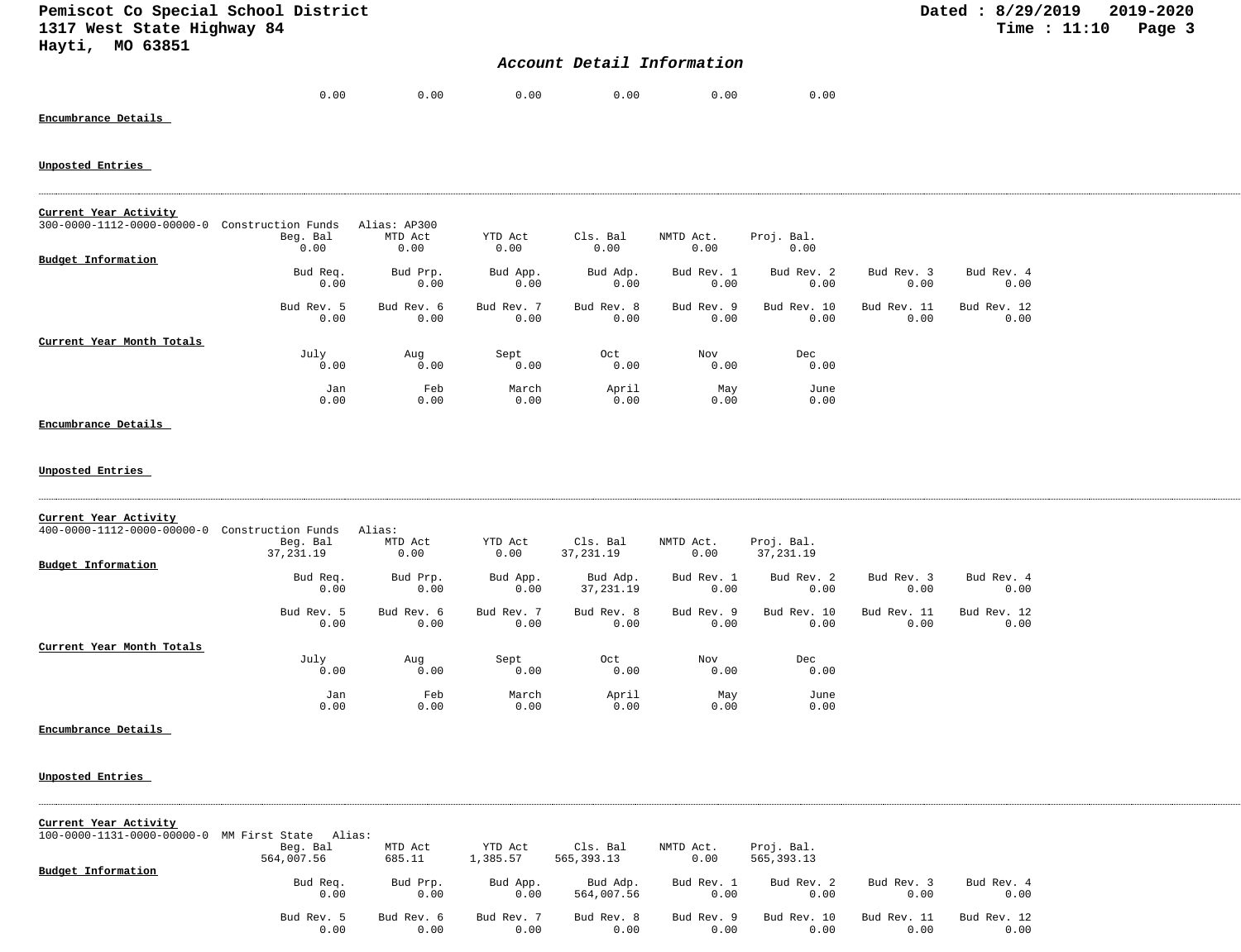## *Account Detail Information*

| Current Year Month Totals |        |        |       |       |      |      |
|---------------------------|--------|--------|-------|-------|------|------|
|                           | July   | Aug    | Sept  | 0ct   | Nov  | Dec  |
|                           | 700.46 | 685.11 | 0.00  | 0.00  | 0.00 | 0.00 |
|                           | Jan    | Feb    | March | April | May  | June |
|                           | 0.00   | 0.00   | 0.00  | 0.00  | 0.00 | 0.00 |

### **Encumbrance Details**

#### **Unposted Entries**

|  | Current Year Activity |
|--|-----------------------|
|  |                       |

| $300 - 0000 - 1131 - 0000 - 00000 - 0$ | MM First State<br>Alias: |            |            |            |            |             |             |             |
|----------------------------------------|--------------------------|------------|------------|------------|------------|-------------|-------------|-------------|
|                                        | Beg. Bal                 | MTD Act    | YTD Act    | Cls. Bal   | NMTD Act.  | Proj. Bal.  |             |             |
|                                        | 14,371.16                | 0.00       | 0.00       | 14,371.16  | 0.00       | 14,371.16   |             |             |
| Budget Information                     |                          |            |            |            |            |             |             |             |
|                                        | Bud Req.                 | Bud Prp.   | Bud App.   | Bud Adp.   | Bud Rev. 1 | Bud Rev. 2  | Bud Rev. 3  | Bud Rev. 4  |
|                                        | 0.00                     | 0.00       | 0.00       | 14,371.16  | 0.00       | 0.00        | 0.00        | 0.00        |
|                                        | Bud Rev. 5               | Bud Rev. 6 | Bud Rev. 7 | Bud Rev. 8 | Bud Rev. 9 | Bud Rev. 10 | Bud Rev. 11 | Bud Rev. 12 |
|                                        | 0.00                     | 0.00       | 0.00       | 0.00       | 0.00       | 0.00        | 0.00        | 0.00        |
| Current Year Month Totals              |                          |            |            |            |            |             |             |             |
|                                        | July                     | Aug        | Sept       | Oct        | Nov        | Dec         |             |             |
|                                        | 0.00                     | 0.00       | 0.00       | 0.00       | 0.00       | 0.00        |             |             |
|                                        | Jan                      | Feb        | March      | April      | May        | June        |             |             |
|                                        | 0.00                     | 0.00       | 0.00       | 0.00       | 0.00       | 0.00        |             |             |

**Encumbrance Details** 

#### **Unposted Entries**

| Current Year Activity<br>$400 - 0000 - 1131 - 0000 - 00000 - 0$ | MM First State<br>Alias: |            |            |            |            |             |             |             |
|-----------------------------------------------------------------|--------------------------|------------|------------|------------|------------|-------------|-------------|-------------|
|                                                                 | Beg. Bal                 | MTD Act    | YTD Act    | Cls. Bal   | NMTD Act.  | Proj. Bal.  |             |             |
|                                                                 | 1,743.18                 | 148.78     | 298.12     | 2,041.30   | 0.00       | 2,041.30    |             |             |
| Budget Information                                              |                          |            |            |            |            |             |             |             |
|                                                                 | Bud Req.                 | Bud Prp.   | Bud App.   | Bud Adp.   | Bud Rev. 1 | Bud Rev. 2  | Bud Rev. 3  | Bud Rev. 4  |
|                                                                 | 0.00                     | 0.00       | 0.00       | 1,743.18   | 0.00       | 0.00        | 0.00        | 0.00        |
|                                                                 | Bud Rev. 5               | Bud Rev. 6 | Bud Rev. 7 | Bud Rev. 8 | Bud Rev. 9 | Bud Rev. 10 | Bud Rev. 11 | Bud Rev. 12 |
|                                                                 | 0.00                     | 0.00       | 0.00       | 0.00       | 0.00       | 0.00        | 0.00        | 0.00        |
| Current Year Month Totals                                       |                          |            |            |            |            |             |             |             |
|                                                                 | July                     | Aug        | Sept       | Oct        | Nov        | Dec         |             |             |
|                                                                 | 149.34                   | 148.78     | 0.00       | 0.00       | 0.00       | 0.00        |             |             |
|                                                                 | Jan                      | Feb        | March      | April      | May        | June        |             |             |
|                                                                 | 0.00                     | 0.00       | 0.00       | 0.00       | 0.00       | 0.00        |             |             |

#### **Encumbrance Details**

| Current Year Activity                 |                  |          |          |          |            |            |            |            |  |
|---------------------------------------|------------------|----------|----------|----------|------------|------------|------------|------------|--|
| 100-0000-1132-0000-00000-0 Petty Cash | Alias: Pe1132000 |          |          |          |            |            |            |            |  |
|                                       | Beg. Bal         | MTD Act  | YTD Act  | Cls. Bal | NMTD Act.  | Proj. Bal. |            |            |  |
|                                       | 100.00           | 0.00     | 0.00     | 100.00   | 0.00       | 100.00     |            |            |  |
| Budget Information                    | Bud Req.         | Bud Prp. | Bud App. | Bud Adp. | Bud Rev. 1 | Bud Rev. 2 | Bud Rev. 3 | Bud Rev. 4 |  |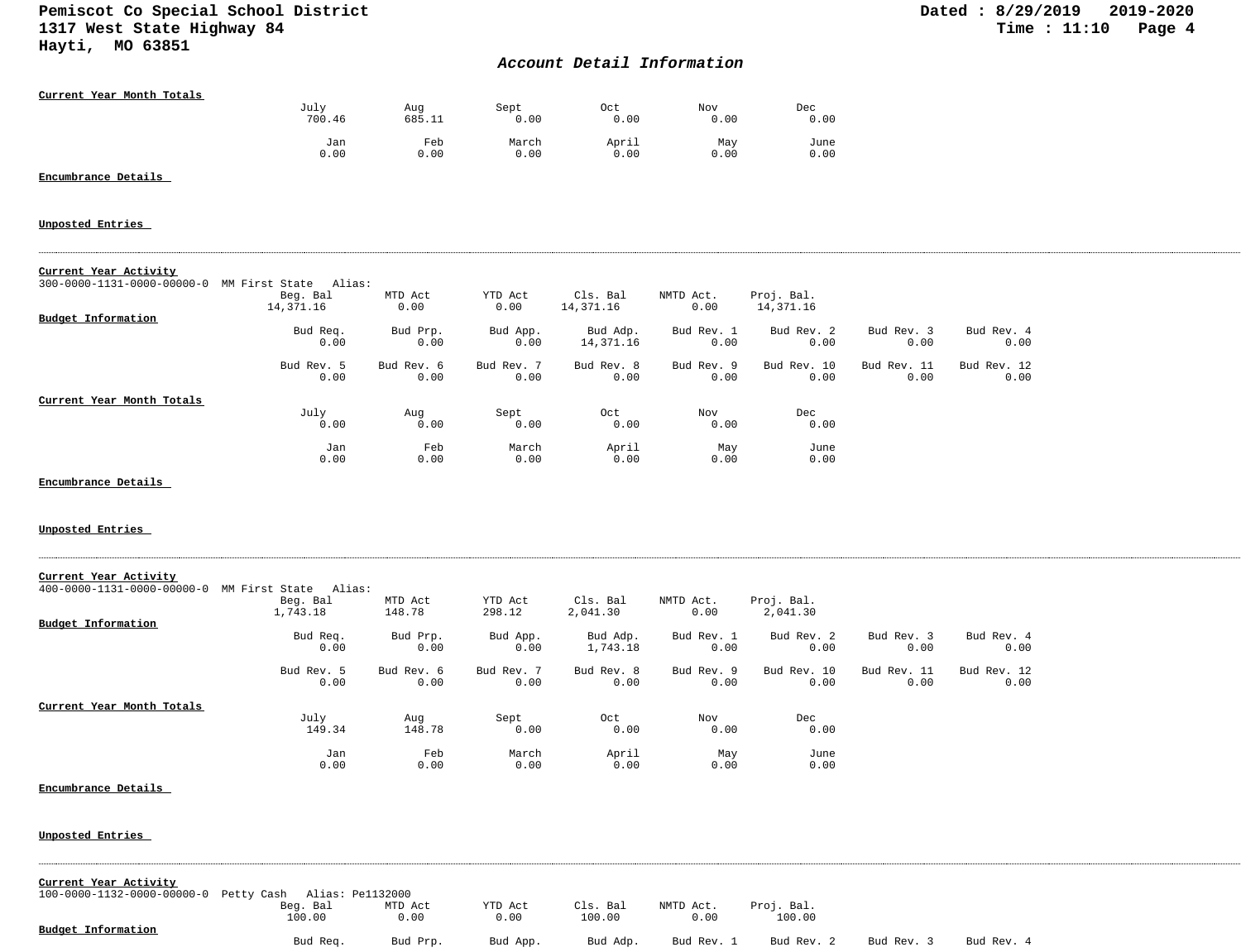# Pemiscot Co Special School District<br>1317 West State Highway 84 **Dated : 8/29/2019** 2019-2020 1317 West State Highway 84 **Hayti, MO 63851**

## *Account Detail Information*

|                           | 0.00               | 0.00               | 0.00               | 100.00             | 0.00               | 0.00                | 0.00                | 0.00                |
|---------------------------|--------------------|--------------------|--------------------|--------------------|--------------------|---------------------|---------------------|---------------------|
|                           | Bud Rev. 5<br>0.00 | Bud Rev. 6<br>0.00 | Bud Rev. 7<br>0.00 | Bud Rev. 8<br>0.00 | Bud Rev. 9<br>0.00 | Bud Rev. 10<br>0.00 | Bud Rev. 11<br>0.00 | Bud Rev. 12<br>0.00 |
| Current Year Month Totals |                    |                    |                    |                    |                    |                     |                     |                     |
|                           | July               | Aug                | Sept               | Oct                | Nov                | Dec                 |                     |                     |
|                           | 0.00               | 0.00               | 0.00               | 0.00               | 0.00               | 0.00                |                     |                     |
|                           | Jan                | Feb                | March              | April              | May                | June                |                     |                     |
|                           | 0.00               | 0.00               | 0.00               | 0.00               | 0.00               | 0.00                |                     |                     |

## **Encumbrance Details**

### **Unposted Entries**

| Current Year Activity                             |                  |            |            |            |            |             |             |             |
|---------------------------------------------------|------------------|------------|------------|------------|------------|-------------|-------------|-------------|
| $100 - 0000 - 1141 - 0000 - 00000 - 0$<br>US Bank | Alias: Sa1141000 |            |            |            |            |             |             |             |
|                                                   | Beg. Bal         | MTD Act    | YTD Act    | Cls. Bal   | NMTD Act.  | Proj. Bal.  |             |             |
|                                                   | 263.29           | 0.00       | 0.00       | 263.29     | 0.00       | 263.29      |             |             |
| Budget Information                                |                  |            |            |            |            |             |             |             |
|                                                   | Bud Req.         | Bud Prp.   | Bud App.   | Bud Adp.   | Bud Rev. 1 | Bud Rev. 2  | Bud Rev. 3  | Bud Rev. 4  |
|                                                   | 0.00             | 0.00       | 0.00       | 263.29     | 0.00       | 0.00        | 0.00        | 0.00        |
|                                                   | Bud Rev. 5       | Bud Rev. 6 | Bud Rev. 7 | Bud Rev. 8 | Bud Rev. 9 | Bud Rev. 10 | Bud Rev. 11 | Bud Rev. 12 |
|                                                   | 0.00             | 0.00       | 0.00       | 0.00       | 0.00       | 0.00        | 0.00        | 0.00        |
| Current Year Month Totals                         |                  |            |            |            |            |             |             |             |
|                                                   | July             | Aug        | Sept       | Oct        | Nov        | Dec         |             |             |
|                                                   | 0.00             | 0.00       | 0.00       | 0.00       | 0.00       | 0.00        |             |             |
|                                                   | Jan              | Feb        | March      | April      | May        | June        |             |             |
|                                                   | 0.00             | 0.00       | 0.00       | 0.00       | 0.00       | 0.00        |             |             |

### **Encumbrance Details**

### **Unposted Entries**

| Current Year Activity              |              |            |            |              |            |              |             |             |  |
|------------------------------------|--------------|------------|------------|--------------|------------|--------------|-------------|-------------|--|
| 300-0000-1141-0000-00000-0 US Bank | Alias:       |            |            |              |            |              |             |             |  |
|                                    |              |            |            |              |            |              |             |             |  |
|                                    | Beg. Bal     | MTD Act    | YTD Act    | Cls. Bal     | NMTD Act.  | Proj. Bal.   |             |             |  |
|                                    | 1,499,735.66 | 0.00       | 0.00       | 1,499,735.66 | 0.00       | 1,499,735.66 |             |             |  |
| Budget Information                 |              |            |            |              |            |              |             |             |  |
|                                    | Bud Req.     | Bud Prp.   | Bud App.   | Bud Adp.     | Bud Rev. 1 | Bud Rev. 2   | Bud Rev. 3  | Bud Rev. 4  |  |
|                                    |              |            |            |              |            |              |             |             |  |
|                                    | 0.00         | 0.00       | 0.00       | 1,499,735.66 | 0.00       | 0.00         | 0.00        | 0.00        |  |
|                                    | Bud Rev. 5   | Bud Rev. 6 | Bud Rev. 7 | Bud Rev. 8   | Bud Rev. 9 | Bud Rev. 10  | Bud Rev. 11 | Bud Rev. 12 |  |
|                                    | 0.00         | 0.00       | 0.00       | 0.00         | 0.00       | 0.00         | 0.00        | 0.00        |  |
| Current Year Month Totals          |              |            |            |              |            |              |             |             |  |
|                                    | July         | Aug        | Sept       | Oct          | Nov        | Dec          |             |             |  |
|                                    | 0.00         | 0.00       | 0.00       | 0.00         | 0.00       | 0.00         |             |             |  |
|                                    | Jan          | Feb        | March      | April        | May        | June         |             |             |  |
|                                    | 0.00         | 0.00       | 0.00       | 0.00         | 0.00       | 0.00         |             |             |  |
|                                    |              |            |            |              |            |              |             |             |  |

**Encumbrance Details** 

**Unposted Entries** 

**Current Year Activity**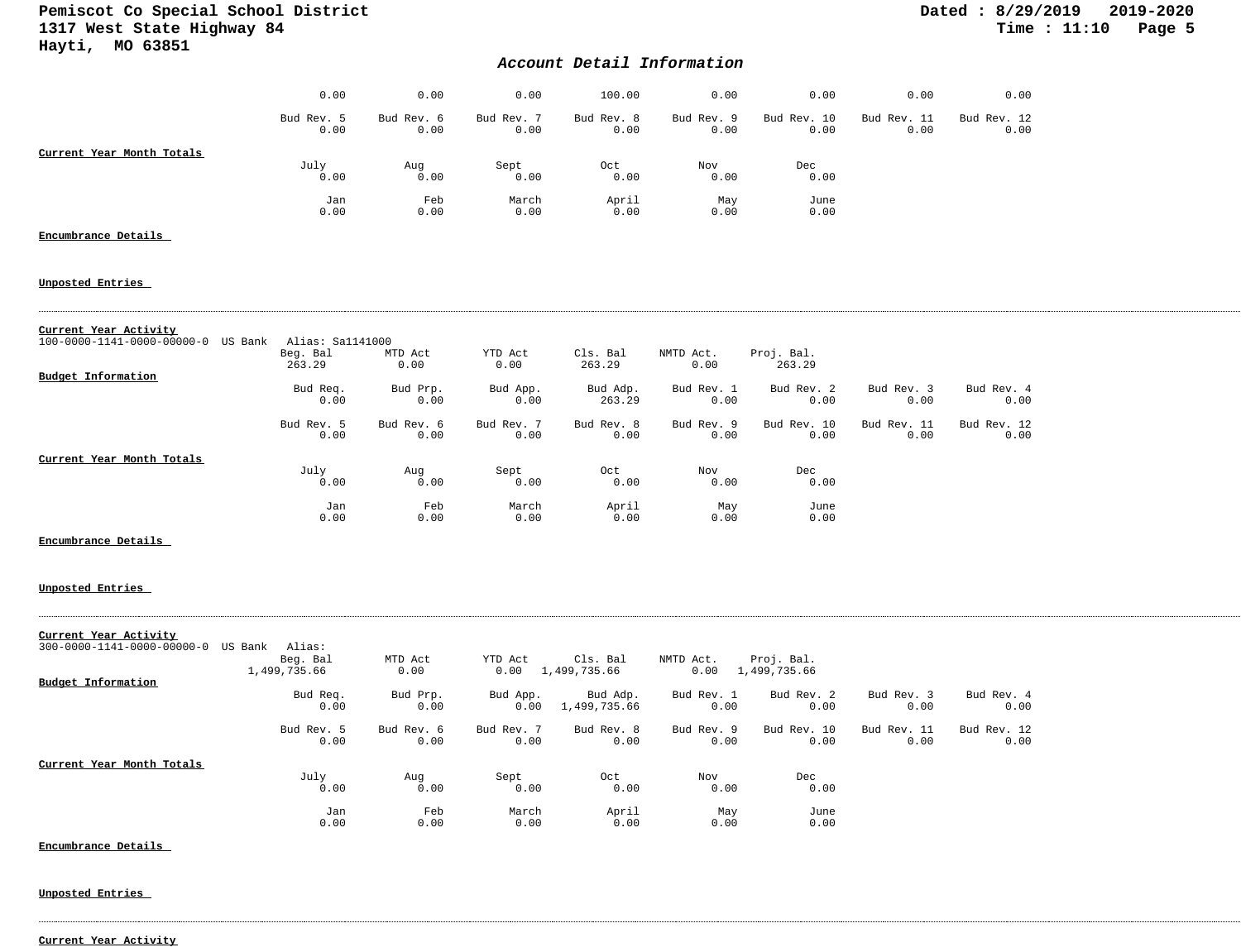## *Account Detail Information*

| 400-0000-1141-0000-00000-0 | US Bank | Alias:<br>Beg. Bal | MTD Act            | YTD Act            | Cls. Bal           | NMTD Act.          | Proj. Bal.          |                     |                     |
|----------------------------|---------|--------------------|--------------------|--------------------|--------------------|--------------------|---------------------|---------------------|---------------------|
| Budget Information         |         | 1.05               | 0.00               | 0.00               | 1.05               | 0.00               | 1.05                |                     |                     |
|                            |         | Bud Req.<br>0.00   | Bud Prp.<br>0.00   | Bud App.<br>0.00   | Bud Adp.<br>1.05   | Bud Rev. 1<br>0.00 | Bud Rev. 2<br>0.00  | Bud Rev. 3<br>0.00  | Bud Rev. 4<br>0.00  |
|                            |         | Bud Rev. 5<br>0.00 | Bud Rev. 6<br>0.00 | Bud Rev. 7<br>0.00 | Bud Rev. 8<br>0.00 | Bud Rev. 9<br>0.00 | Bud Rev. 10<br>0.00 | Bud Rev. 11<br>0.00 | Bud Rev. 12<br>0.00 |
| Current Year Month Totals  |         |                    |                    |                    |                    |                    |                     |                     |                     |
|                            |         | July<br>0.00       | Aug<br>0.00        | Sept<br>0.00       | Oct<br>0.00        | Nov<br>0.00        | Dec<br>0.00         |                     |                     |
|                            |         | Jan<br>0.00        | Feb<br>0.00        | March<br>0.00      | April<br>0.00      | May<br>0.00        | June<br>0.00        |                     |                     |

### **Encumbrance Details**

## **Unposted Entries**

| Current Year Activity                  |                         |                  |            |            |            |             |             |             |  |
|----------------------------------------|-------------------------|------------------|------------|------------|------------|-------------|-------------|-------------|--|
| $100 - 0000 - 1142 - 0000 - 00000 - 0$ | Certificates of Deposit | Alias: Ce1142000 |            |            |            |             |             |             |  |
|                                        | Beg. Bal                | MTD Act          | YTD Act    | Cls. Bal   | NMTD Act.  | Proj. Bal.  |             |             |  |
|                                        | 734,144.48              | 0.00             | 84.54      | 734,229.02 | 0.00       | 734,229.02  |             |             |  |
| Budget Information                     |                         |                  |            |            |            |             |             |             |  |
|                                        | Bud Req.                | Bud Prp.         | Bud App.   | Bud Adp.   | Bud Rev. 1 | Bud Rev. 2  | Bud Rev. 3  | Bud Rev. 4  |  |
|                                        | 0.00                    | 0.00             | 0.00       | 734,144.48 | 0.00       | 0.00        | 0.00        | 0.00        |  |
|                                        | Bud Rev. 5              | Bud Rev. 6       | Bud Rev. 7 | Bud Rev. 8 | Bud Rev. 9 | Bud Rev. 10 | Bud Rev. 11 | Bud Rev. 12 |  |
|                                        | 0.00                    | 0.00             | 0.00       | 0.00       | 0.00       | 0.00        | 0.00        | 0.00        |  |
| Current Year Month Totals              |                         |                  |            |            |            |             |             |             |  |
|                                        | July                    | Aug              | Sept       | Oct        | Nov        | Dec         |             |             |  |
|                                        | 84.54                   | 0.00             | 0.00       | 0.00       | 0.00       | 0.00        |             |             |  |
|                                        | Jan                     | Feb              | March      | April      | May        | June        |             |             |  |
|                                        | 0.00                    | 0.00             | 0.00       | 0.00       | 0.00       | 0.00        |             |             |  |

#### **Encumbrance Details**

**Unposted Entries** 

| Current Year Activity      |                         |            |            |            |            |             |             |             |
|----------------------------|-------------------------|------------|------------|------------|------------|-------------|-------------|-------------|
| 400-0000-1142-0000-00000-0 | Certificates of Deposit | Alias:     |            |            |            |             |             |             |
|                            | Beg. Bal                | MTD Act    | YTD Act    | Cls. Bal   | NMTD Act.  | Proj. Bal.  |             |             |
|                            | 157.98                  | 0.00       | 17.44      | 175.42     | 0.00       | 175.42      |             |             |
| Budget Information         |                         |            |            |            |            |             |             |             |
|                            | Bud Req.                | Bud Prp.   | Bud App.   | Bud Adp.   | Bud Rev. 1 | Bud Rev. 2  | Bud Rev. 3  | Bud Rev. 4  |
|                            | 0.00                    | 0.00       | 0.00       | 157.98     | 0.00       | 0.00        | 0.00        | 0.00        |
|                            | Bud Rev. 5              | Bud Rev. 6 | Bud Rev. 7 | Bud Rev. 8 | Bud Rev. 9 | Bud Rev. 10 | Bud Rev. 11 | Bud Rev. 12 |
|                            | 0.00                    | 0.00       | 0.00       | 0.00       | 0.00       | 0.00        | 0.00        | 0.00        |
| Current Year Month Totals  |                         |            |            |            |            |             |             |             |
|                            | July                    | Aug        | Sept       | Oct        | Nov        | Dec         |             |             |
|                            | 17.44                   | 0.00       | 0.00       | 0.00       | 0.00       | 0.00        |             |             |
|                            | Jan                     | Feb        | March      | April      | May        | June        |             |             |
|                            | 0.00                    | 0.00       | 0.00       | 0.00       | 0.00       | 0.00        |             |             |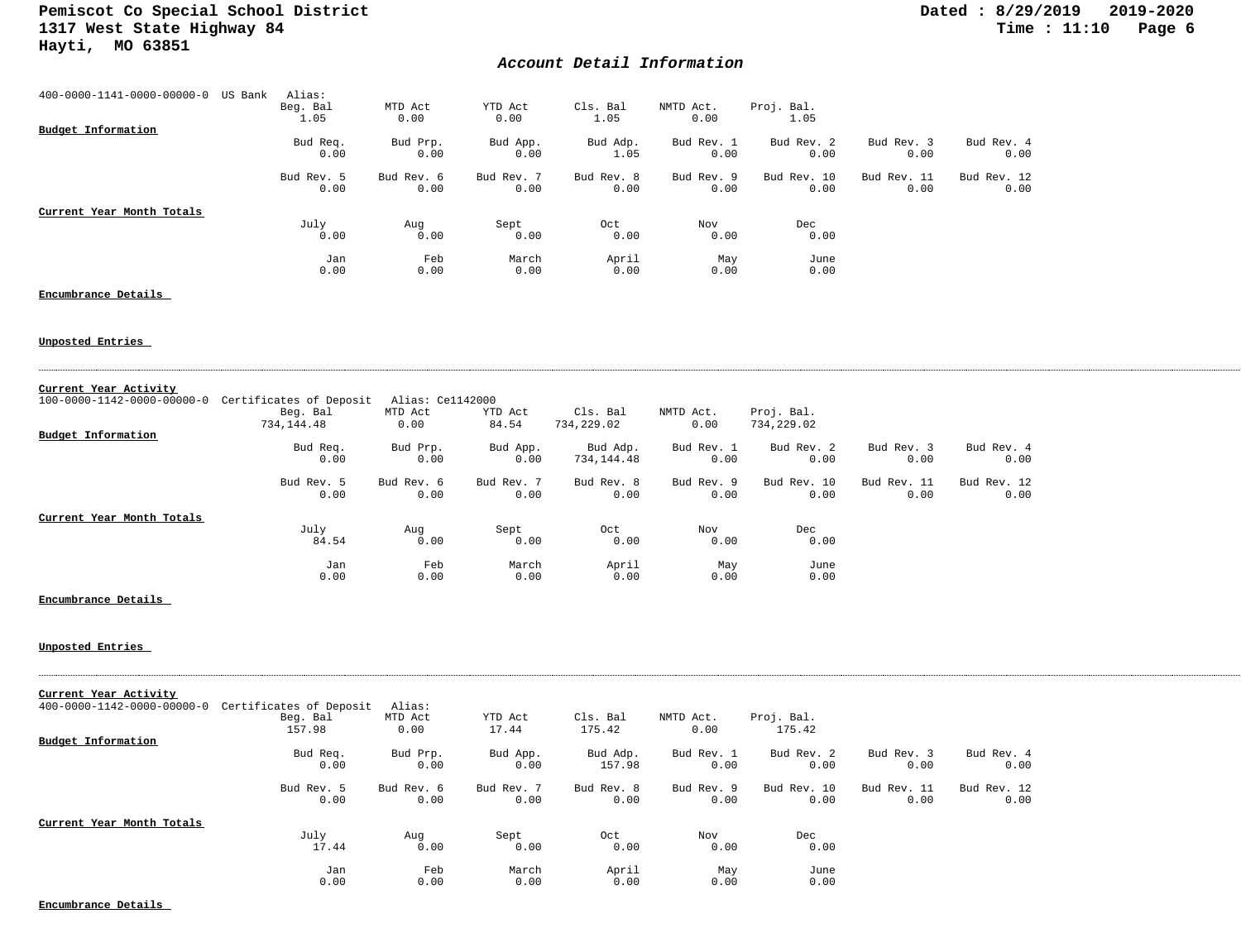## *Account Detail Information*

#### **Unposted Entries**

| Current Year Activity                  |                     |            |            |            |            |             |             |             |
|----------------------------------------|---------------------|------------|------------|------------|------------|-------------|-------------|-------------|
| $100 - 0000 - 1143 - 0000 - 00000 - 0$ | Savings Acct Alias: |            |            |            |            |             |             |             |
|                                        | Beg. Bal            | MTD Act    | YTD Act    | Cls. Bal   | NMTD Act.  | Proj. Bal.  |             |             |
|                                        | 398.97              | 0.00       | 16.60      | 415.57     | 0.00       | 415.57      |             |             |
| Budget Information                     |                     |            |            |            |            |             |             |             |
|                                        | Bud Req.            | Bud Prp.   | Bud App.   | Bud Adp.   | Bud Rev. 1 | Bud Rev. 2  | Bud Rev. 3  | Bud Rev. 4  |
|                                        | 0.00                | 0.00       | 0.00       | 398.97     | 0.00       | 0.00        | 0.00        | 0.00        |
|                                        | Bud Rev. 5          | Bud Rev. 6 | Bud Rev. 7 | Bud Rev. 8 | Bud Rev. 9 | Bud Rev. 10 | Bud Rev. 11 | Bud Rev. 12 |
|                                        | 0.00                | 0.00       | 0.00       | 0.00       | 0.00       | 0.00        | 0.00        | 0.00        |
| Current Year Month Totals              |                     |            |            |            |            |             |             |             |
|                                        | July                | Aug        | Sept       | Oct        | Nov        | Dec         |             |             |
|                                        | 16.60               | 0.00       | 0.00       | 0.00       | 0.00       | 0.00        |             |             |
|                                        | Jan                 | Feb        | March      | April      | May        | June        |             |             |
|                                        | 0.00                | 0.00       | 0.00       | 0.00       | 0.00       | 0.00        |             |             |

## **Encumbrance Details**

### **Unposted Entries**

| Current Year Activity                  |                     |            |            |            |            |             |             |             |
|----------------------------------------|---------------------|------------|------------|------------|------------|-------------|-------------|-------------|
| $300 - 0000 - 1143 - 0000 - 00000 - 0$ | Savings Acct Alias: |            |            |            |            |             |             |             |
|                                        | Beg. Bal            | MTD Act    | YTD Act    | Cls. Bal   | NMTD Act.  | Proj. Bal.  |             |             |
|                                        | 238,299.12          | 0.00       | 0.00       | 238,299.12 | 0.00       | 238,299.12  |             |             |
| Budget Information                     |                     |            |            |            |            |             |             |             |
|                                        | Bud Req.            | Bud Prp.   | Bud App.   | Bud Adp.   | Bud Rev. 1 | Bud Rev. 2  | Bud Rev. 3  | Bud Rev. 4  |
|                                        | 0.00                | 0.00       | 0.00       | 238,299.12 | 0.00       | 0.00        | 0.00        | 0.00        |
|                                        | Bud Rev. 5          | Bud Rev. 6 | Bud Rev. 7 | Bud Rev. 8 | Bud Rev. 9 | Bud Rev. 10 | Bud Rev. 11 | Bud Rev. 12 |
|                                        | 0.00                | 0.00       | 0.00       | 0.00       | 0.00       | 0.00        | 0.00        | 0.00        |
| Current Year Month Totals              |                     |            |            |            |            |             |             |             |
|                                        | July                | Aug        | Sept       | Oct        | Nov        | Dec         |             |             |
|                                        | 0.00                | 0.00       | 0.00       | 0.00       | 0.00       | 0.00        |             |             |
|                                        | Jan                 | Feb        | March      | April      | May        | June        |             |             |
|                                        | 0.00                | 0.00       | 0.00       | 0.00       | 0.00       | 0.00        |             |             |

#### **Encumbrance Details**

| Current Year Activity      |                   |            |            |            |            |             |             |             |
|----------------------------|-------------------|------------|------------|------------|------------|-------------|-------------|-------------|
| 400-0000-1143-0000-00000-0 | US Treasury Bills | Alias:     |            |            |            |             |             |             |
|                            | Beg. Bal          | MTD Act    | YTD Act    | Cls. Bal   | NMTD Act.  | Proj. Bal.  |             |             |
|                            | 96.04             | 0.00       | 34.11      | 130.15     | 0.00       | 130.15      |             |             |
| <b>Budget Information</b>  |                   |            |            |            |            |             |             |             |
|                            | Bud Req.          | Bud Prp.   | Bud App.   | Bud Adp.   | Bud Rev. 1 | Bud Rev. 2  | Bud Rev. 3  | Bud Rev. 4  |
|                            | 0.00              | 0.00       | 0.00       | 96.04      | 0.00       | 0.00        | 0.00        | 0.00        |
|                            | Bud Rev. 5        | Bud Rev. 6 | Bud Rev. 7 | Bud Rev. 8 | Bud Rev. 9 | Bud Rev. 10 | Bud Rev. 11 | Bud Rev. 12 |
|                            | 0.00              | 0.00       | 0.00       | 0.00       | 0.00       | 0.00        | 0.00        | 0.00        |
| Current Year Month Totals  |                   |            |            |            |            |             |             |             |
|                            | July              | Aug        | Sept       | Oct        | Nov        | Dec         |             |             |
|                            | 34.11             | 0.00       | 0.00       | 0.00       | 0.00       | 0.00        |             |             |
|                            | Jan               | Feb        | March      | April      | May        | June        |             |             |
|                            | 0.00              | 0.00       | 0.00       | 0.00       | 0.00       | 0.00        |             |             |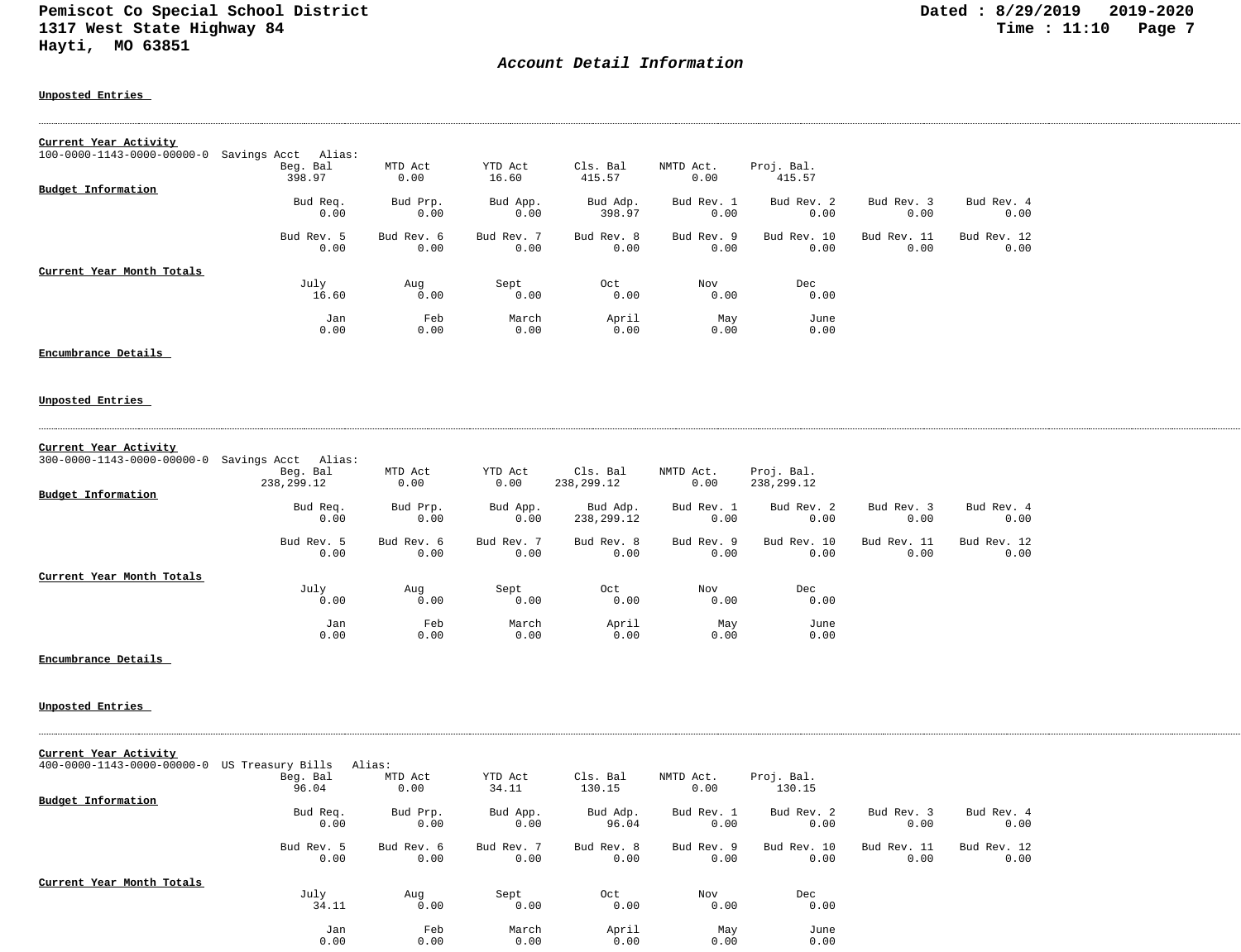## *Account Detail Information*

#### **Encumbrance Details**

### **Unposted Entries**

| 100-0000-1149-0000-00000-0 Other Investments<br>Alias: 0t1149000<br>Cls. Bal<br>Beg. Bal<br>MTD Act<br>YTD Act<br>NMTD Act.<br>Proj. Bal.<br>0.00<br>0.00<br>0.00<br>0.00<br>0.00<br>0.00<br>Budget Information<br>Bud Prp.<br>Bud Adp.<br>Bud Rev. 3<br>Bud Req.<br>Bud App.<br>Bud Rev. 1<br>Bud Rev. 2<br>Bud Rev. 4<br>0.00<br>0.00<br>0.00<br>0.00<br>0.00<br>0.00<br>0.00<br>0.00<br>Bud Rev. 5<br>Bud Rev. 6<br>Bud Rev. 7<br>Bud Rev. 8<br>Bud Rev. 9<br>Bud Rev. 10<br>Bud Rev. 11<br>Bud Rev. 12<br>0.00<br>0.00<br>0.00<br>0.00<br>0.00<br>0.00<br>0.00<br>0.00<br>Sept<br>Nov<br>Dec<br>July<br>Oct<br>Aug<br>0.00<br>0.00<br>0.00<br>0.00<br>0.00<br>0.00<br>Feb<br>March<br>April<br>June<br>Jan<br>May<br>0.00<br>0.00<br>0.00<br>0.00<br>0.00<br>0.00<br>300-0000-1611-0000-00000-0 Amts for Payment of Bond Principal<br>Alias:<br>Beg. Bal<br>MTD Act<br>YTD Act<br>Cls. Bal<br>NMTD Act.<br>Proj. Bal.<br>1,212,605.00<br>0.00<br>$0.00 \quad 1,212,605.00$<br>0.00<br>1,212,605.00<br><b>Budget Information</b><br>Bud Prp.<br>Bud Adp.<br>Bud Rev. 1<br>Bud Rev. 2<br>Bud Rev. 3<br>Bud Rev. 4<br>Bud Req.<br>Bud App.<br>0.00<br>0.00<br>0.00<br>1,212,605.00<br>0.00<br>0.00<br>0.00<br>0.00<br>Bud Rev. 5<br>Bud Rev. 6<br>Bud Rev. 7<br>Bud Rev. 8<br>Bud Rev. 9<br>Bud Rev. 10<br>Bud Rev. 11<br>Bud Rev. 12<br>0.00<br>0.00<br>0.00<br>0.00<br>0.00<br>0.00<br>0.00<br>0.00<br>July<br>Sept<br>Oct<br>Nov<br>Dec<br>Aug<br>0.00<br>0.00<br>0.00<br>0.00<br>0.00<br>0.00<br>April<br>Jan<br>Feb<br>March<br>May<br>June<br>0.00<br>0.00<br>0.00<br>0.00<br>0.00<br>0.00 |                           |  |  |  |  |  |
|---------------------------------------------------------------------------------------------------------------------------------------------------------------------------------------------------------------------------------------------------------------------------------------------------------------------------------------------------------------------------------------------------------------------------------------------------------------------------------------------------------------------------------------------------------------------------------------------------------------------------------------------------------------------------------------------------------------------------------------------------------------------------------------------------------------------------------------------------------------------------------------------------------------------------------------------------------------------------------------------------------------------------------------------------------------------------------------------------------------------------------------------------------------------------------------------------------------------------------------------------------------------------------------------------------------------------------------------------------------------------------------------------------------------------------------------------------------------------------------------------------------------------------------------------------------------------------------------------|---------------------------|--|--|--|--|--|
|                                                                                                                                                                                                                                                                                                                                                                                                                                                                                                                                                                                                                                                                                                                                                                                                                                                                                                                                                                                                                                                                                                                                                                                                                                                                                                                                                                                                                                                                                                                                                                                                   | Current Year Activity     |  |  |  |  |  |
|                                                                                                                                                                                                                                                                                                                                                                                                                                                                                                                                                                                                                                                                                                                                                                                                                                                                                                                                                                                                                                                                                                                                                                                                                                                                                                                                                                                                                                                                                                                                                                                                   |                           |  |  |  |  |  |
|                                                                                                                                                                                                                                                                                                                                                                                                                                                                                                                                                                                                                                                                                                                                                                                                                                                                                                                                                                                                                                                                                                                                                                                                                                                                                                                                                                                                                                                                                                                                                                                                   |                           |  |  |  |  |  |
|                                                                                                                                                                                                                                                                                                                                                                                                                                                                                                                                                                                                                                                                                                                                                                                                                                                                                                                                                                                                                                                                                                                                                                                                                                                                                                                                                                                                                                                                                                                                                                                                   |                           |  |  |  |  |  |
|                                                                                                                                                                                                                                                                                                                                                                                                                                                                                                                                                                                                                                                                                                                                                                                                                                                                                                                                                                                                                                                                                                                                                                                                                                                                                                                                                                                                                                                                                                                                                                                                   | Current Year Month Totals |  |  |  |  |  |
|                                                                                                                                                                                                                                                                                                                                                                                                                                                                                                                                                                                                                                                                                                                                                                                                                                                                                                                                                                                                                                                                                                                                                                                                                                                                                                                                                                                                                                                                                                                                                                                                   |                           |  |  |  |  |  |
|                                                                                                                                                                                                                                                                                                                                                                                                                                                                                                                                                                                                                                                                                                                                                                                                                                                                                                                                                                                                                                                                                                                                                                                                                                                                                                                                                                                                                                                                                                                                                                                                   |                           |  |  |  |  |  |
|                                                                                                                                                                                                                                                                                                                                                                                                                                                                                                                                                                                                                                                                                                                                                                                                                                                                                                                                                                                                                                                                                                                                                                                                                                                                                                                                                                                                                                                                                                                                                                                                   | Encumbrance Details       |  |  |  |  |  |
|                                                                                                                                                                                                                                                                                                                                                                                                                                                                                                                                                                                                                                                                                                                                                                                                                                                                                                                                                                                                                                                                                                                                                                                                                                                                                                                                                                                                                                                                                                                                                                                                   | Unposted Entries          |  |  |  |  |  |
|                                                                                                                                                                                                                                                                                                                                                                                                                                                                                                                                                                                                                                                                                                                                                                                                                                                                                                                                                                                                                                                                                                                                                                                                                                                                                                                                                                                                                                                                                                                                                                                                   | Current Year Activity     |  |  |  |  |  |
|                                                                                                                                                                                                                                                                                                                                                                                                                                                                                                                                                                                                                                                                                                                                                                                                                                                                                                                                                                                                                                                                                                                                                                                                                                                                                                                                                                                                                                                                                                                                                                                                   |                           |  |  |  |  |  |
|                                                                                                                                                                                                                                                                                                                                                                                                                                                                                                                                                                                                                                                                                                                                                                                                                                                                                                                                                                                                                                                                                                                                                                                                                                                                                                                                                                                                                                                                                                                                                                                                   |                           |  |  |  |  |  |
|                                                                                                                                                                                                                                                                                                                                                                                                                                                                                                                                                                                                                                                                                                                                                                                                                                                                                                                                                                                                                                                                                                                                                                                                                                                                                                                                                                                                                                                                                                                                                                                                   |                           |  |  |  |  |  |
|                                                                                                                                                                                                                                                                                                                                                                                                                                                                                                                                                                                                                                                                                                                                                                                                                                                                                                                                                                                                                                                                                                                                                                                                                                                                                                                                                                                                                                                                                                                                                                                                   | Current Year Month Totals |  |  |  |  |  |
|                                                                                                                                                                                                                                                                                                                                                                                                                                                                                                                                                                                                                                                                                                                                                                                                                                                                                                                                                                                                                                                                                                                                                                                                                                                                                                                                                                                                                                                                                                                                                                                                   |                           |  |  |  |  |  |
|                                                                                                                                                                                                                                                                                                                                                                                                                                                                                                                                                                                                                                                                                                                                                                                                                                                                                                                                                                                                                                                                                                                                                                                                                                                                                                                                                                                                                                                                                                                                                                                                   |                           |  |  |  |  |  |
|                                                                                                                                                                                                                                                                                                                                                                                                                                                                                                                                                                                                                                                                                                                                                                                                                                                                                                                                                                                                                                                                                                                                                                                                                                                                                                                                                                                                                                                                                                                                                                                                   | Encumbrance Details       |  |  |  |  |  |

#### **Unposted Entries**

| $100-0000-2111-0000-00000-0$ Accounts Payable - General Alias: Ac2111000 |            |            |            |            |            |             |             |             |
|--------------------------------------------------------------------------|------------|------------|------------|------------|------------|-------------|-------------|-------------|
|                                                                          | Beg. Bal   | MTD Act    | YTD Act    | Cls. Bal   | NMTD Act.  | Proj. Bal.  |             |             |
|                                                                          | 0.00       | 0.00       | 0.00       | 0.00       | 0.00       | 0.00        |             |             |
| Budget Information                                                       |            |            |            |            |            |             |             |             |
|                                                                          | Bud Req.   | Bud Prp.   | Bud App.   | Bud Adp.   | Bud Rev. 1 | Bud Rev. 2  | Bud Rev. 3  | Bud Rev. 4  |
|                                                                          | 0.00       | 0.00       | 0.00       | 0.00       | 0.00       | 0.00        | 0.00        | 0.00        |
|                                                                          | Bud Rev. 5 | Bud Rev. 6 | Bud Rev. 7 | Bud Rev. 8 | Bud Rev. 9 | Bud Rev. 10 | Bud Rev. 11 | Bud Rev. 12 |
|                                                                          | 0.00       | 0.00       | 0.00       | 0.00       | 0.00       | 0.00        | 0.00        | 0.00        |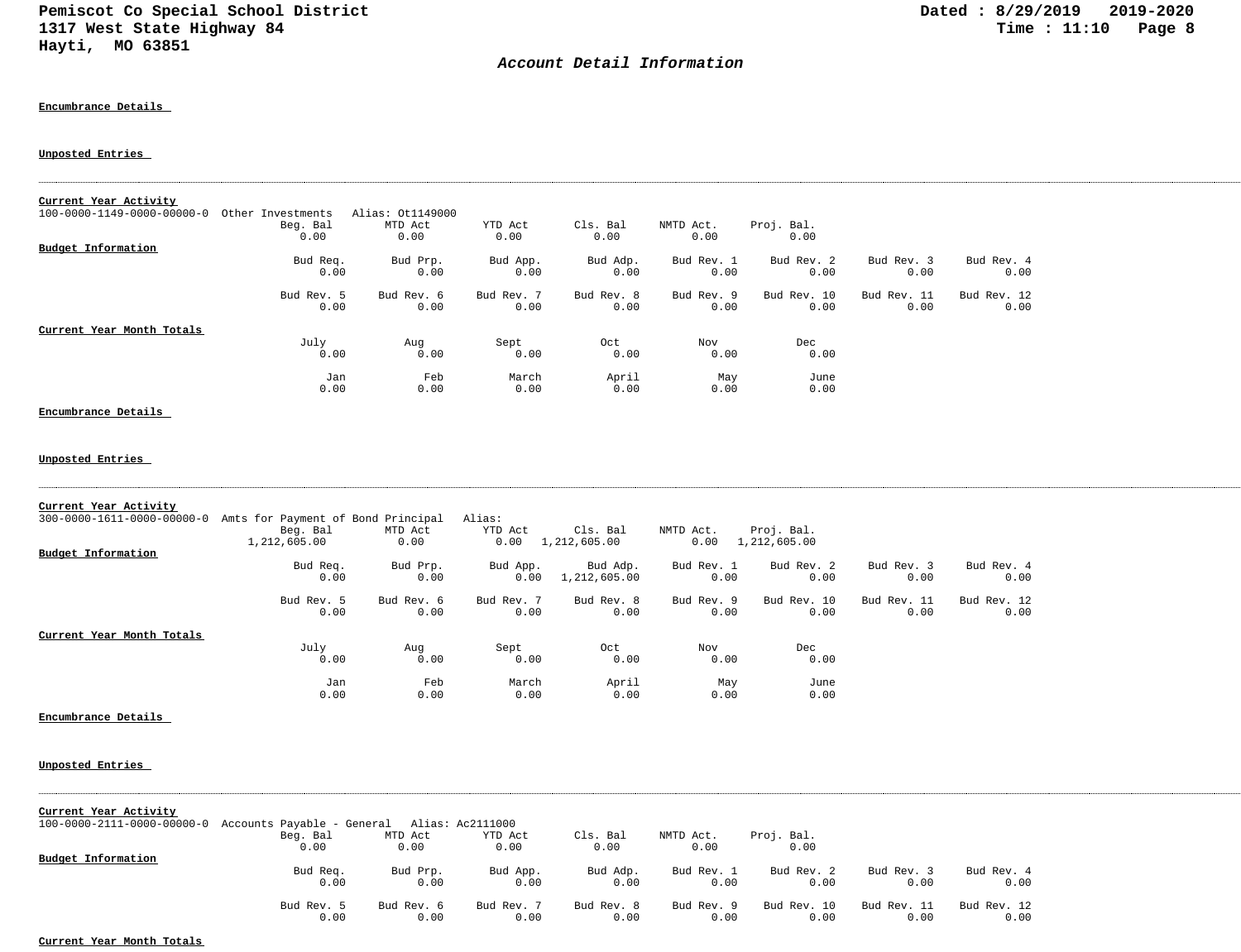## *Account Detail Information*

| July | Aug  | Sept  | Oct   | Nov  | Dec  |
|------|------|-------|-------|------|------|
| 0.00 | 0.00 | 0.00  | 0.00  | 0.00 | 0.00 |
| Jan  | Feb  | March | April | May  | June |
| 0.00 | 0.00 | 0.00  | 0.00  | 0.00 | 0.00 |

## **Encumbrance Details**

### **Unposted Entries**

|--|

| $100 - 0000 - 2131 - 0000 - 00000 - 0$ | Bonds Payable - Current Yea |            | Alias: Bo2131000 |            |            |             |             |             |
|----------------------------------------|-----------------------------|------------|------------------|------------|------------|-------------|-------------|-------------|
|                                        | Beg. Bal                    | MTD Act    | YTD Act          | Cls. Bal   | NMTD Act.  | Proj. Bal.  |             |             |
|                                        | 0.00                        | 0.00       | 0.00             | 0.00       | 0.00       | 0.00        |             |             |
| Budget Information                     |                             |            |                  |            |            |             |             |             |
|                                        | Bud Req.                    | Bud Prp.   | Bud App.         | Bud Adp.   | Bud Rev. 1 | Bud Rev. 2  | Bud Rev. 3  | Bud Rev. 4  |
|                                        | 0.00                        | 0.00       | 0.00             | 0.00       | 0.00       | 0.00        | 0.00        | 0.00        |
|                                        | Bud Rev. 5                  | Bud Rev. 6 | Bud Rev. 7       | Bud Rev. 8 | Bud Rev. 9 | Bud Rev. 10 | Bud Rev. 11 | Bud Rev. 12 |
|                                        | 0.00                        | 0.00       | 0.00             | 0.00       | 0.00       | 0.00        | 0.00        | 0.00        |
| Current Year Month Totals              |                             |            |                  |            |            |             |             |             |
|                                        | July                        | Aug        | Sept             | Oct        | Nov        | Dec         |             |             |
|                                        | 0.00                        | 0.00       | 0.00             | 0.00       | 0.00       | 0.00        |             |             |
|                                        | Jan                         | Feb        | March            | April      | May        | June        |             |             |
|                                        | 0.00                        | 0.00       | 0.00             | 0.00       | 0.00       | 0.00        |             |             |

#### **Encumbrance Details**

#### **Unposted Entries**

| Current Year Activity                  |                             |            |                  |            |            |             |             |             |
|----------------------------------------|-----------------------------|------------|------------------|------------|------------|-------------|-------------|-------------|
| $100 - 0000 - 2141 - 0000 - 00000 - 0$ | Bond Intst Payable - Curren |            | Alias: Bo2141000 |            |            |             |             |             |
|                                        | Beg. Bal                    | MTD Act    | YTD Act          | Cls. Bal   | NMTD Act.  | Proj. Bal.  |             |             |
|                                        | 0.00                        | 0.00       | 0.00             | 0.00       | 0.00       | 0.00        |             |             |
| <b>Budget Information</b>              |                             |            |                  |            |            |             |             |             |
|                                        | Bud Req.                    | Bud Prp.   | Bud App.         | Bud Adp.   | Bud Rev. 1 | Bud Rev. 2  | Bud Rev. 3  | Bud Rev. 4  |
|                                        | 0.00                        | 0.00       | 0.00             | 0.00       | 0.00       | 0.00        | 0.00        | 0.00        |
|                                        | Bud Rev. 5                  | Bud Rev. 6 | Bud Rev. 7       | Bud Rev. 8 | Bud Rev. 9 | Bud Rev. 10 | Bud Rev. 11 | Bud Rev. 12 |
|                                        | 0.00                        | 0.00       | 0.00             | 0.00       | 0.00       | 0.00        | 0.00        | 0.00        |
| Current Year Month Totals              |                             |            |                  |            |            |             |             |             |
|                                        | July                        | Aug        | Sept             | Oct        | Nov        | Dec         |             |             |
|                                        | 0.00                        | 0.00       | 0.00             | 0.00       | 0.00       | 0.00        |             |             |
|                                        | Jan                         | Feb        | March            | April      | May        | June        |             |             |
|                                        | 0.00                        | 0.00       | 0.00             | 0.00       | 0.00       | 0.00        |             |             |

#### **Encumbrance Details**

| Current Year Activity                                         |          |          |          |          |            |            |            |            |  |
|---------------------------------------------------------------|----------|----------|----------|----------|------------|------------|------------|------------|--|
| 100-0000-2150-0000-00000-0 MSTA Dues Payable Alias: 0t2150000 |          |          |          |          |            |            |            |            |  |
|                                                               | Beg. Bal | MTD Act  | YTD Act  | Cls. Bal | NMTD Act.  | Proj. Bal. |            |            |  |
|                                                               | 0.00     | 0.00     | 0.00     | 0.00     | 0.00       | 0.00       |            |            |  |
| <b>Budget Information</b>                                     |          |          |          |          |            |            |            |            |  |
|                                                               | Bud Req. | Bud Prp. | Bud App. | Bud Adp. | Bud Rev. 1 | Bud Rev. 2 | Bud Rev. 3 | Bud Rev. 4 |  |
|                                                               | 0.00     | 0.00     | 0.00     | 0.00     | 0.00       | 0.00       | 0.00       | 0.00       |  |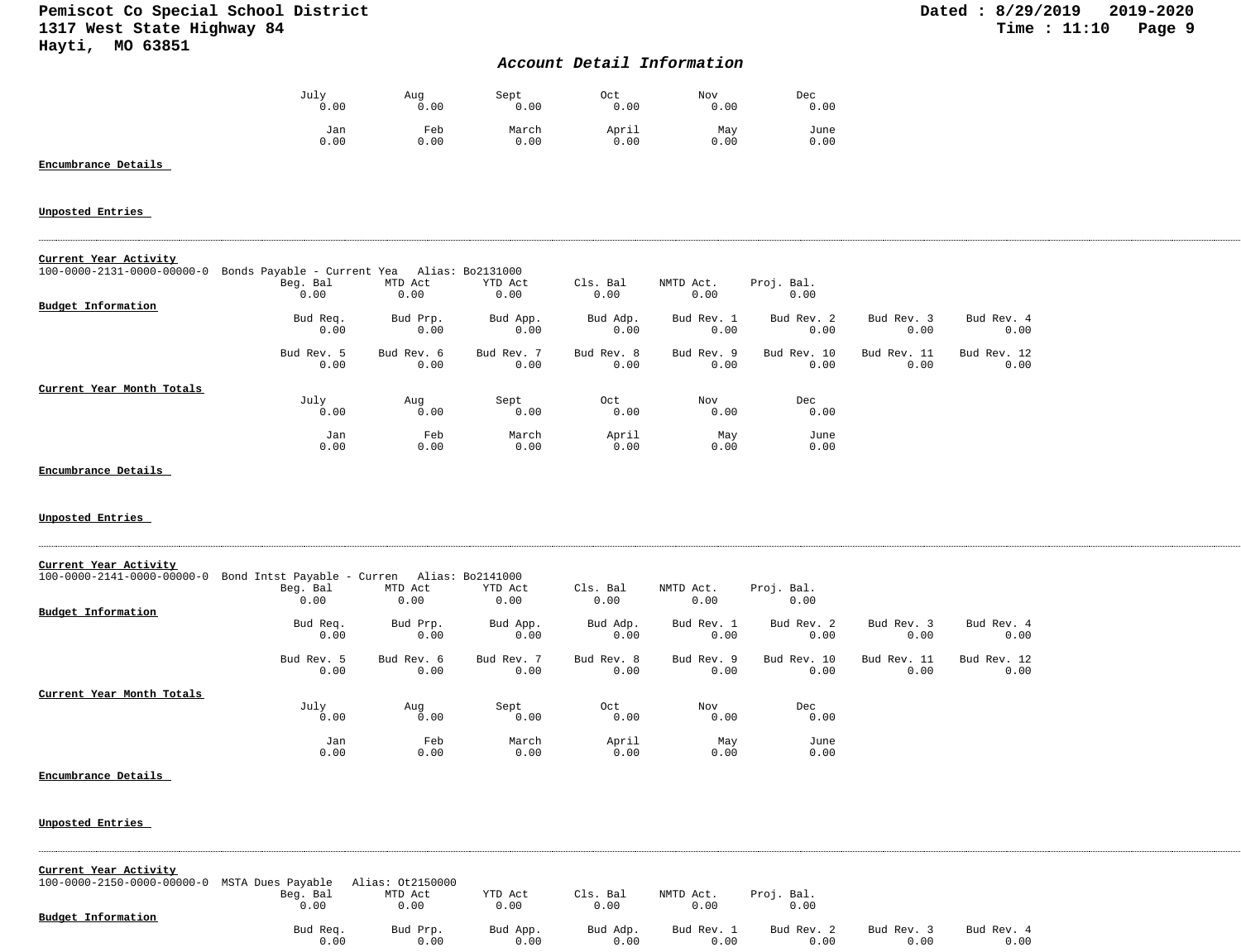## *Account Detail Information*

|                           | Bud Rev. 5 | Bud Rev. 6 | Bud Rev. 7 | Bud Rev. 8 | Bud Rev. 9 | Bud Rev. 10 | Bud Rev. 11 | Bud Rev. 12 |
|---------------------------|------------|------------|------------|------------|------------|-------------|-------------|-------------|
|                           | 0.00       | 0.00       | 0.00       | 0.00       | 0.00       | 0.00        | 0.00        | 0.00        |
| Current Year Month Totals |            |            |            |            |            |             |             |             |
|                           | July       | Aug        | Sept       | Oct        | Nov        | Dec         |             |             |
|                           | 0.00       | 0.00       | 0.00       | 0.00       | 0.00       | 0.00        |             |             |
|                           | Jan        | Feb        | March      | April      | May        | June        |             |             |
|                           | 0.00       | 0.00       | 0.00       | 0.00       | 0.00       | 0.00        |             |             |

## **Encumbrance Details**

# **Unposted Entries**

### **Current Year Activity**

| 200-0000-2150-0000-00000-0 | MSTA Dues Payable | Alias: 0t2150000 |            |            |            |             |             |             |
|----------------------------|-------------------|------------------|------------|------------|------------|-------------|-------------|-------------|
|                            | Beg. Bal          | MTD Act          | YTD Act    | Cls. Bal   | NMTD Act.  | Proj. Bal.  |             |             |
|                            | 0.00              | 0.00             | 0.00       | 0.00       | 0.00       | 0.00        |             |             |
| <b>Budget Information</b>  |                   |                  |            |            |            |             |             |             |
|                            | Bud Req.          | Bud Prp.         | Bud App.   | Bud Adp.   | Bud Rev. 1 | Bud Rev. 2  | Bud Rev. 3  | Bud Rev. 4  |
|                            | 0.00              | 0.00             | 0.00       | 0.00       | 0.00       | 0.00        | 0.00        | 0.00        |
|                            | Bud Rev. 5        | Bud Rev. 6       | Bud Rev. 7 | Bud Rev. 8 | Bud Rev. 9 | Bud Rev. 10 | Bud Rev. 11 | Bud Rev. 12 |
|                            | 0.00              | 0.00             | 0.00       | 0.00       | 0.00       | 0.00        | 0.00        | 0.00        |
| Current Year Month Totals  |                   |                  |            |            |            |             |             |             |
|                            | July              | Aug              | Sept       | Oct        | Nov        | Dec         |             |             |
|                            | 0.00              | 0.00             | 0.00       | 0.00       | 0.00       | 0.00        |             |             |
|                            | Jan               | Feb              | March      | April      | May        | June        |             |             |
|                            | 0.00              | 0.00             | 0.00       | 0.00       | 0.00       | 0.00        |             |             |

### **Encumbrance Details**

#### **Unposted Entries**

| Current Year Activity      |                    |                  |            |            |            |             |             |             |
|----------------------------|--------------------|------------------|------------|------------|------------|-------------|-------------|-------------|
| 100-0000-2151-0000-00000-0 | Federal Income Tax | Alias: Fe2151000 |            |            |            |             |             |             |
|                            | Beg. Bal           | MTD Act          | YTD Act    | Cls. Bal   | NMTD Act.  | Proj. Bal.  |             |             |
|                            | 0.00               | 0.00             | 0.00       | 0.00       | 0.00       | 0.00        |             |             |
| Budget Information         |                    |                  |            |            |            |             |             |             |
|                            | Bud Req.           | Bud Prp.         | Bud App.   | Bud Adp.   | Bud Rev. 1 | Bud Rev. 2  | Bud Rev. 3  | Bud Rev. 4  |
|                            | 0.00               | 0.00             | 0.00       | 0.00       | 0.00       | 0.00        | 0.00        | 0.00        |
|                            | Bud Rev. 5         | Bud Rev. 6       | Bud Rev. 7 | Bud Rev. 8 | Bud Rev. 9 | Bud Rev. 10 | Bud Rev. 11 | Bud Rev. 12 |
|                            | 0.00               | 0.00             | 0.00       | 0.00       | 0.00       | 0.00        | 0.00        | 0.00        |
| Current Year Month Totals  |                    |                  |            |            |            |             |             |             |
|                            | July               | Aug              | Sept       | Oct        | Nov        | Dec         |             |             |
|                            | 0.00               | 0.00             | 0.00       | 0.00       | 0.00       | 0.00        |             |             |
|                            | Jan                | Feb              | March      | April      | May        | June        |             |             |
|                            | 0.00               | 0.00             | 0.00       | 0.00       | 0.00       | 0.00        |             |             |

**Encumbrance Details** 

# **Unposted Entries**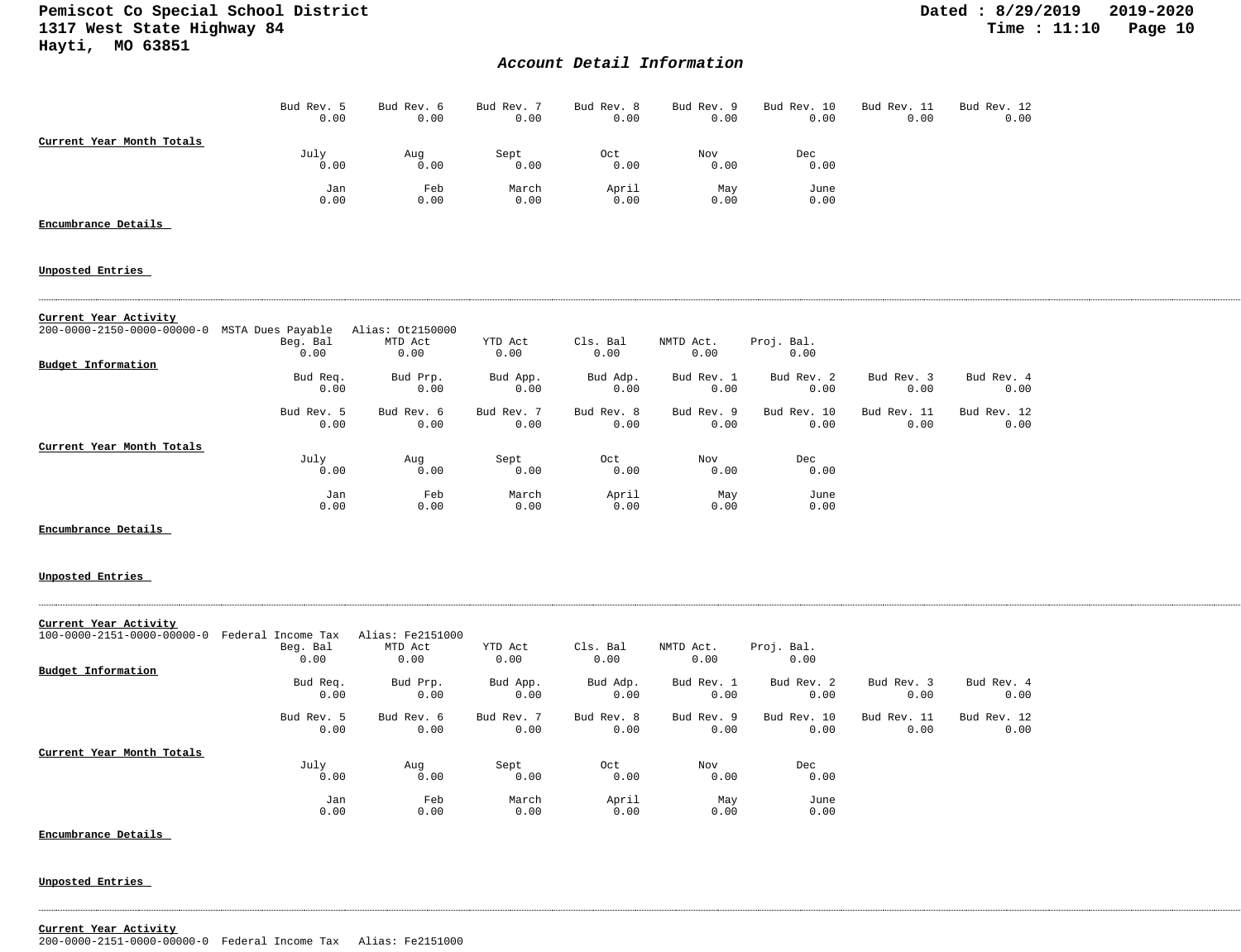## *Account Detail Information*

|                           | Beg. Bal<br>0.00   | MTD Act<br>0.00    | YTD Act<br>0.00    | Cls. Bal<br>0.00   | NMTD Act.<br>0.00  | Proj. Bal.<br>0.00  |                     |                     |
|---------------------------|--------------------|--------------------|--------------------|--------------------|--------------------|---------------------|---------------------|---------------------|
| Budget Information        | Bud Req.<br>0.00   | Bud Prp.<br>0.00   | Bud App.<br>0.00   | Bud Adp.<br>0.00   | Bud Rev. 1<br>0.00 | Bud Rev. 2<br>0.00  | Bud Rev. 3<br>0.00  | Bud Rev. 4<br>0.00  |
|                           | Bud Rev. 5<br>0.00 | Bud Rev. 6<br>0.00 | Bud Rev. 7<br>0.00 | Bud Rev. 8<br>0.00 | Bud Rev. 9<br>0.00 | Bud Rev. 10<br>0.00 | Bud Rev. 11<br>0.00 | Bud Rev. 12<br>0.00 |
| Current Year Month Totals | July<br>0.00       | Aug<br>0.00        | Sept<br>0.00       | Oct<br>0.00        | Nov<br>0.00        | Dec<br>0.00         |                     |                     |
|                           | Jan<br>0.00        | Feb<br>0.00        | March<br>0.00      | April<br>0.00      | May<br>0.00        | June<br>0.00        |                     |                     |

### **Encumbrance Details**

#### **Unposted Entries**

| Current Year Activity      |                    |                  |            |            |            |             |             |             |
|----------------------------|--------------------|------------------|------------|------------|------------|-------------|-------------|-------------|
| 200-0000-2151-0000-00001-0 | Federal Income Tax | Alias: Fe2151000 |            |            |            |             |             |             |
|                            | Beg. Bal           | MTD Act          | YTD Act    | Cls. Bal   | NMTD Act.  | Proj. Bal.  |             |             |
|                            | 0.00               | 0.00             | 0.00       | 0.00       | 0.00       | 0.00        |             |             |
| <b>Budget Information</b>  |                    |                  |            |            |            |             |             |             |
|                            | Bud Req.           | Bud Prp.         | Bud App.   | Bud Adp.   | Bud Rev. 1 | Bud Rev. 2  | Bud Rev. 3  | Bud Rev. 4  |
|                            | 0.00               | 0.00             | 0.00       | 0.00       | 0.00       | 0.00        | 0.00        | 0.00        |
|                            | Bud Rev. 5         | Bud Rev. 6       | Bud Rev. 7 | Bud Rev. 8 | Bud Rev. 9 | Bud Rev. 10 | Bud Rev. 11 | Bud Rev. 12 |
|                            | 0.00               | 0.00             | 0.00       | 0.00       | 0.00       | 0.00        | 0.00        | 0.00        |
| Current Year Month Totals  |                    |                  |            |            |            |             |             |             |
|                            | July               | Aug              | Sept       | Oct        | Nov        | Dec         |             |             |
|                            | 0.00               | 0.00             | 0.00       | 0.00       | 0.00       | 0.00        |             |             |
|                            | Jan                | Feb              | March      | April      | May        | June        |             |             |
|                            | 0.00               | 0.00             | 0.00       | 0.00       | 0.00       | 0.00        |             |             |

#### **Encumbrance Details**

#### **Unposted Entries**

| Current Year Activity                           |                    |                    |                    |                    |                    |                     |                     |                     |
|-------------------------------------------------|--------------------|--------------------|--------------------|--------------------|--------------------|---------------------|---------------------|---------------------|
| $100 - 0000 - 2152 - 0000 - 00000 - 0$<br>OASDI | Alias: 0A2152000   |                    |                    |                    |                    |                     |                     |                     |
|                                                 | Beg. Bal<br>0.00   | MTD Act<br>0.00    | YTD Act<br>0.00    | Cls. Bal<br>0.00   | NMTD Act.<br>0.00  | Proj. Bal.<br>0.00  |                     |                     |
| <b>Budget Information</b>                       |                    |                    |                    |                    |                    |                     |                     |                     |
|                                                 | Bud Req.<br>0.00   | Bud Prp.<br>0.00   | Bud App.<br>0.00   | Bud Adp.<br>0.00   | Bud Rev. 1<br>0.00 | Bud Rev. 2<br>0.00  | Bud Rev. 3<br>0.00  | Bud Rev. 4<br>0.00  |
|                                                 | Bud Rev. 5<br>0.00 | Bud Rev. 6<br>0.00 | Bud Rev. 7<br>0.00 | Bud Rev. 8<br>0.00 | Bud Rev. 9<br>0.00 | Bud Rev. 10<br>0.00 | Bud Rev. 11<br>0.00 | Bud Rev. 12<br>0.00 |
| Current Year Month Totals                       |                    |                    |                    |                    |                    |                     |                     |                     |
|                                                 | July<br>0.00       | Aug<br>0.00        | Sept<br>0.00       | Oct<br>0.00        | Nov<br>0.00        | Dec<br>0.00         |                     |                     |
|                                                 | Jan                | Feb                | March              | April              | May                | June                |                     |                     |
|                                                 | 0.00               | 0.00               | 0.00               | 0.00               | 0.00               | 0.00                |                     |                     |

**Encumbrance Details**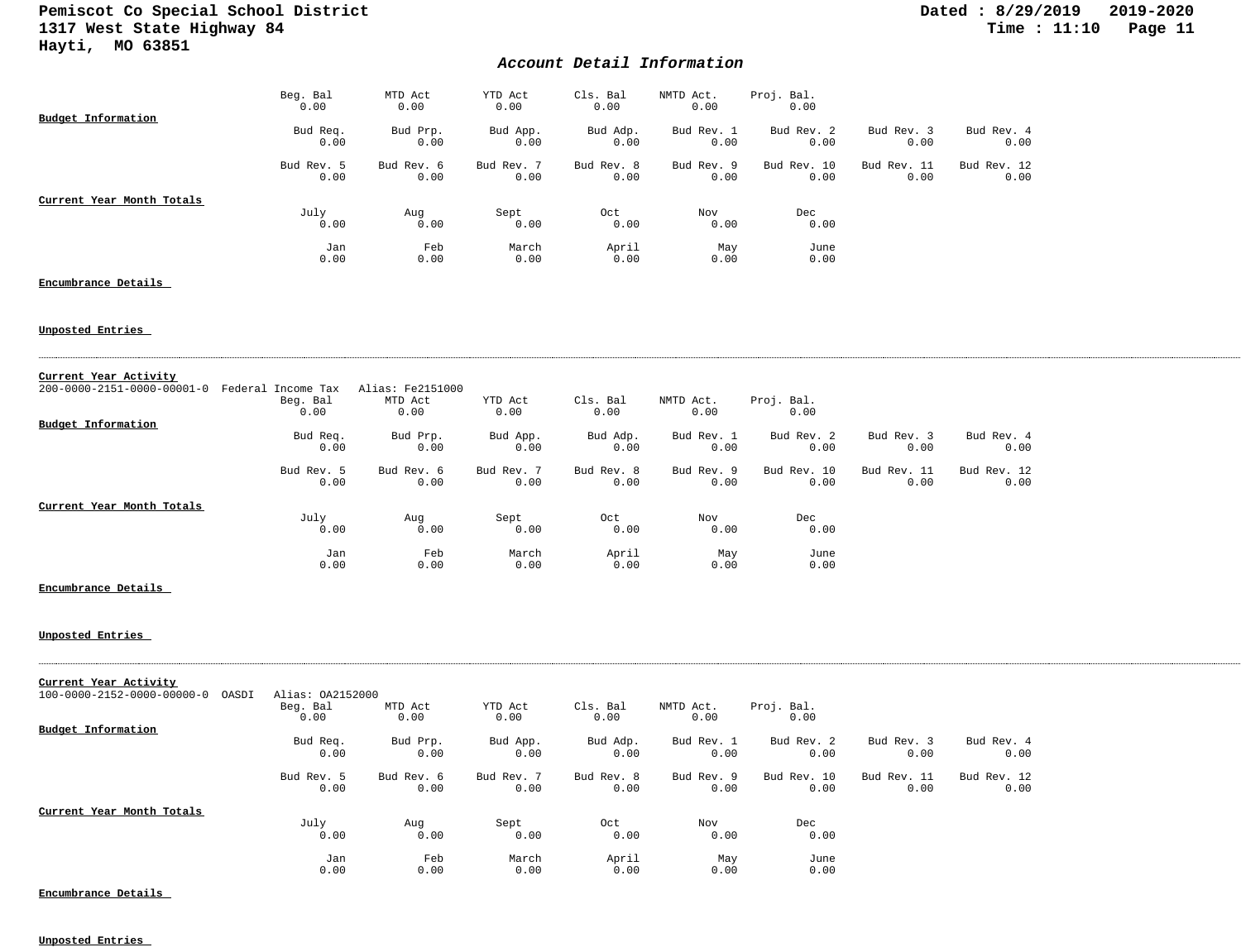## *Account Detail Information*

| Current Year Activity                           |                  |            |            |            |            |             |             |             |
|-------------------------------------------------|------------------|------------|------------|------------|------------|-------------|-------------|-------------|
| $200 - 0000 - 2152 - 0000 - 00000 - 0$<br>OASDI | Alias: 0A2152000 |            |            |            |            |             |             |             |
|                                                 | Beg. Bal         | MTD Act    | YTD Act    | Cls. Bal   | NMTD Act.  | Proj. Bal.  |             |             |
|                                                 | 0.00             | 0.00       | 0.00       | 0.00       | 0.00       | 0.00        |             |             |
| <b>Budget Information</b>                       |                  |            |            |            |            |             |             |             |
|                                                 | Bud Req.         | Bud Prp.   | Bud App.   | Bud Adp.   | Bud Rev. 1 | Bud Rev. 2  | Bud Rev. 3  | Bud Rev. 4  |
|                                                 | 0.00             | 0.00       | 0.00       | 0.00       | 0.00       | 0.00        | 0.00        | 0.00        |
|                                                 | Bud Rev. 5       | Bud Rev. 6 | Bud Rev. 7 | Bud Rev. 8 | Bud Rev. 9 | Bud Rev. 10 | Bud Rev. 11 | Bud Rev. 12 |
|                                                 | 0.00             | 0.00       | 0.00       | 0.00       | 0.00       | 0.00        | 0.00        | 0.00        |
| Current Year Month Totals                       |                  |            |            |            |            |             |             |             |
|                                                 | July             | Aug        | Sept       | Oct        | Nov        | Dec         |             |             |
|                                                 | 0.00             | 0.00       | 0.00       | 0.00       | 0.00       | 0.00        |             |             |
|                                                 | Jan              | Feb        | March      | April      | May        | June        |             |             |
|                                                 | 0.00             | 0.00       | 0.00       | 0.00       | 0.00       | 0.00        |             |             |

#### **Encumbrance Details**

#### **Unposted Entries**

| Current Year Activity                                  |            |                  |            |            |            |             |             |             |
|--------------------------------------------------------|------------|------------------|------------|------------|------------|-------------|-------------|-------------|
| $100 - 0000 - 2153 - 0000 - 00000 - 0$<br>Medicare Tax |            | Alias: Me2153000 |            |            |            |             |             |             |
|                                                        | Beg. Bal   | MTD Act          | YTD Act    | Cls. Bal   | NMTD Act.  | Proj. Bal.  |             |             |
|                                                        | 0.00       | 0.00             | 0.00       | 0.00       | 0.00       | 0.00        |             |             |
| Budget Information                                     |            |                  |            |            |            |             |             |             |
|                                                        | Bud Req.   | Bud Prp.         | Bud App.   | Bud Adp.   | Bud Rev. 1 | Bud Rev. 2  | Bud Rev. 3  | Bud Rev. 4  |
|                                                        | 0.00       | 0.00             | 0.00       | 0.00       | 0.00       | 0.00        | 0.00        | 0.00        |
|                                                        | Bud Rev. 5 | Bud Rev. 6       | Bud Rev. 7 | Bud Rev. 8 | Bud Rev. 9 | Bud Rev. 10 | Bud Rev. 11 | Bud Rev. 12 |
|                                                        | 0.00       | 0.00             | 0.00       | 0.00       | 0.00       | 0.00        | 0.00        | 0.00        |
| Current Year Month Totals                              |            |                  |            |            |            |             |             |             |
|                                                        | July       | Aug              | Sept       | Oct        | Nov        | Dec         |             |             |
|                                                        | 0.00       | 0.00             | 0.00       | 0.00       | 0.00       | 0.00        |             |             |
|                                                        | Jan        | Feb              | March      | April      | May        | June        |             |             |
|                                                        | 0.00       | 0.00             | 0.00       | 0.00       | 0.00       | 0.00        |             |             |

#### **Encumbrance Details**

| Current Year Activity<br>$200 - 0000 - 2153 - 0000 - 00000 - 0$ | Medicare Tax       | Alias: Me2153000   |                    |                    |                    |                     |                     |                     |
|-----------------------------------------------------------------|--------------------|--------------------|--------------------|--------------------|--------------------|---------------------|---------------------|---------------------|
|                                                                 | Beg. Bal           | MTD Act            | YTD Act            | Cls. Bal           | NMTD Act.          | Proj. Bal.          |                     |                     |
|                                                                 | 0.00               | 0.00               | 0.00               | 0.00               | 0.00               | 0.00                |                     |                     |
| Budget Information                                              |                    |                    |                    |                    |                    |                     |                     |                     |
|                                                                 | Bud Req.<br>0.00   | Bud Prp.<br>0.00   | Bud App.<br>0.00   | Bud Adp.<br>0.00   | Bud Rev. 1<br>0.00 | Bud Rev. 2<br>0.00  | Bud Rev. 3<br>0.00  | Bud Rev. 4<br>0.00  |
|                                                                 | Bud Rev. 5<br>0.00 | Bud Rev. 6<br>0.00 | Bud Rev. 7<br>0.00 | Bud Rev. 8<br>0.00 | Bud Rev. 9<br>0.00 | Bud Rev. 10<br>0.00 | Bud Rev. 11<br>0.00 | Bud Rev. 12<br>0.00 |
| Current Year Month Totals                                       |                    |                    |                    |                    |                    |                     |                     |                     |
|                                                                 | July               | Aug                | Sept               | Oct                | Nov                | Dec                 |                     |                     |
|                                                                 | 0.00               | 0.00               | 0.00               | 0.00               | 0.00               | 0.00                |                     |                     |
|                                                                 | Jan                | Feb                | March              | April              | May                | June                |                     |                     |
|                                                                 | 0.00               | 0.00               | 0.00               | 0.00               | 0.00               | 0.00                |                     |                     |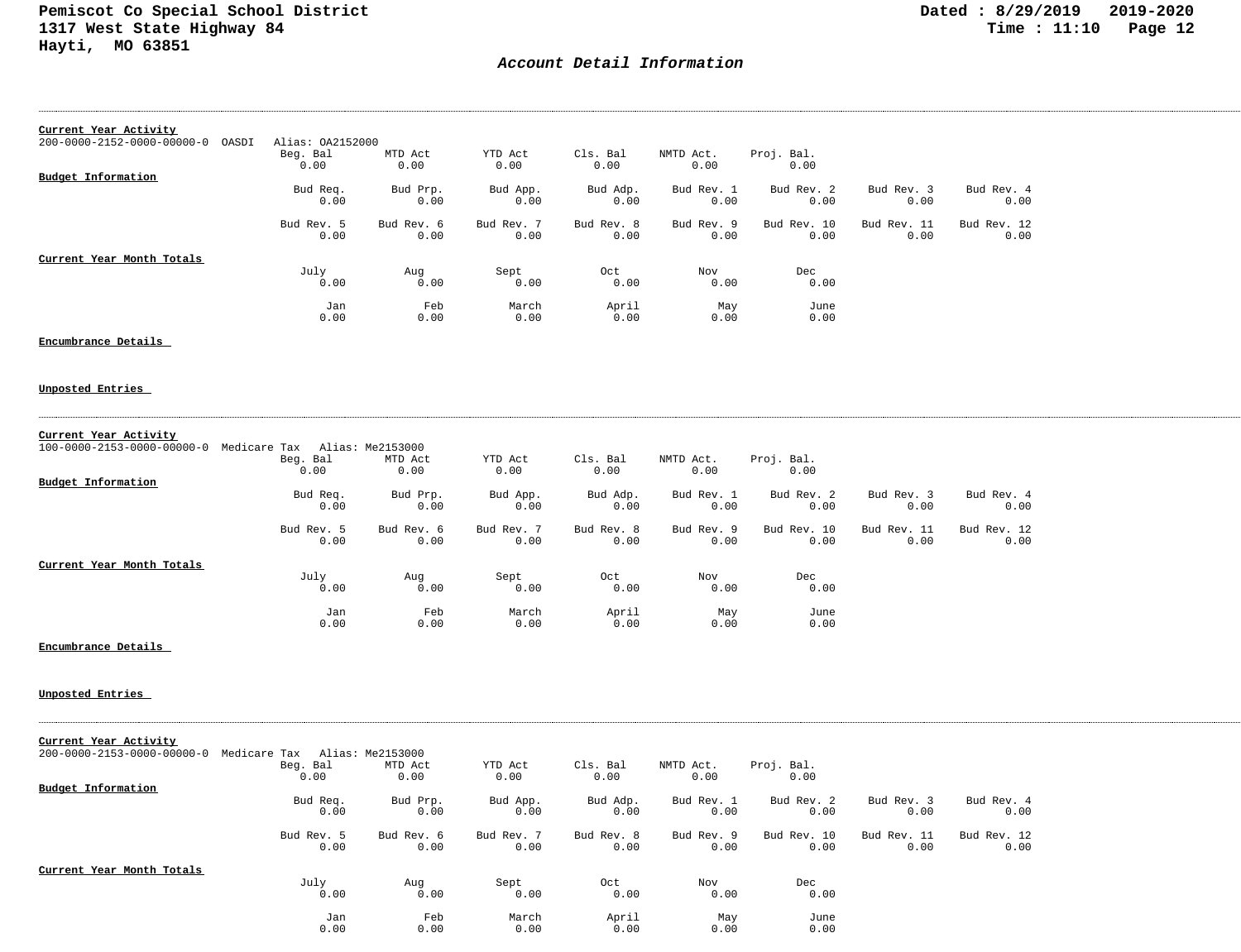## *Account Detail Information*

#### **Encumbrance Details**

### **Unposted Entries**

| Current Year Activity<br>100-0000-2154-0000-00000-0 | Medicare Teachers | Alias: Me2154000 |            |            |            |             |             |             |
|-----------------------------------------------------|-------------------|------------------|------------|------------|------------|-------------|-------------|-------------|
|                                                     | Beg. Bal          | MTD Act          | YTD Act    | Cls. Bal   | NMTD Act.  | Proj. Bal.  |             |             |
|                                                     | 0.00              | 0.00             | 0.00       | 0.00       | 0.00       | 0.00        |             |             |
| <b>Budget Information</b>                           |                   |                  |            |            |            |             |             |             |
|                                                     | Bud Req.          | Bud Prp.         | Bud App.   | Bud Adp.   | Bud Rev. 1 | Bud Rev. 2  | Bud Rev. 3  | Bud Rev. 4  |
|                                                     | 0.00              | 0.00             | 0.00       | 0.00       | 0.00       | 0.00        | 0.00        | 0.00        |
|                                                     | Bud Rev. 5        | Bud Rev. 6       | Bud Rev. 7 | Bud Rev. 8 | Bud Rev. 9 | Bud Rev. 10 | Bud Rev. 11 | Bud Rev. 12 |
|                                                     | 0.00              | 0.00             | 0.00       | 0.00       | 0.00       | 0.00        | 0.00        | 0.00        |
| Current Year Month Totals                           |                   |                  |            |            |            |             |             |             |
|                                                     | July              | Aug              | Sept       | Oct        | Nov        | Dec         |             |             |
|                                                     | 0.00              | 0.00             | 0.00       | 0.00       | 0.00       | 0.00        |             |             |
|                                                     | Jan               | Feb              | March      | April      | May        | June        |             |             |
|                                                     | 0.00              | 0.00             | 0.00       | 0.00       | 0.00       | 0.00        |             |             |
| Encumbrance Details                                 |                   |                  |            |            |            |             |             |             |

#### **Unposted Entries**

| Current Year Activity<br>$200 - 0000 - 2154 - 0000 - 00000 - 0$ | Medicare Teachers<br>Beg. Bal<br>0.00 | Alias: Me2154000<br>MTD Act<br>0.00 | YTD Act<br>0.00    | Cls. Bal<br>0.00   | NMTD Act.<br>0.00  | Proj. Bal.<br>0.00  |                     |                     |
|-----------------------------------------------------------------|---------------------------------------|-------------------------------------|--------------------|--------------------|--------------------|---------------------|---------------------|---------------------|
| Budget Information                                              |                                       |                                     |                    |                    |                    |                     |                     |                     |
|                                                                 | Bud Req.<br>0.00                      | Bud Prp.<br>0.00                    | Bud App.<br>0.00   | Bud Adp.<br>0.00   | Bud Rev. 1<br>0.00 | Bud Rev. 2<br>0.00  | Bud Rev. 3<br>0.00  | Bud Rev. 4<br>0.00  |
|                                                                 | Bud Rev. 5<br>0.00                    | Bud Rev. 6<br>0.00                  | Bud Rev. 7<br>0.00 | Bud Rev. 8<br>0.00 | Bud Rev. 9<br>0.00 | Bud Rev. 10<br>0.00 | Bud Rev. 11<br>0.00 | Bud Rev. 12<br>0.00 |
| Current Year Month Totals                                       |                                       |                                     |                    |                    |                    |                     |                     |                     |
|                                                                 | July<br>0.00                          | Aug<br>0.00                         | Sept<br>0.00       | Oct<br>0.00        | Nov<br>0.00        | Dec<br>0.00         |                     |                     |
|                                                                 | Jan<br>0.00                           | Feb<br>0.00                         | March<br>0.00      | April<br>0.00      | May<br>0.00        | June<br>0.00        |                     |                     |

### **Encumbrance Details**

### **Unposted Entries**

| Current Year Activity      |               |                  |            |            |            |             |             |             |
|----------------------------|---------------|------------------|------------|------------|------------|-------------|-------------|-------------|
| 100-0000-2155-0000-00000-0 | MO Income Tax | Alias: Mi2155000 |            |            |            |             |             |             |
|                            | Beg. Bal      | MTD Act          | YTD Act    | Cls. Bal   | NMTD Act.  | Proj. Bal.  |             |             |
|                            | 0.00          | 0.00             | 0.00       | 0.00       | 0.00       | 0.00        |             |             |
| Budget Information         |               |                  |            |            |            |             |             |             |
|                            | Bud Req.      | Bud Prp.         | Bud App.   | Bud Adp.   | Bud Rev. 1 | Bud Rev. 2  | Bud Rev. 3  | Bud Rev. 4  |
|                            | 0.00          | 0.00             | 0.00       | 0.00       | 0.00       | 0.00        | 0.00        | 0.00        |
|                            | Bud Rev. 5    | Bud Rev. 6       | Bud Rev. 7 | Bud Rev. 8 | Bud Rev. 9 | Bud Rev. 10 | Bud Rev. 11 | Bud Rev. 12 |
|                            | 0.00          | 0.00             | 0.00       | 0.00       | 0.00       | 0.00        | 0.00        | 0.00        |
| Current Year Month Totals  |               |                  |            |            |            |             |             |             |
|                            | July          | Aug              | Sept       | Oct        | Nov        | Dec         |             |             |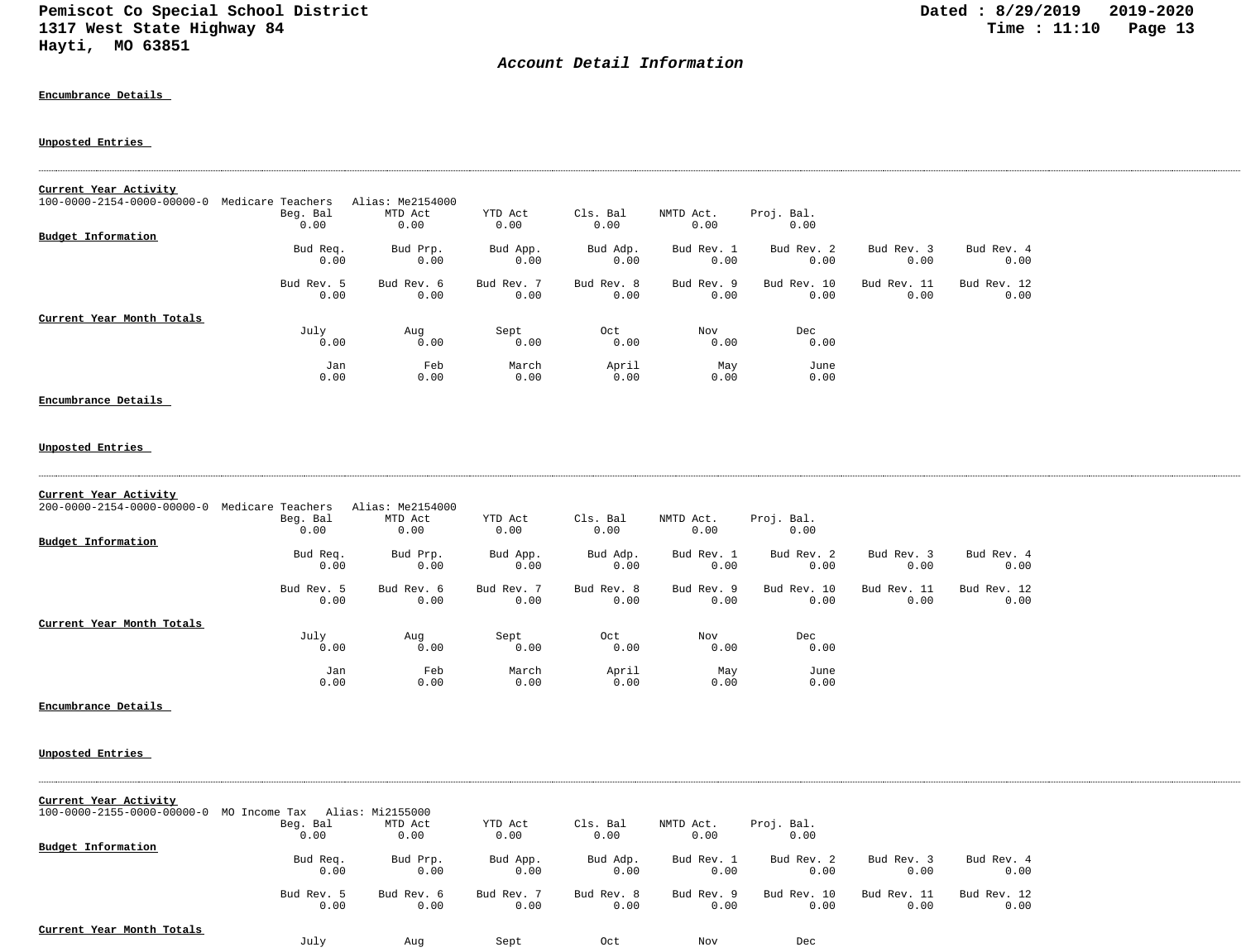## *Account Detail Information*

| 0.00 | 0.00 | 0.00  | 0.00  | 0.00 | 0.00 |
|------|------|-------|-------|------|------|
| Jan  | Feb  | March | April | May  | June |
| 0.00 | 0.00 | 0.00  | 0.00  | 0.00 | 0.00 |

## **Encumbrance Details**

#### **Unposted Entries**

| Current Year Activity<br>$200 - 0000 - 2155 - 0000 - 00000 - 0$ | MO Income Tax      | Alias: Mi2155000   |                    |                    |                    |                     |                     |                     |
|-----------------------------------------------------------------|--------------------|--------------------|--------------------|--------------------|--------------------|---------------------|---------------------|---------------------|
|                                                                 | Beg. Bal<br>0.00   | MTD Act<br>0.00    | YTD Act<br>0.00    | Cls. Bal<br>0.00   | NMTD Act.<br>0.00  | Proj. Bal.<br>0.00  |                     |                     |
| Budget Information                                              |                    |                    |                    |                    |                    |                     |                     |                     |
|                                                                 | Bud Req.<br>0.00   | Bud Prp.<br>0.00   | Bud App.<br>0.00   | Bud Adp.<br>0.00   | Bud Rev. 1<br>0.00 | Bud Rev. 2<br>0.00  | Bud Rev. 3<br>0.00  | Bud Rev. 4<br>0.00  |
|                                                                 | Bud Rev. 5<br>0.00 | Bud Rev. 6<br>0.00 | Bud Rev. 7<br>0.00 | Bud Rev. 8<br>0.00 | Bud Rev. 9<br>0.00 | Bud Rev. 10<br>0.00 | Bud Rev. 11<br>0.00 | Bud Rev. 12<br>0.00 |
| Current Year Month Totals                                       |                    |                    |                    |                    |                    |                     |                     |                     |
|                                                                 | July<br>0.00       | Aug<br>0.00        | Sept<br>0.00       | Oct<br>0.00        | Nov<br>0.00        | Dec<br>0.00         |                     |                     |
|                                                                 | Jan<br>0.00        | Feb<br>0.00        | March<br>0.00      | April<br>0.00      | May<br>0.00        | June<br>0.00        |                     |                     |

### **Encumbrance Details**

#### **Unposted Entries**

| Current Year Activity      |                       |                  |            |            |            |             |             |             |
|----------------------------|-----------------------|------------------|------------|------------|------------|-------------|-------------|-------------|
| 100-0000-2156-0000-00000-0 | Major Medical Payable | Alias: Gr2156000 |            |            |            |             |             |             |
|                            | Beg. Bal              | MTD Act          | YTD Act    | Cls. Bal   | NMTD Act.  | Proj. Bal.  |             |             |
|                            | 0.00                  | 0.00             | 0.00       | 0.00       | 0.00       | 0.00        |             |             |
| Budget Information         |                       |                  |            |            |            |             |             |             |
|                            | Bud Req.              | Bud Prp.         | Bud App.   | Bud Adp.   | Bud Rev. 1 | Bud Rev. 2  | Bud Rev. 3  | Bud Rev. 4  |
|                            | 0.00                  | 0.00             | 0.00       | 0.00       | 0.00       | 0.00        | 0.00        | 0.00        |
|                            | Bud Rev. 5            | Bud Rev. 6       | Bud Rev. 7 | Bud Rev. 8 | Bud Rev. 9 | Bud Rev. 10 | Bud Rev. 11 | Bud Rev. 12 |
|                            | 0.00                  | 0.00             | 0.00       | 0.00       | 0.00       | 0.00        | 0.00        | 0.00        |
| Current Year Month Totals  |                       |                  |            |            |            |             |             |             |
|                            | July                  | Aug              | Sept       | Oct        | Nov        | Dec         |             |             |
|                            | 0.00                  | 0.00             | 0.00       | 0.00       | 0.00       | 0.00        |             |             |
|                            | Jan                   | Feb              | March      | April      | May        | June        |             |             |
|                            | 0.00                  | 0.00             | 0.00       | 0.00       | 0.00       | 0.00        |             |             |

#### **Encumbrance Details**

| Current Year Activity                            |          |                  |          |          |            |            |            |            |  |
|--------------------------------------------------|----------|------------------|----------|----------|------------|------------|------------|------------|--|
| 200-0000-2156-0000-00000-0 Major Medical Payable |          | Alias: Gr2156000 |          |          |            |            |            |            |  |
|                                                  | Beg. Bal | MTD Act          | YTD Act  | Cls. Bal | NMTD Act.  | Proj. Bal. |            |            |  |
|                                                  | 0.00     | 0.00             | 0.00     | 0.00     | 0.00       | 0.00       |            |            |  |
| Budget Information                               |          |                  |          |          |            |            |            |            |  |
|                                                  | Bud Req. | Bud Prp.         | Bud App. | Bud Adp. | Bud Rev. 1 | Bud Rev. 2 | Bud Rev. 3 | Bud Rev. 4 |  |
|                                                  | 0.00     | 0.00             | 0.00     | 0.00     | 0.00       | 0.00       | 0.00       | 0.00       |  |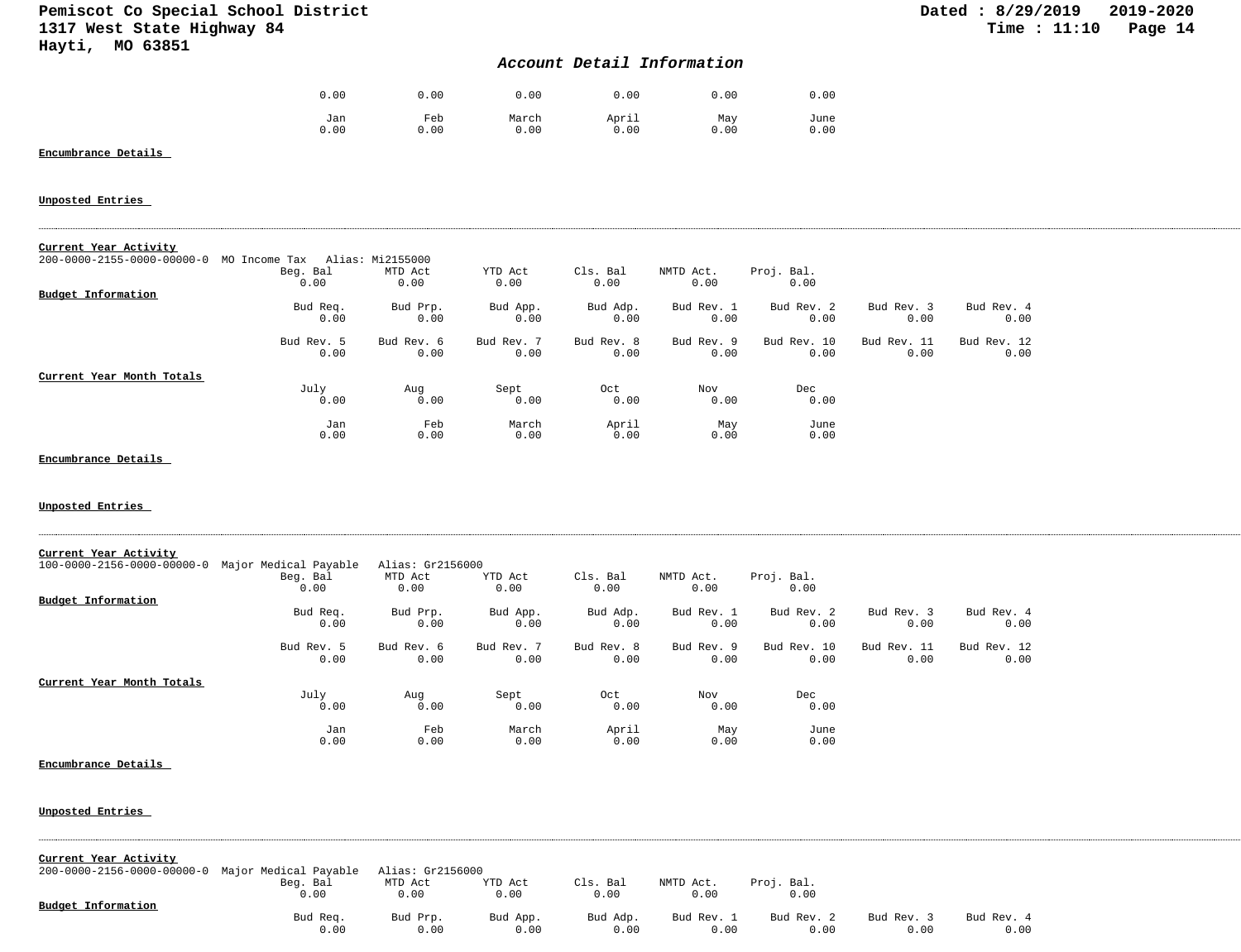## *Account Detail Information*

|                           | Bud Rev. 5<br>0.00 | Bud Rev. 6<br>0.00 | Bud Rev. 7<br>0.00 | Bud Rev. 8<br>0.00 | Bud Rev. 9<br>0.00 | Bud Rev. 10<br>0.00 | Bud Rev. 11<br>0.00 | Bud Rev. 12<br>0.00 |
|---------------------------|--------------------|--------------------|--------------------|--------------------|--------------------|---------------------|---------------------|---------------------|
| Current Year Month Totals |                    |                    |                    |                    |                    |                     |                     |                     |
|                           | July               | Aug                | Sept               | Oct                | Nov                | Dec                 |                     |                     |
|                           | 0.00               | 0.00               | 0.00               | 0.00               | 0.00               | 0.00                |                     |                     |
|                           | Jan                | Feb                | March              | April              | May                | June                |                     |                     |
|                           | 0.00               | 0.00               | 0.00               | 0.00               | 0.00               | 0.00                |                     |                     |

### **Encumbrance Details**

**Unposted Entries** 

#### **Current Year Activity**

| 100-0000-2157-0000-00000-0 | Credit Union | Alias: Cr2157000 |            |            |            |             |             |             |
|----------------------------|--------------|------------------|------------|------------|------------|-------------|-------------|-------------|
|                            | Beg. Bal     | MTD Act          | YTD Act    | Cls. Bal   | NMTD Act.  | Proj. Bal.  |             |             |
|                            | 0.00         | 0.00             | 0.00       | 0.00       | 0.00       | 0.00        |             |             |
| Budget Information         |              |                  |            |            |            |             |             |             |
|                            | Bud Req.     | Bud Prp.         | Bud App.   | Bud Adp.   | Bud Rev. 1 | Bud Rev. 2  | Bud Rev. 3  | Bud Rev. 4  |
|                            | 0.00         | 0.00             | 0.00       | 0.00       | 0.00       | 0.00        | 0.00        | 0.00        |
|                            | Bud Rev. 5   | Bud Rev. 6       | Bud Rev. 7 | Bud Rev. 8 | Bud Rev. 9 | Bud Rev. 10 | Bud Rev. 11 | Bud Rev. 12 |
|                            | 0.00         | 0.00             | 0.00       | 0.00       | 0.00       | 0.00        | 0.00        | 0.00        |
| Current Year Month Totals  |              |                  |            |            |            |             |             |             |
|                            | July         | Aug              | Sept       | Oct        | Nov        | Dec         |             |             |
|                            | 0.00         | 0.00             | 0.00       | 0.00       | 0.00       | 0.00        |             |             |
|                            | Jan          | Feb              | March      | April      | May        | June        |             |             |
|                            | 0.00         | 0.00             | 0.00       | 0.00       | 0.00       | 0.00        |             |             |

#### **Encumbrance Details**

#### **Unposted Entries**

| Current Year Activity      |                    |                  |            |            |            |             |             |             |
|----------------------------|--------------------|------------------|------------|------------|------------|-------------|-------------|-------------|
| 100-0000-2158-0000-00000-0 | Teacher Retirement | Alias: Te2158000 |            |            |            |             |             |             |
|                            | Beg. Bal           | MTD Act          | YTD Act    | Cls. Bal   | NMTD Act.  | Proj. Bal.  |             |             |
|                            | 0.00               | 0.00             | 0.00       | 0.00       | 0.00       | 0.00        |             |             |
| Budget Information         |                    |                  |            |            |            |             |             |             |
|                            | Bud Req.           | Bud Prp.         | Bud App.   | Bud Adp.   | Bud Rev. 1 | Bud Rev. 2  | Bud Rev. 3  | Bud Rev. 4  |
|                            | 0.00               | 0.00             | 0.00       | 0.00       | 0.00       | 0.00        | 0.00        | 0.00        |
|                            | Bud Rev. 5         | Bud Rev. 6       | Bud Rev. 7 | Bud Rev. 8 | Bud Rev. 9 | Bud Rev. 10 | Bud Rev. 11 | Bud Rev. 12 |
|                            | 0.00               | 0.00             | 0.00       | 0.00       | 0.00       | 0.00        | 0.00        | 0.00        |
| Current Year Month Totals  |                    |                  |            |            |            |             |             |             |
|                            | July               | Aug              | Sept       | Oct        | Nov        | Dec         |             |             |
|                            | 0.00               | 0.00             | 0.00       | 0.00       | 0.00       | 0.00        |             |             |
|                            | Jan                | Feb              | March      | April      | May        | June        |             |             |
|                            | 0.00               | 0.00             | 0.00       | 0.00       | 0.00       | 0.00        |             |             |

#### **Encumbrance Details**

#### **Unposted Entries**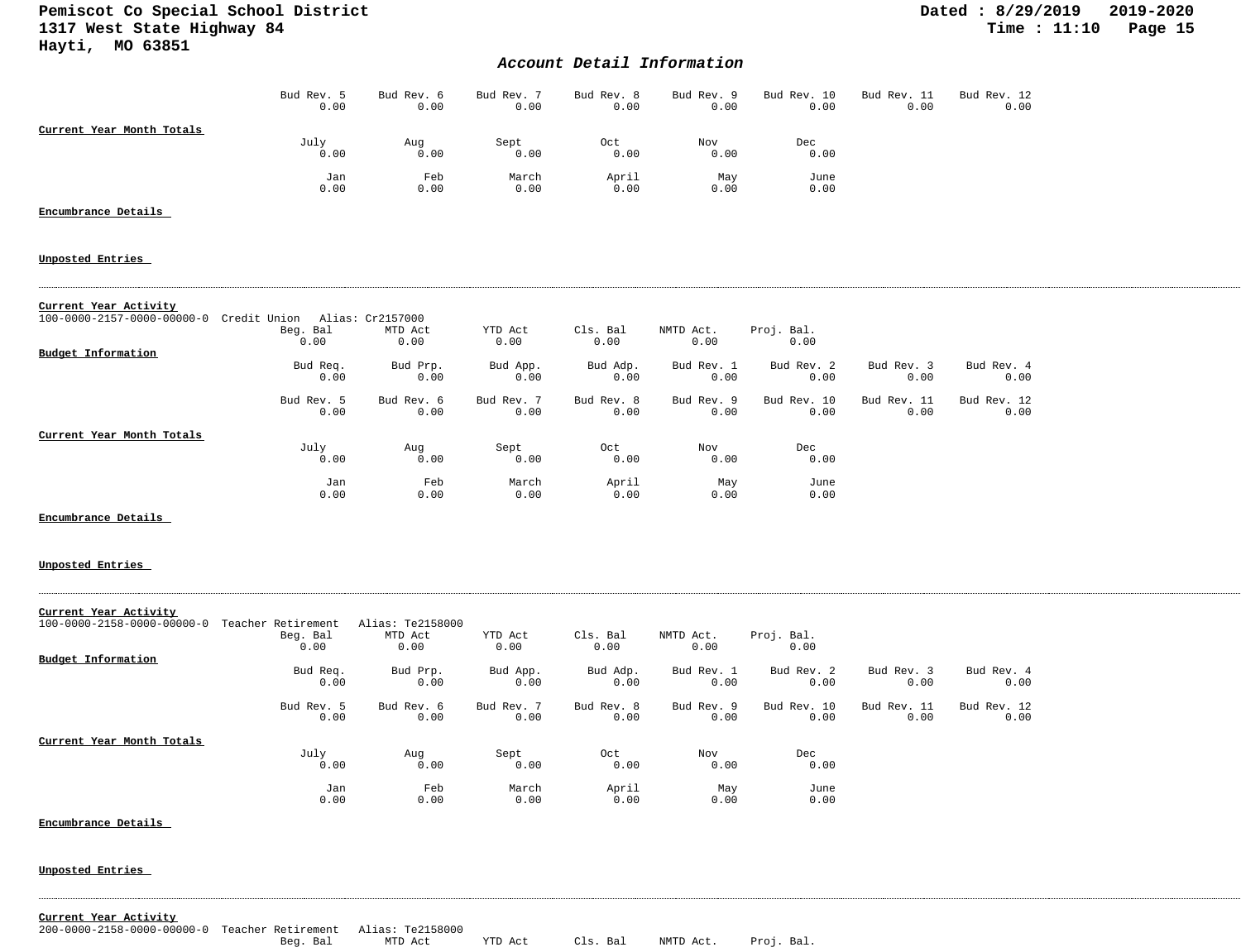## *Account Detail Information*

| Budget Information        | 0.00               | 0.00               | 0.00               | 0.00               | 0.00               | 0.00                |                     |                     |
|---------------------------|--------------------|--------------------|--------------------|--------------------|--------------------|---------------------|---------------------|---------------------|
|                           | Bud Req.<br>0.00   | Bud Prp.<br>0.00   | Bud App.<br>0.00   | Bud Adp.<br>0.00   | Bud Rev. 1<br>0.00 | Bud Rev. 2<br>0.00  | Bud Rev. 3<br>0.00  | Bud Rev. 4<br>0.00  |
|                           | Bud Rev. 5<br>0.00 | Bud Rev. 6<br>0.00 | Bud Rev. 7<br>0.00 | Bud Rev. 8<br>0.00 | Bud Rev. 9<br>0.00 | Bud Rev. 10<br>0.00 | Bud Rev. 11<br>0.00 | Bud Rev. 12<br>0.00 |
| Current Year Month Totals | July<br>0.00       | Aug<br>0.00        | Sept<br>0.00       | Oct<br>0.00        | Nov<br>0.00        | Dec<br>0.00         |                     |                     |
|                           | Jan<br>0.00        | Feb<br>0.00        | March<br>0.00      | April<br>0.00      | May<br>0.00        | June<br>0.00        |                     |                     |

### **Encumbrance Details**

#### **Unposted Entries**

| Current Year Activity                  |                        |                  |            |            |            |             |             |             |
|----------------------------------------|------------------------|------------------|------------|------------|------------|-------------|-------------|-------------|
| $100 - 0000 - 2159 - 0000 - 00000 - 0$ | Non-Teacher Retirement | Alias: No2159000 |            |            |            |             |             |             |
|                                        | Beg. Bal               | MTD Act          | YTD Act    | Cls. Bal   | NMTD Act.  | Proj. Bal.  |             |             |
|                                        | 0.00                   | 0.00             | 0.00       | 0.00       | 0.00       | 0.00        |             |             |
| Budget Information                     |                        |                  |            |            |            |             |             |             |
|                                        | Bud Req.               | Bud Prp.         | Bud App.   | Bud Adp.   | Bud Rev. 1 | Bud Rev. 2  | Bud Rev. 3  | Bud Rev. 4  |
|                                        | 0.00                   | 0.00             | 0.00       | 0.00       | 0.00       | 0.00        | 0.00        | 0.00        |
|                                        | Bud Rev. 5             | Bud Rev. 6       | Bud Rev. 7 | Bud Rev. 8 | Bud Rev. 9 | Bud Rev. 10 | Bud Rev. 11 | Bud Rev. 12 |
|                                        | 0.00                   | 0.00             | 0.00       | 0.00       | 0.00       | 0.00        | 0.00        | 0.00        |
| Current Year Month Totals              |                        |                  |            |            |            |             |             |             |
|                                        | July                   | Aug              | Sept       | Oct        | Nov        | Dec         |             |             |
|                                        | 0.00                   | 0.00             | 0.00       | 0.00       | 0.00       | 0.00        |             |             |
|                                        | Jan                    | Feb              | March      | April      | May        | June        |             |             |
|                                        | 0.00                   | 0.00             | 0.00       | 0.00       | 0.00       | 0.00        |             |             |

### **Encumbrance Details**

#### **Unposted Entries**

| Current Year Activity                  |                        |                  |            |            |            |             |             |             |
|----------------------------------------|------------------------|------------------|------------|------------|------------|-------------|-------------|-------------|
| $200 - 0000 - 2159 - 0000 - 00000 - 0$ | Non-Teacher Retirement | Alias: No2159000 |            |            |            |             |             |             |
|                                        | Beg. Bal               | MTD Act          | YTD Act    | Cls. Bal   | NMTD Act.  | Proj. Bal.  |             |             |
|                                        | 0.00                   | 0.00             | 0.00       | 0.00       | 0.00       | 0.00        |             |             |
| Budget Information                     |                        |                  |            |            |            |             |             |             |
|                                        | Bud Req.               | Bud Prp.         | Bud App.   | Bud Adp.   | Bud Rev. 1 | Bud Rev. 2  | Bud Rev. 3  | Bud Rev. 4  |
|                                        | 0.00                   | 0.00             | 0.00       | 0.00       | 0.00       | 0.00        | 0.00        | 0.00        |
|                                        | Bud Rev. 5             | Bud Rev. 6       | Bud Rev. 7 | Bud Rev. 8 | Bud Rev. 9 | Bud Rev. 10 | Bud Rev. 11 | Bud Rev. 12 |
|                                        | 0.00                   | 0.00             | 0.00       | 0.00       | 0.00       | 0.00        | 0.00        | 0.00        |
| Current Year Month Totals              |                        |                  |            |            |            |             |             |             |
|                                        | July                   | Aug              | Sept       | Oct        | Nov        | Dec         |             |             |
|                                        | 0.00                   | 0.00             | 0.00       | 0.00       | 0.00       | 0.00        |             |             |
|                                        | Jan                    | Feb              | March      | April      | May        | June        |             |             |
|                                        | 0.00                   | 0.00             | 0.00       | 0.00       | 0.00       | 0.00        |             |             |

**Encumbrance Details**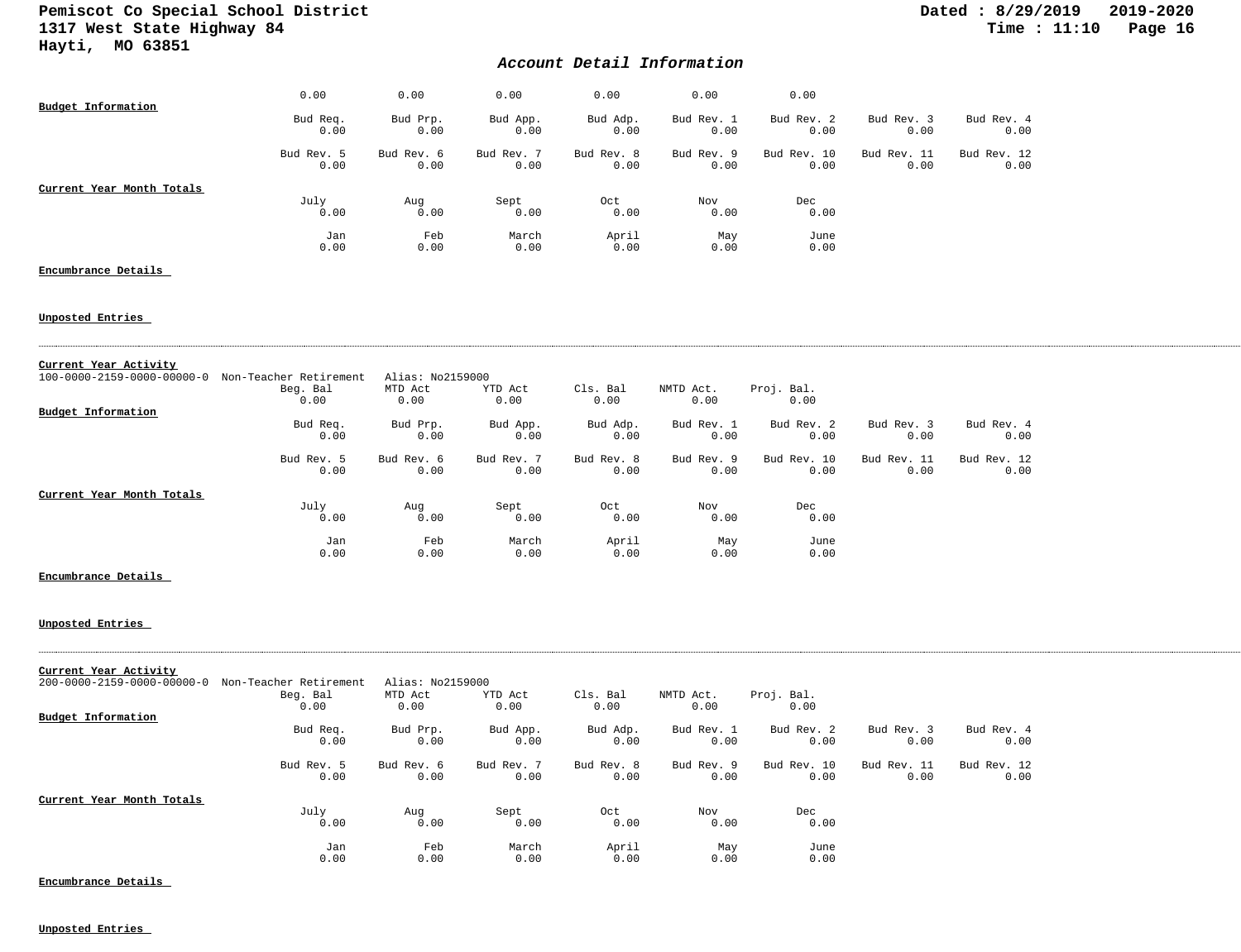## *Account Detail Information*

| Current Year Activity                  |                   |                  |            |            |            |             |             |             |
|----------------------------------------|-------------------|------------------|------------|------------|------------|-------------|-------------|-------------|
| $100 - 0000 - 2160 - 0000 - 00000 - 0$ | Annuities Payable | Alias: Ta2160000 |            |            |            |             |             |             |
|                                        | Beg. Bal          | MTD Act          | YTD Act    | Cls. Bal   | NMTD Act.  | Proj. Bal.  |             |             |
|                                        | 0.00              | 0.00             | 0.00       | 0.00       | 0.00       | 0.00        |             |             |
| Budget Information                     |                   |                  |            |            |            |             |             |             |
|                                        | Bud Req.          | Bud Prp.         | Bud App.   | Bud Adp.   | Bud Rev. 1 | Bud Rev. 2  | Bud Rev. 3  | Bud Rev. 4  |
|                                        | 0.00              | 0.00             | 0.00       | 0.00       | 0.00       | 0.00        | 0.00        | 0.00        |
|                                        | Bud Rev. 5        | Bud Rev. 6       | Bud Rev. 7 | Bud Rev. 8 | Bud Rev. 9 | Bud Rev. 10 | Bud Rev. 11 | Bud Rev. 12 |
|                                        | 0.00              | 0.00             | 0.00       | 0.00       | 0.00       | 0.00        | 0.00        | 0.00        |
| Current Year Month Totals              |                   |                  |            |            |            |             |             |             |
|                                        | July              | Aug              | Sept       | Oct        | Nov        | Dec         |             |             |
|                                        | 0.00              | 0.00             | 0.00       | 0.00       | 0.00       | 0.00        |             |             |
|                                        | Jan               | Feb              | March      | April      | May        | June        |             |             |
|                                        | 0.00              | 0.00             | 0.00       | 0.00       | 0.00       | 0.00        |             |             |

**Encumbrance Details** 

**Unposted Entries** 

## **Current Year Activity**

| 200-0000-2160-0000-00000-0 Annuities Payable |            | Alias: Ta2160000 |            |            |            |             |             |             |
|----------------------------------------------|------------|------------------|------------|------------|------------|-------------|-------------|-------------|
|                                              | Beg. Bal   | MTD Act          | YTD Act    | Cls. Bal   | NMTD Act.  | Proj. Bal.  |             |             |
|                                              | 0.00       | 0.00             | 0.00       | 0.00       | 0.00       | 0.00        |             |             |
| Budget Information                           |            |                  |            |            |            |             |             |             |
|                                              | Bud Req.   | Bud Prp.         | Bud App.   | Bud Adp.   | Bud Rev. 1 | Bud Rev. 2  | Bud Rev. 3  | Bud Rev. 4  |
|                                              | 0.00       | 0.00             | 0.00       | 0.00       | 0.00       | 0.00        | 0.00        | 0.00        |
|                                              | Bud Rev. 5 | Bud Rev. 6       | Bud Rev. 7 | Bud Rev. 8 | Bud Rev. 9 | Bud Rev. 10 | Bud Rev. 11 | Bud Rev. 12 |
|                                              | 0.00       | 0.00             | 0.00       | 0.00       | 0.00       | 0.00        | 0.00        | 0.00        |
| Current Year Month Totals                    |            |                  |            |            |            |             |             |             |
|                                              | July       | Aug              | Sept       | Oct        | Nov        | Dec         |             |             |
|                                              | 0.00       | 0.00             | 0.00       | 0.00       | 0.00       | 0.00        |             |             |
|                                              | Jan        | Feb              | March      | April      | May        | June        |             |             |
|                                              | 0.00       | 0.00             | 0.00       | 0.00       | 0.00       | 0.00        |             |             |

**Encumbrance Details** 

#### **Unposted Entries**

| Current Year Activity      |                                        |                 |                             |            |            |                    |             |             |
|----------------------------|----------------------------------------|-----------------|-----------------------------|------------|------------|--------------------|-------------|-------------|
| 100-0000-2161-0000-00000-0 | Sick Leave Payments (Other Deductions) |                 | Alias: 0t2161000<br>YTD Act | Cls. Bal   | NMTD Act.  |                    |             |             |
|                            | Beg. Bal<br>0.00                       | MTD Act<br>0.00 | 0.00                        | 0.00       | 0.00       | Proj. Bal.<br>0.00 |             |             |
| Budget Information         |                                        |                 |                             |            |            |                    |             |             |
|                            |                                        |                 |                             |            |            |                    |             |             |
|                            | Bud Req.                               | Bud Prp.        | Bud App.                    | Bud Adp.   | Bud Rev. 1 | Bud Rev. 2         | Bud Rev. 3  | Bud Rev. 4  |
|                            | 0.00                                   | 0.00            | 0.00                        | 0.00       | 0.00       | 0.00               | 0.00        | 0.00        |
|                            | Bud Rev. 5                             | Bud Rev. 6      | Bud Rev. 7                  | Bud Rev. 8 | Bud Rev. 9 | Bud Rev. 10        | Bud Rev. 11 | Bud Rev. 12 |
|                            | 0.00                                   | 0.00            | 0.00                        | 0.00       | 0.00       | 0.00               | 0.00        | 0.00        |
| Current Year Month Totals  |                                        |                 |                             |            |            |                    |             |             |
|                            | July                                   | Aug             | Sept                        | Oct        | Nov        | Dec                |             |             |
|                            | 0.00                                   | 0.00            | 0.00                        | 0.00       | 0.00       | 0.00               |             |             |
|                            | Jan                                    | Feb             | March                       | April      | May        | June               |             |             |
|                            | 0.00                                   | 0.00            | 0.00                        | 0.00       | 0.00       | 0.00               |             |             |

**Encumbrance Details**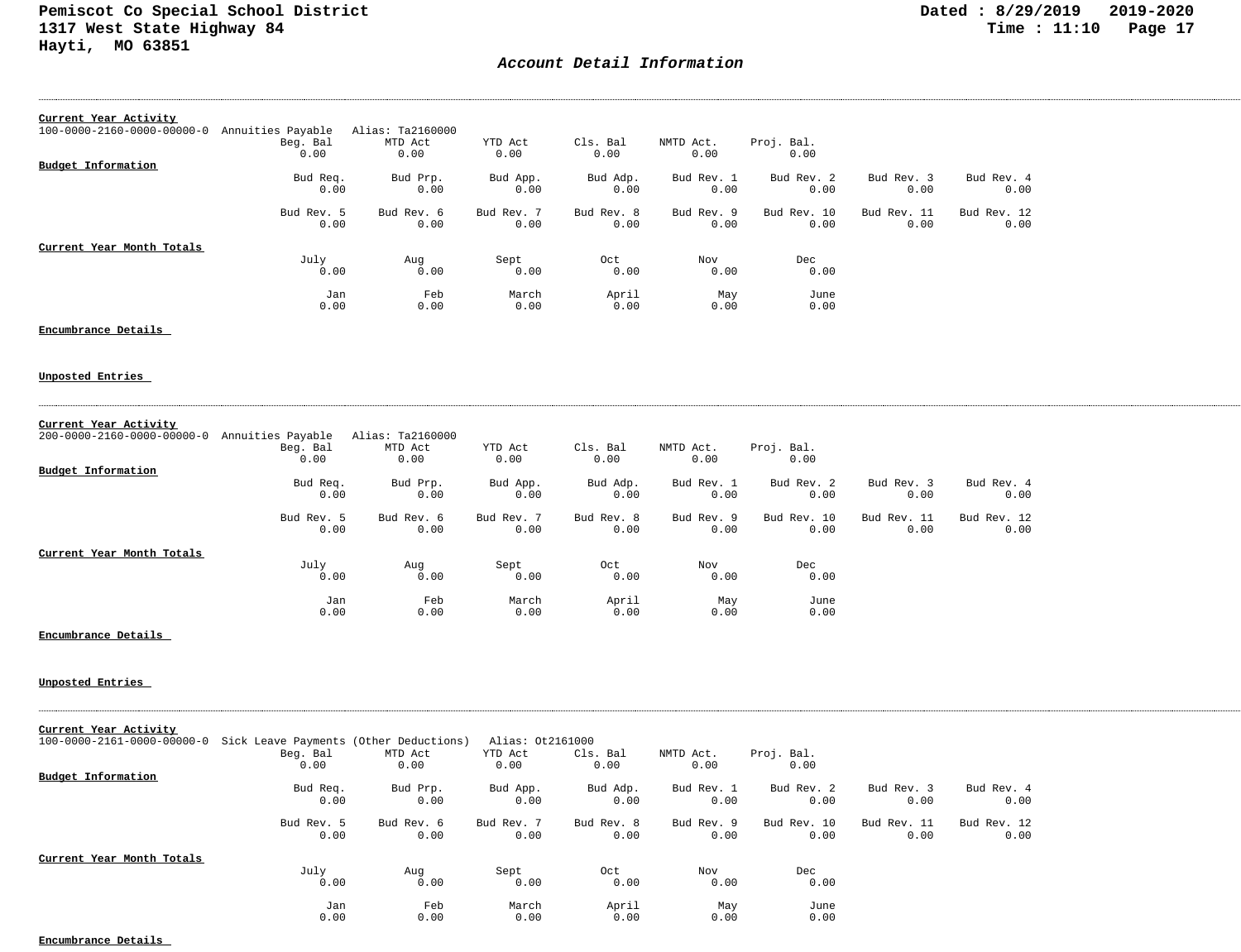## *Account Detail Information*

#### **Unposted Entries**

| Current Year Activity                  |                                  |            |              |            |            |             |             |             |
|----------------------------------------|----------------------------------|------------|--------------|------------|------------|-------------|-------------|-------------|
| $200 - 0000 - 2161 - 0000 - 00000 - 0$ | Account Payables Control Account |            | Alias: AP200 |            |            |             |             |             |
|                                        | Beg. Bal                         | MTD Act    | YTD Act      | Cls. Bal   | NMTD Act.  | Proj. Bal.  |             |             |
|                                        | 0.00                             | 0.00       | 0.00         | 0.00       | 0.00       | 0.00        |             |             |
| Budget Information                     |                                  |            |              |            |            |             |             |             |
|                                        | Bud Req.                         | Bud Prp.   | Bud App.     | Bud Adp.   | Bud Rev. 1 | Bud Rev. 2  | Bud Rev. 3  | Bud Rev. 4  |
|                                        | 0.00                             | 0.00       | 0.00         | 0.00       | 0.00       | 0.00        | 0.00        | 0.00        |
|                                        | Bud Rev. 5                       | Bud Rev. 6 | Bud Rev. 7   | Bud Rev. 8 | Bud Rev. 9 | Bud Rev. 10 | Bud Rev. 11 | Bud Rev. 12 |
|                                        | 0.00                             | 0.00       | 0.00         | 0.00       | 0.00       | 0.00        | 0.00        | 0.00        |
| Current Year Month Totals              |                                  |            |              |            |            |             |             |             |
|                                        | July                             | Aug        | Sept         | Oct        | Nov        | Dec         |             |             |
|                                        | 0.00                             | 0.00       | 0.00         | 0.00       | 0.00       | 0.00        |             |             |
|                                        | Jan                              | Feb        | March        | April      | May        | June        |             |             |
|                                        | 0.00                             | 0.00       | 0.00         | 0.00       | 0.00       | 0.00        |             |             |

#### **Encumbrance Details**

#### **Unposted Entries**

| Current Year Activity      |                       |              |            |            |            |             |             |             |
|----------------------------|-----------------------|--------------|------------|------------|------------|-------------|-------------|-------------|
| 100-0000-2162-0000-00000-0 | Flex Spending Payable | Alias: AP100 |            |            |            |             |             |             |
|                            | Beg. Bal              | MTD Act      | YTD Act    | Cls. Bal   | NMTD Act.  | Proj. Bal.  |             |             |
|                            | 0.00                  | 0.00         | 0.00       | 0.00       | 0.00       | 0.00        |             |             |
| Budget Information         |                       |              |            |            |            |             |             |             |
|                            | Bud Req.              | Bud Prp.     | Bud App.   | Bud Adp.   | Bud Rev. 1 | Bud Rev. 2  | Bud Rev. 3  | Bud Rev. 4  |
|                            | 0.00                  | 0.00         | 0.00       | 0.00       | 0.00       | 0.00        | 0.00        | 0.00        |
|                            | Bud Rev. 5            | Bud Rev. 6   | Bud Rev. 7 | Bud Rev. 8 | Bud Rev. 9 | Bud Rev. 10 | Bud Rev. 11 | Bud Rev. 12 |
|                            | 0.00                  | 0.00         | 0.00       | 0.00       | 0.00       | 0.00        | 0.00        | 0.00        |
| Current Year Month Totals  |                       |              |            |            |            |             |             |             |
|                            | July                  | Aug          | Sept       | Oct        | Nov        | Dec         |             |             |
|                            | 0.00                  | 0.00         | 0.00       | 0.00       | 0.00       | 0.00        |             |             |
|                            | Jan                   | Feb          | March      | April      | May        | June        |             |             |
|                            | 0.00                  | 0.00         | 0.00       | 0.00       | 0.00       | 0.00        |             |             |

**Encumbrance Details** 

| Current Year Activity<br>$200 - 0000 - 2162 - 0000 - 00000 - 0$ | Flex Spending Payable<br>Beg. Bal<br>0.00 | Alias: AP200<br>MTD Act<br>0.00 | YTD Act<br>0.00 | Cls. Bal<br>0.00 | NMTD Act.<br>0.00 | Proj. Bal.<br>0.00 |             |             |
|-----------------------------------------------------------------|-------------------------------------------|---------------------------------|-----------------|------------------|-------------------|--------------------|-------------|-------------|
| Budget Information                                              |                                           |                                 |                 |                  |                   |                    |             |             |
|                                                                 | Bud Req.                                  | Bud Prp.                        | Bud App.        | Bud Adp.         | Bud Rev. 1        | Bud Rev. 2         | Bud Rev. 3  | Bud Rev. 4  |
|                                                                 | 0.00                                      | 0.00                            | 0.00            | 0.00             | 0.00              | 0.00               | 0.00        | 0.00        |
|                                                                 |                                           |                                 |                 |                  |                   |                    |             |             |
|                                                                 | Bud Rev. 5                                | Bud Rev. 6                      | Bud Rev. 7      | Bud Rev. 8       | Bud Rev. 9        | Bud Rev. 10        | Bud Rev. 11 | Bud Rev. 12 |
|                                                                 | 0.00                                      | 0.00                            | 0.00            | 0.00             | 0.00              | 0.00               | 0.00        | 0.00        |
| Current Year Month Totals                                       | July                                      | Aug                             | Sept            | Oct              | Nov               | Dec                |             |             |
|                                                                 | 0.00                                      | 0.00                            | 0.00            | 0.00             | 0.00              | 0.00               |             |             |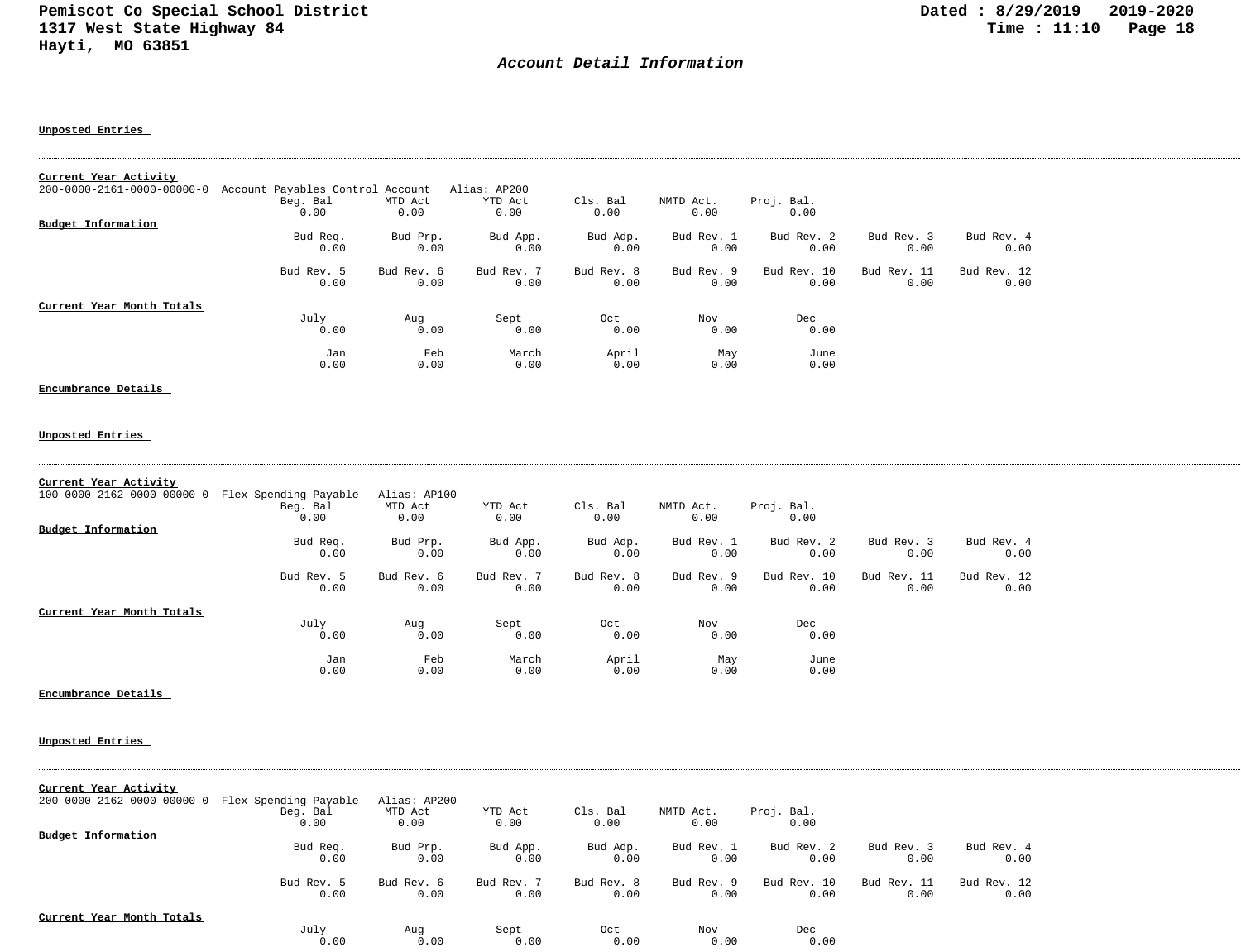## *Account Detail Information*

| Jan  | Feb  | March | April | May          | June |
|------|------|-------|-------|--------------|------|
| 0.00 | 0.00 | 0.00  |       | 0.00<br>0.00 | 0.00 |

**Encumbrance Details** 

### **Unposted Entries**

| Current Year Activity                            |            |            |            |            |            |             |             |             |
|--------------------------------------------------|------------|------------|------------|------------|------------|-------------|-------------|-------------|
|                                                  |            |            |            |            |            |             |             |             |
| 100-0000-2163-0000-00000-0 Dental Payable Alias: |            |            |            |            |            |             |             |             |
|                                                  | Beg. Bal   | MTD Act    | YTD Act    | Cls. Bal   | NMTD Act.  | Proj. Bal.  |             |             |
|                                                  | 0.00       | 0.00       | 0.00       | 0.00       | 0.00       | 0.00        |             |             |
| Budget Information                               |            |            |            |            |            |             |             |             |
|                                                  | Bud Req.   | Bud Prp.   | Bud App.   | Bud Adp.   | Bud Rev. 1 | Bud Rev. 2  | Bud Rev. 3  | Bud Rev. 4  |
|                                                  | 0.00       | 0.00       | 0.00       | 0.00       | 0.00       | 0.00        | 0.00        | 0.00        |
|                                                  |            |            |            |            |            |             |             |             |
|                                                  | Bud Rev. 5 | Bud Rev. 6 | Bud Rev. 7 | Bud Rev. 8 | Bud Rev. 9 | Bud Rev. 10 | Bud Rev. 11 | Bud Rev. 12 |
|                                                  | 0.00       | 0.00       | 0.00       | 0.00       | 0.00       | 0.00        | 0.00        | 0.00        |
|                                                  |            |            |            |            |            |             |             |             |
| Current Year Month Totals                        |            |            |            |            |            |             |             |             |
|                                                  |            |            |            |            |            |             |             |             |
|                                                  | July       | Aug        | Sept       | Oct        | Nov        | Dec         |             |             |
|                                                  | 0.00       | 0.00       | 0.00       | 0.00       | 0.00       | 0.00        |             |             |
|                                                  | Jan        | Feb        | March      | April      | May        | June        |             |             |
|                                                  | 0.00       | 0.00       | 0.00       | 0.00       | 0.00       | 0.00        |             |             |
|                                                  |            |            |            |            |            |             |             |             |

#### **Encumbrance Details**

**Unposted Entries** 

| Current Year Activity      |                       |                    |                    |                    |                    |                     |                     |                     |  |
|----------------------------|-----------------------|--------------------|--------------------|--------------------|--------------------|---------------------|---------------------|---------------------|--|
| 200-0000-2163-0000-00000-0 | Dental Payable Alias: |                    |                    |                    |                    |                     |                     |                     |  |
|                            | Beg. Bal<br>0.00      | MTD Act<br>0.00    | YTD Act<br>0.00    | Cls. Bal<br>0.00   | NMTD Act.<br>0.00  | Proj. Bal.<br>0.00  |                     |                     |  |
| Budget Information         |                       |                    |                    |                    |                    |                     |                     |                     |  |
|                            | Bud Req.<br>0.00      | Bud Prp.<br>0.00   | Bud App.<br>0.00   | Bud Adp.<br>0.00   | Bud Rev. 1<br>0.00 | Bud Rev. 2<br>0.00  | Bud Rev. 3<br>0.00  | Bud Rev. 4<br>0.00  |  |
|                            | Bud Rev. 5<br>0.00    | Bud Rev. 6<br>0.00 | Bud Rev. 7<br>0.00 | Bud Rev. 8<br>0.00 | Bud Rev. 9<br>0.00 | Bud Rev. 10<br>0.00 | Bud Rev. 11<br>0.00 | Bud Rev. 12<br>0.00 |  |
| Current Year Month Totals  |                       |                    |                    |                    |                    |                     |                     |                     |  |
|                            | July<br>0.00          | Aug<br>0.00        | Sept<br>0.00       | Oct<br>0.00        | Nov<br>0.00        | Dec<br>0.00         |                     |                     |  |
|                            | Jan<br>0.00           | Feb<br>0.00        | March<br>0.00      | April<br>0.00      | May<br>0.00        | June<br>0.00        |                     |                     |  |

### **Encumbrance Details**

**Unposted Entries** 

|  |  | Current Year Activity |
|--|--|-----------------------|
|--|--|-----------------------|

| 100-0000-2164-0000-00000-0 Retirement Insurance |             | Alias: RETIREES |            |            |            |             |             |             |
|-------------------------------------------------|-------------|-----------------|------------|------------|------------|-------------|-------------|-------------|
|                                                 | Beg. Bal    | MTD Act         | YTD Act    | Cls. Bal   | NMTD Act.  | Proj. Bal.  |             |             |
|                                                 | $1,985.55-$ | $104.00 -$      | 123.00     | 1,862.55-  | 0.00       | $1,862.55-$ |             |             |
| <b>Budget Information</b>                       |             |                 |            |            |            |             |             |             |
|                                                 | Bud Req.    | Bud Prp.        | Bud App.   | Bud Adp.   | Bud Rev. 1 | Bud Rev. 2  | Bud Rev. 3  | Bud Rev. 4  |
|                                                 | 0.00        | 0.00            | 0.00       | 1,985.55-  | 0.00       | 0.00        | 0.00        | 0.00        |
|                                                 | Bud Rev. 5  | Bud Rev. 6      | Bud Rev. 7 | Bud Rev. 8 | Bud Rev. 9 | Bud Rev. 10 | Bud Rev. 11 | Bud Rev. 12 |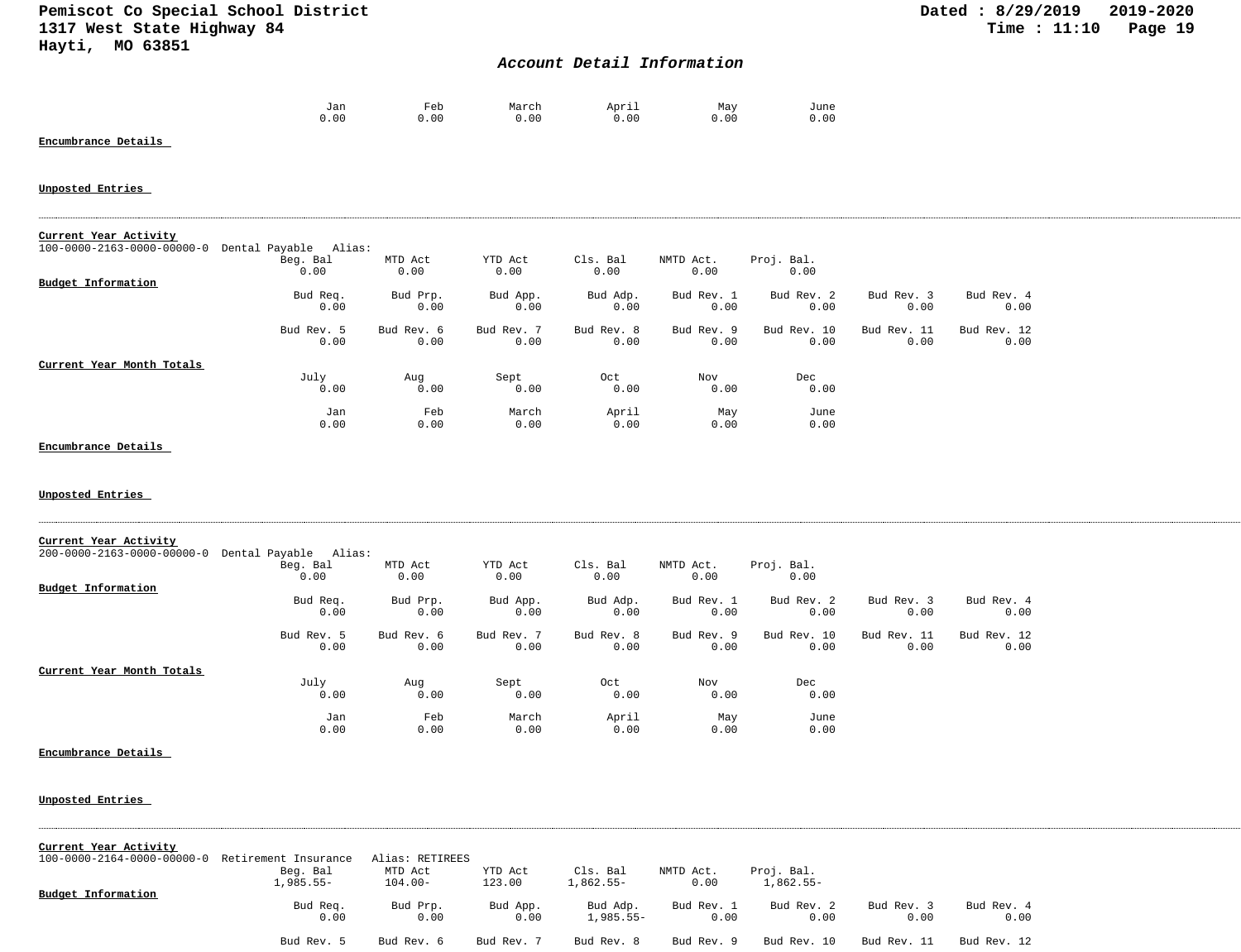## *Account Detail Information*

|                           | 0.00           | 0.00              | 0.00          | 0.00          | 0.00        | 0.00         | 0.00 | 0.00 |
|---------------------------|----------------|-------------------|---------------|---------------|-------------|--------------|------|------|
| Current Year Month Totals | July<br>227.00 | Aug<br>$104.00 -$ | Sept<br>0.00  | Oct<br>0.00   | Nov<br>0.00 | Dec<br>0.00  |      |      |
|                           | Jan<br>0.00    | Feb<br>0.00       | March<br>0.00 | April<br>0.00 | May<br>0.00 | June<br>0.00 |      |      |

#### **Encumbrance Details**

#### **Unposted Entries**

#### **Current Year Activity**

| 100-0000-2165-0000-00000-0 Summer Insurance Payable |            | Alias:     |            |            |            |             |             |             |
|-----------------------------------------------------|------------|------------|------------|------------|------------|-------------|-------------|-------------|
|                                                     | Beg. Bal   | MTD Act    | YTD Act    | Cls. Bal   | NMTD Act.  | Proj. Bal.  |             |             |
|                                                     | 0.00       | 0.00       | 0.00       | 0.00       | 0.00       | 0.00        |             |             |
| Budget Information                                  |            |            |            |            |            |             |             |             |
|                                                     | Bud Req.   | Bud Prp.   | Bud App.   | Bud Adp.   | Bud Rev. 1 | Bud Rev. 2  | Bud Rev. 3  | Bud Rev. 4  |
|                                                     | 0.00       | 0.00       | 0.00       | 0.00       | 0.00       | 0.00        | 0.00        | 0.00        |
|                                                     | Bud Rev. 5 | Bud Rev. 6 | Bud Rev. 7 | Bud Rev. 8 | Bud Rev. 9 | Bud Rev. 10 | Bud Rev. 11 | Bud Rev. 12 |
|                                                     | 0.00       | 0.00       | 0.00       | 0.00       | 0.00       | 0.00        | 0.00        | 0.00        |
| Current Year Month Totals                           |            |            |            |            |            |             |             |             |
|                                                     | July       | Aug        | Sept       | Oct        | Nov        | Dec         |             |             |
|                                                     | 0.00       | 0.00       | 0.00       | 0.00       | 0.00       | 0.00        |             |             |
|                                                     | Jan        | Feb        | March      | April      | May        | June        |             |             |
|                                                     | 0.00       | 0.00       | 0.00       | 0.00       | 0.00       | 0.00        |             |             |

**Encumbrance Details** 

#### **Unposted Entries**

| Current Year Activity                  |                         |            |            |            |            |             |             |             |
|----------------------------------------|-------------------------|------------|------------|------------|------------|-------------|-------------|-------------|
| $100 - 0000 - 2166 - 0000 - 00000 - 0$ | Insurance A/Tax Payable | Alias:     |            |            |            |             |             |             |
|                                        | Beg. Bal                | MTD Act    | YTD Act    | Cls. Bal   | NMTD Act.  | Proj. Bal.  |             |             |
|                                        | 0.00                    | 0.00       | 0.00       | 0.00       | 0.00       | 0.00        |             |             |
| Budget Information                     |                         |            |            |            |            |             |             |             |
|                                        | Bud Req.                | Bud Prp.   | Bud App.   | Bud Adp.   | Bud Rev. 1 | Bud Rev. 2  | Bud Rev. 3  | Bud Rev. 4  |
|                                        | 0.00                    | 0.00       | 0.00       | 0.00       | 0.00       | 0.00        | 0.00        | 0.00        |
|                                        |                         |            |            |            |            |             |             |             |
|                                        | Bud Rev. 5              | Bud Rev. 6 | Bud Rev. 7 | Bud Rev. 8 | Bud Rev. 9 | Bud Rev. 10 | Bud Rev. 11 | Bud Rev. 12 |
|                                        | 0.00                    | 0.00       | 0.00       | 0.00       | 0.00       | 0.00        | 0.00        | 0.00        |
|                                        |                         |            |            |            |            |             |             |             |
| Current Year Month Totals              |                         |            |            |            |            |             |             |             |
|                                        | July                    | Aug        | Sept       | Oct        | Nov        | Dec         |             |             |
|                                        | 0.00                    | 0.00       | 0.00       | 0.00       | 0.00       | 0.00        |             |             |
|                                        |                         |            |            |            |            |             |             |             |
|                                        | Jan                     | Feb        | March      | April      | May        | June        |             |             |
|                                        | 0.00                    | 0.00       | 0.00       | 0.00       | 0.00       | 0.00        |             |             |

**Encumbrance Details** 

| Current Year Activity                              |          |         |         |          |           |            |
|----------------------------------------------------|----------|---------|---------|----------|-----------|------------|
| 200-0000-2166-0000-00000-0 Insurance A/Tax Payable |          | Alias:  |         |          |           |            |
|                                                    | Beg. Bal | MTD Act | YTD Act | Cls. Bal | NMTD Act. | Proj. Bal. |
|                                                    | 0.00     | ი.იი    | 0.00    | 0.00     | 0.00      | 0.00       |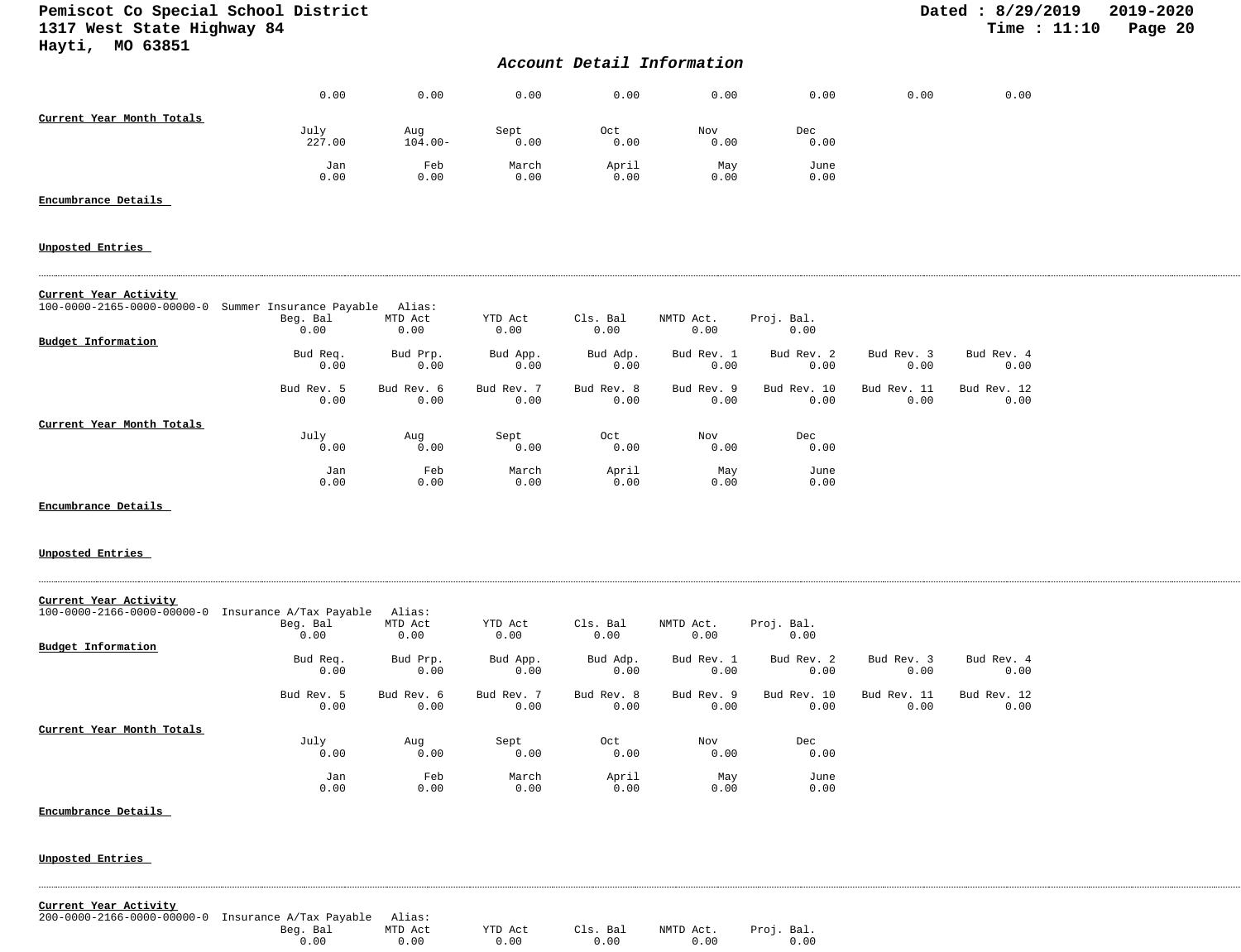## *Account Detail Information*

| <b>Budget Information</b>                                | Bud Req.                          | Bud Prp.            | Bud App.             | Bud Adp.                | Bud Rev. 1         | Bud Rev. 2                | Bud Rev. 3          | Bud Rev. 4          |
|----------------------------------------------------------|-----------------------------------|---------------------|----------------------|-------------------------|--------------------|---------------------------|---------------------|---------------------|
|                                                          | 0.00                              | 0.00                | 0.00                 | 0.00                    | 0.00               | 0.00                      | 0.00                | 0.00                |
|                                                          | Bud Rev. 5<br>0.00                | Bud Rev. 6<br>0.00  | Bud Rev. 7<br>0.00   | Bud Rev. 8<br>0.00      | Bud Rev. 9<br>0.00 | Bud Rev. 10<br>0.00       | Bud Rev. 11<br>0.00 | Bud Rev. 12<br>0.00 |
| Current Year Month Totals                                |                                   |                     |                      |                         |                    |                           |                     |                     |
|                                                          | July<br>0.00                      | Aug<br>0.00         | Sept<br>0.00         | Oct<br>0.00             | Nov<br>0.00        | Dec<br>0.00               |                     |                     |
|                                                          | Jan<br>0.00                       | Feb<br>0.00         | March<br>0.00        | April<br>0.00           | May<br>0.00        | June<br>0.00              |                     |                     |
| Encumbrance Details                                      |                                   |                     |                      |                         |                    |                           |                     |                     |
| <u>Unposted Entries</u>                                  |                                   |                     |                      |                         |                    |                           |                     |                     |
| Current Year Activity                                    |                                   |                     |                      |                         |                    |                           |                     |                     |
| 100-0000-2169-0000-00000-0 Misc                          | Alias:<br>Beg. Bal<br>$1,336.35-$ | MTD Act<br>$14.85-$ | YTD Act<br>$29.70 -$ | Cls. Bal<br>$1,366.05-$ | NMTD Act.<br>0.00  | Proj. Bal.<br>$1,366.05-$ |                     |                     |
| Budget Information                                       | Bud Req.<br>0.00                  | Bud Prp.<br>0.00    | Bud App.<br>0.00     | Bud Adp.<br>$1,336.35-$ | Bud Rev. 1<br>0.00 | Bud Rev. 2<br>0.00        | Bud Rev. 3<br>0.00  | Bud Rev. 4<br>0.00  |
|                                                          | Bud Rev. 5<br>0.00                | Bud Rev. 6<br>0.00  | Bud Rev. 7<br>0.00   | Bud Rev. 8<br>0.00      | Bud Rev. 9<br>0.00 | Bud Rev. 10<br>0.00       | Bud Rev. 11<br>0.00 | Bud Rev. 12<br>0.00 |
| Current Year Month Totals                                | July<br>$14.85-$                  | Aug<br>$14.85-$     | Sept<br>0.00         | Oct<br>0.00             | Nov<br>0.00        | Dec<br>0.00               |                     |                     |
|                                                          | Jan<br>0.00                       | Feb<br>0.00         | March<br>0.00        | April<br>0.00           | May<br>0.00        | June<br>0.00              |                     |                     |
| Encumbrance Details                                      |                                   |                     |                      |                         |                    |                           |                     |                     |
| Unposted Entries                                         |                                   |                     |                      |                         |                    |                           |                     |                     |
| Current Year Activity<br>200-0000-2169-0000-00000-0 Misc | Alias:<br>Beg. Bal                | MTD Act             | YTD Act              | Cls. Bal                | NMTD Act.          | Proj. Bal.                |                     |                     |
| <b>Budget Information</b>                                | 0.00                              | 0.00                | 0.00                 | 0.00                    | 0.00               | 0.00                      |                     |                     |
|                                                          | Bud Req.<br>0.00                  | Bud Prp.<br>0.00    | Bud App.<br>0.00     | Bud Adp.<br>0.00        | Bud Rev. 1<br>0.00 | Bud Rev. 2<br>0.00        | Bud Rev. 3<br>0.00  | Bud Rev. 4<br>0.00  |
|                                                          | Bud Rev. 5<br>0.00                | Bud Rev. 6<br>0.00  | Bud Rev. 7<br>0.00   | Bud Rev. 8<br>0.00      | Bud Rev. 9<br>0.00 | Bud Rev. 10<br>0.00       | Bud Rev. 11<br>0.00 | Bud Rev. 12<br>0.00 |
| Current Year Month Totals                                |                                   |                     |                      |                         |                    |                           |                     |                     |
|                                                          | July<br>0.00                      | Aug<br>0.00         | Sept<br>0.00         | Oct<br>0.00             | Nov<br>0.00        | Dec<br>0.00               |                     |                     |
|                                                          | Jan<br>0.00                       | Feb<br>0.00         | March<br>0.00        | April<br>0.00           | May<br>0.00        | June<br>0.00              |                     |                     |

**Unposted Entries** 

**Encumbrance Details**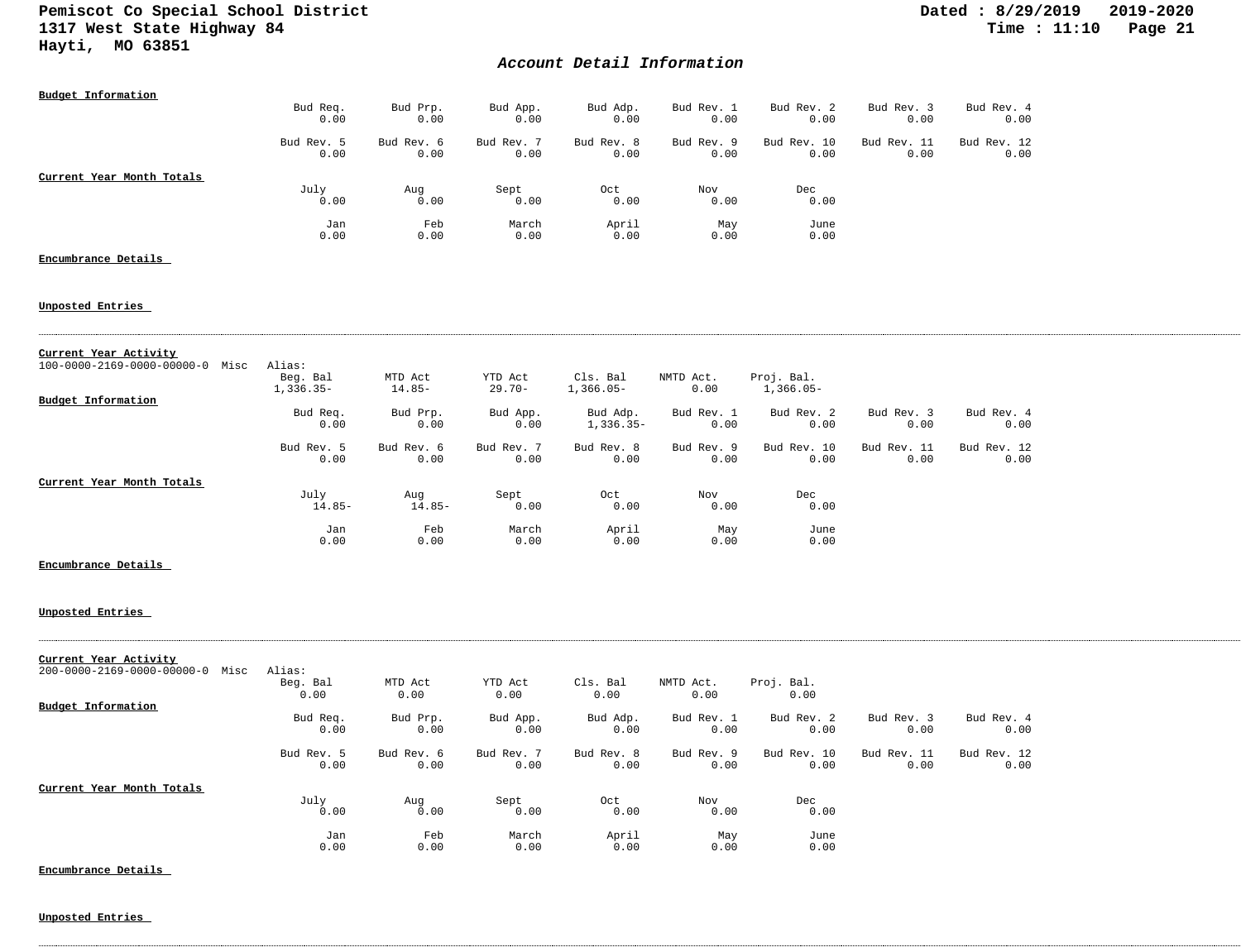## *Account Detail Information*

| Current Year Activity                          |            |            |            |            |            |             |             |             |
|------------------------------------------------|------------|------------|------------|------------|------------|-------------|-------------|-------------|
| $300 - 0000 - 2169 - 0000 - 00000 - 0$<br>Misc | Alias:     |            |            |            |            |             |             |             |
|                                                | Beg. Bal   | MTD Act    | YTD Act    | Cls. Bal   | NMTD Act.  | Proj. Bal.  |             |             |
|                                                | 0.00       | 0.00       | 0.00       | 0.00       | 0.00       | 0.00        |             |             |
| Budget Information                             |            |            |            |            |            |             |             |             |
|                                                | Bud Req.   | Bud Prp.   | Bud App.   | Bud Adp.   | Bud Rev. 1 | Bud Rev. 2  | Bud Rev. 3  | Bud Rev. 4  |
|                                                | 0.00       | 0.00       | 0.00       | 0.00       | 0.00       | 0.00        | 0.00        | 0.00        |
|                                                | Bud Rev. 5 | Bud Rev. 6 | Bud Rev. 7 | Bud Rev. 8 | Bud Rev. 9 | Bud Rev. 10 | Bud Rev. 11 | Bud Rev. 12 |
|                                                | 0.00       | 0.00       | 0.00       | 0.00       | 0.00       | 0.00        | 0.00        | 0.00        |
| Current Year Month Totals                      |            |            |            |            |            |             |             |             |
|                                                | July       | Aug        | Sept       | Oct        | Nov        | Dec         |             |             |
|                                                | 0.00       | 0.00       | 0.00       | 0.00       | 0.00       | 0.00        |             |             |
|                                                | Jan        | Feb        | March      | April      | May        | June        |             |             |
|                                                | 0.00       | 0.00       | 0.00       | 0.00       | 0.00       | 0.00        |             |             |

## **Encumbrance Details**

#### **Unposted Entries**

| Current Year Activity                  |                                     |            |            |               |            |               |             |             |
|----------------------------------------|-------------------------------------|------------|------------|---------------|------------|---------------|-------------|-------------|
| $300 - 0000 - 2711 - 0000 - 00000 - 0$ | Bonds Payable - Future Years Alias: |            |            |               |            |               |             |             |
|                                        | Beg. Bal                            | MTD Act    | YTD Act    | Cls. Bal      | NMTD Act.  | Proj. Bal.    |             |             |
|                                        | 1,212,605.00-                       | 0.00       | 0.00       | 1,212,605.00- | 0.00       | 1,212,605.00- |             |             |
| <b>Budget Information</b>              |                                     |            |            |               |            |               |             |             |
|                                        | Bud Req.                            | Bud Prp.   | Bud App.   | Bud Adp.      | Bud Rev. 1 | Bud Rev. 2    | Bud Rev. 3  | Bud Rev. 4  |
|                                        | 0.00                                | 0.00       | 0.00       | 1,212,605.00- | 0.00       | 0.00          | 0.00        | 0.00        |
|                                        | Bud Rev. 5                          | Bud Rev. 6 | Bud Rev. 7 | Bud Rev. 8    | Bud Rev. 9 | Bud Rev. 10   | Bud Rev. 11 | Bud Rev. 12 |
|                                        | 0.00                                | 0.00       | 0.00       | 0.00          | 0.00       | 0.00          | 0.00        | 0.00        |
| Current Year Month Totals              |                                     |            |            |               |            |               |             |             |
|                                        | July                                | Aug        | Sept       | Oct           | Nov        | Dec           |             |             |
|                                        | 0.00                                | 0.00       | 0.00       | 0.00          | 0.00       | 0.00          |             |             |
|                                        | Jan                                 | Feb        | March      | April         | May        | June          |             |             |
|                                        | 0.00                                | 0.00       | 0.00       | 0.00          | 0.00       | 0.00          |             |             |

### **Encumbrance Details**

### **Unposted Entries**

| Current Year Activity      |                                              |            |            |            |            |             |             |             |
|----------------------------|----------------------------------------------|------------|------------|------------|------------|-------------|-------------|-------------|
| 100-0000-2731-0000-00000-0 | Bond Intst Payable-Future M Alias: Bo2731000 |            |            |            |            |             |             |             |
|                            | Beg. Bal                                     | MTD Act    | YTD Act    | Cls. Bal   | NMTD Act.  | Proj. Bal.  |             |             |
|                            | 0.00                                         | 0.00       | 0.00       | 0.00       | 0.00       | 0.00        |             |             |
| Budget Information         |                                              |            |            |            |            |             |             |             |
|                            | Bud Req.                                     | Bud Prp.   | Bud App.   | Bud Adp.   | Bud Rev. 1 | Bud Rev. 2  | Bud Rev. 3  | Bud Rev. 4  |
|                            | 0.00                                         | 0.00       | 0.00       | 0.00       | 0.00       | 0.00        | 0.00        | 0.00        |
|                            | Bud Rev. 5                                   | Bud Rev. 6 | Bud Rev. 7 | Bud Rev. 8 | Bud Rev. 9 | Bud Rev. 10 | Bud Rev. 11 | Bud Rev. 12 |
|                            | 0.00                                         | 0.00       | 0.00       | 0.00       | 0.00       | 0.00        | 0.00        | 0.00        |
| Current Year Month Totals  |                                              |            |            |            |            |             |             |             |
|                            | July                                         | Aug        | Sept       | Oct        | Nov        | Dec         |             |             |
|                            | 0.00                                         | 0.00       | 0.00       | 0.00       | 0.00       | 0.00        |             |             |
|                            | Jan                                          | Feb        | March      | April      | May        | June        |             |             |
|                            | 0.00                                         | 0.00       | 0.00       | 0.00       | 0.00       | 0.00        |             |             |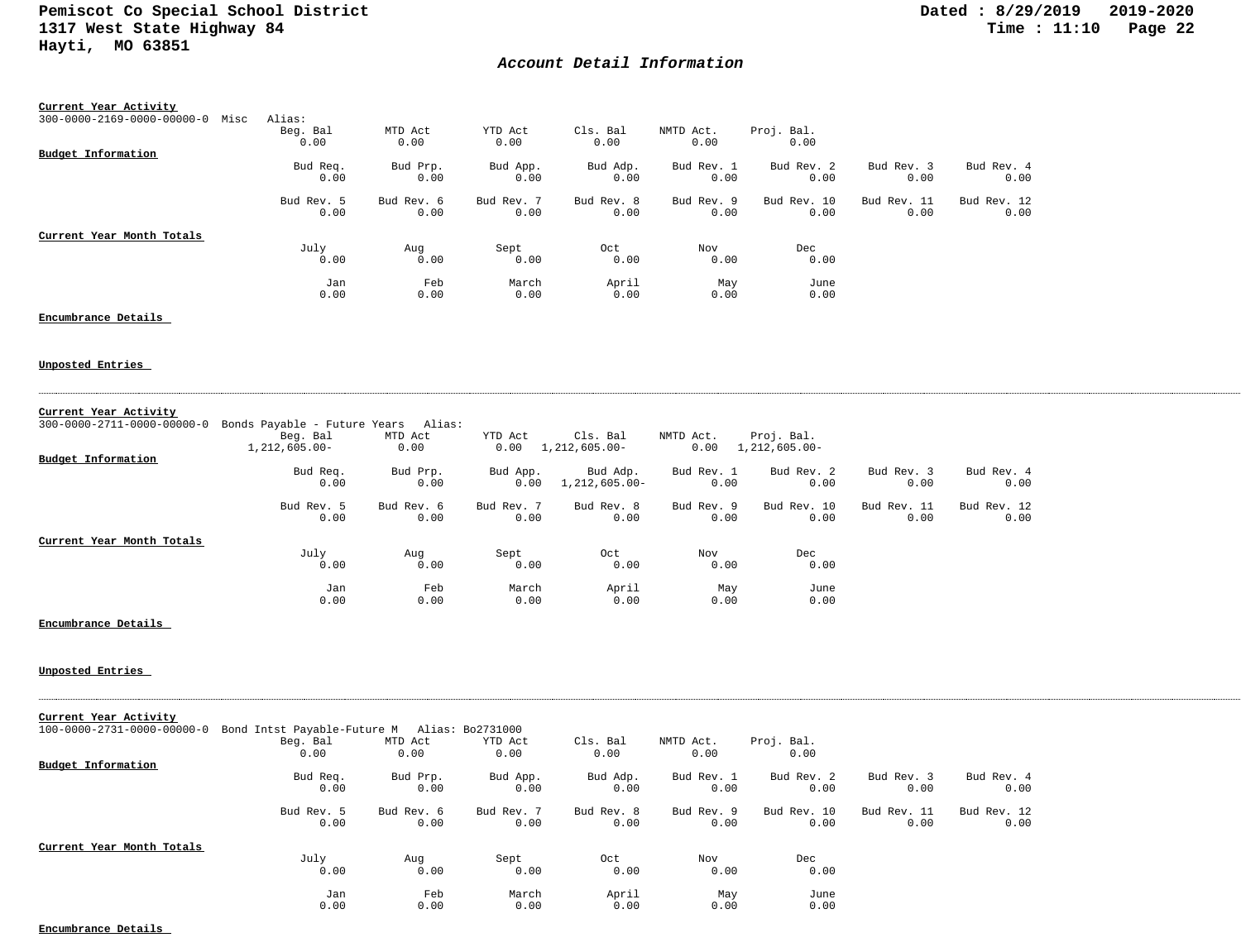## *Account Detail Information*

**Unposted Entries** 

| Current Year Activity      |                   |                  |            |            |            |             |             |             |
|----------------------------|-------------------|------------------|------------|------------|------------|-------------|-------------|-------------|
| 100-0000-2811-0000-00000-0 | Pension Liability | Alias: Pe2811000 |            |            |            |             |             |             |
|                            | Beg. Bal          | MTD Act          | YTD Act    | Cls. Bal   | NMTD Act.  | Proj. Bal.  |             |             |
|                            | 0.00              | 0.00             | 0.00       | 0.00       | 0.00       | 0.00        |             |             |
| Budget Information         |                   |                  |            |            |            |             |             |             |
|                            | Bud Req.          | Bud Prp.         | Bud App.   | Bud Adp.   | Bud Rev. 1 | Bud Rev. 2  | Bud Rev. 3  | Bud Rev. 4  |
|                            | 0.00              | 0.00             | 0.00       | 0.00       | 0.00       | 0.00        | 0.00        | 0.00        |
|                            | Bud Rev. 5        | Bud Rev. 6       | Bud Rev. 7 | Bud Rev. 8 | Bud Rev. 9 | Bud Rev. 10 | Bud Rev. 11 | Bud Rev. 12 |
|                            | 0.00              | 0.00             | 0.00       | 0.00       | 0.00       | 0.00        | 0.00        | 0.00        |
| Current Year Month Totals  |                   |                  |            |            |            |             |             |             |
|                            | July              | Aug              | Sept       | Oct        | Nov        | Dec         |             |             |
|                            | 0.00              | 0.00             | 0.00       | 0.00       | 0.00       | 0.00        |             |             |
|                            | Jan               | Feb              | March      | April      | May        | June        |             |             |
|                            | 0.00              | 0.00             | 0.00       | 0.00       | 0.00       | 0.00        |             |             |

#### **Encumbrance Details**

# **Unposted Entries**

#### **Current Year Activity**

| 100-0000-3111-0000-00000-0 | Beginning Fund Balance General |            | Alias: Be3111000 |             |            |             |             |             |
|----------------------------|--------------------------------|------------|------------------|-------------|------------|-------------|-------------|-------------|
|                            | Beg. Bal                       | MTD Act    | YTD Act          | Cls. Bal    | NMTD Act.  | Proj. Bal.  |             |             |
|                            | $983.077.95 -$                 | 0.00       | 0.00             | 983,077.95- | 0.00       | 983,077.95- |             |             |
| Budget Information         |                                |            |                  |             |            |             |             |             |
|                            | Bud Req.                       | Bud Prp.   | Bud App.         | Bud Adp.    | Bud Rev. 1 | Bud Rev. 2  | Bud Rev. 3  | Bud Rev. 4  |
|                            | 0.00                           | 0.00       | 0.00             | 983,077.95- | 0.00       | 0.00        | 0.00        | 0.00        |
|                            | Bud Rev. 5                     | Bud Rev. 6 | Bud Rev. 7       | Bud Rev. 8  | Bud Rev. 9 | Bud Rev. 10 | Bud Rev. 11 | Bud Rev. 12 |
|                            | 0.00                           | 0.00       | 0.00             | 0.00        | 0.00       | 0.00        | 0.00        | 0.00        |
| Current Year Month Totals  |                                |            |                  |             |            |             |             |             |
|                            | July                           | Aug        | Sept             | Oct         | Nov        | Dec         |             |             |
|                            | 0.00                           | 0.00       | 0.00             | 0.00        | 0.00       | 0.00        |             |             |
|                            | Jan                            | Feb        | March            | April       | May        | June        |             |             |
|                            | 0.00                           | 0.00       | 0.00             | 0.00        | 0.00       | 0.00        |             |             |

**Encumbrance Details** 

|  | Current Year Activity |  |
|--|-----------------------|--|
|  |                       |  |

| 200-0000-3111-0000-00000-0 | Beginning Fund Balance | Alias: Be3111000 |            |            |            |             |             |             |
|----------------------------|------------------------|------------------|------------|------------|------------|-------------|-------------|-------------|
|                            | Beg. Bal               | MTD Act          | YTD Act    | Cls. Bal   | NMTD Act.  | Proj. Bal.  |             |             |
|                            | 0.00                   | 0.00             | 0.00       | 0.00       | 0.00       | 0.00        |             |             |
| <b>Budget Information</b>  |                        |                  |            |            |            |             |             |             |
|                            | Bud Req.               | Bud Prp.         | Bud App.   | Bud Adp.   | Bud Rev. 1 | Bud Rev. 2  | Bud Rev. 3  | Bud Rev. 4  |
|                            | 0.00                   | 0.00             | 0.00       | 0.00       | 0.00       | 0.00        | 0.00        | 0.00        |
|                            | Bud Rev. 5             | Bud Rev. 6       | Bud Rev. 7 | Bud Rev. 8 | Bud Rev. 9 | Bud Rev. 10 | Bud Rev. 11 | Bud Rev. 12 |
|                            | 0.00                   | 0.00             | 0.00       | 0.00       | 0.00       | 0.00        | 0.00        | 0.00        |
| Current Year Month Totals  |                        |                  |            |            |            |             |             |             |
|                            | July                   | Aug              | Sept       | Oct        | Nov        | Dec         |             |             |
|                            | 0.00                   | 0.00             | 0.00       | 0.00       | 0.00       | 0.00        |             |             |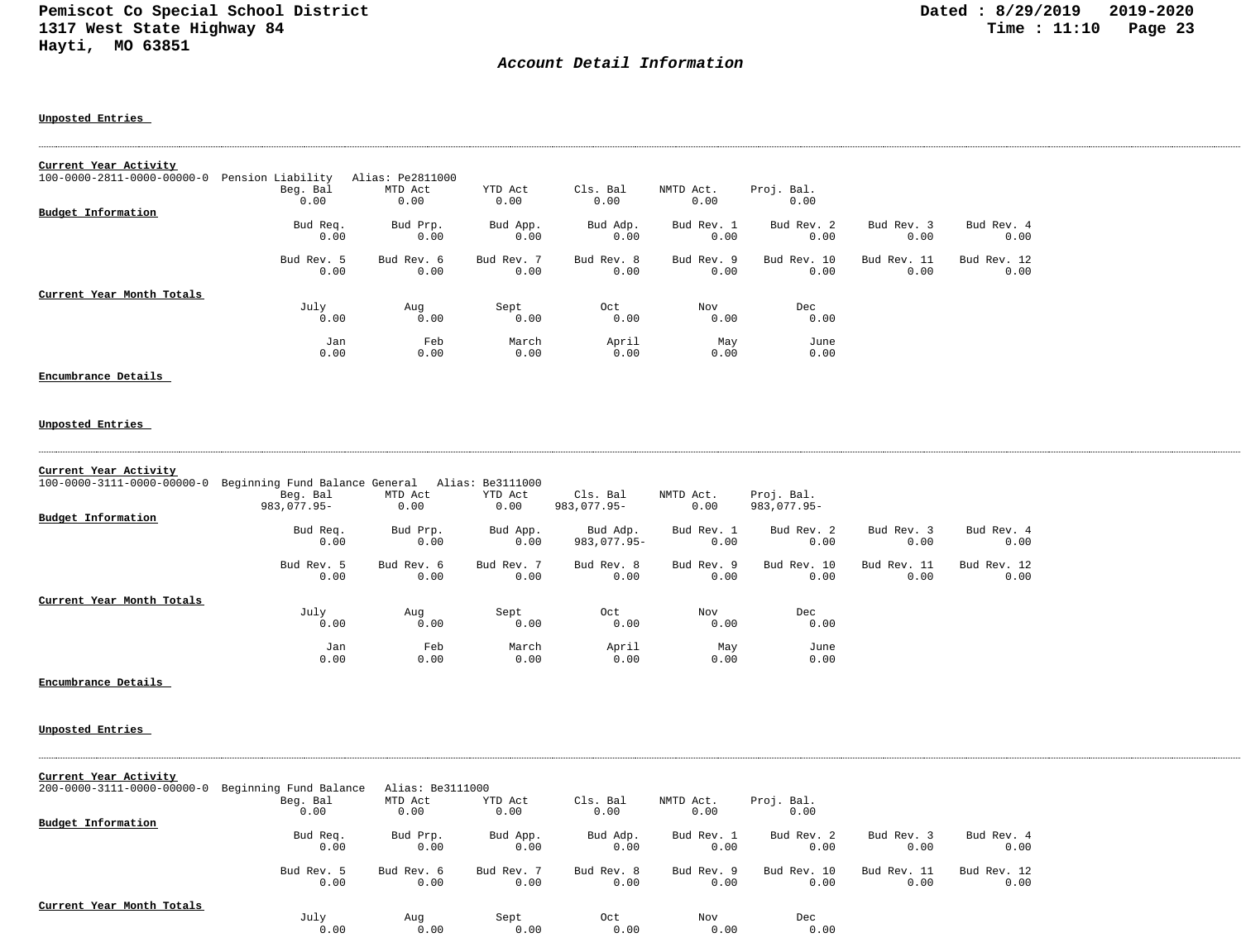## *Account Detail Information*

| Jan  | Feb  | March | April | May  | June |
|------|------|-------|-------|------|------|
| 0.00 | 0.00 | 0.00  | 0.00  | 0.00 | 0.00 |

#### **Encumbrance Details**

## **Unposted Entries**

| Current Year Activity      |                        |                  |            |               |            |               |             |             |  |
|----------------------------|------------------------|------------------|------------|---------------|------------|---------------|-------------|-------------|--|
| 300-0000-3111-0000-00000-0 | Beginning Fund Balance | Alias: Be3111000 |            |               |            |               |             |             |  |
|                            | Beg. Bal               | MTD Act          | YTD Act    | Cls. Bal      | NMTD Act.  | Proj. Bal.    |             |             |  |
|                            | 1,654,885.72-          | 0.00             | 0.00       | 1,654,885.72- | 0.00       | 1,654,885.72- |             |             |  |
| <b>Budget Information</b>  |                        |                  |            |               |            |               |             |             |  |
|                            | Bud Req.               | Bud Prp.         | Bud App.   | Bud Adp.      | Bud Rev. 1 | Bud Rev. 2    | Bud Rev. 3  | Bud Rev. 4  |  |
|                            | 0.00                   | 0.00             | 0.00       | 1,654,885.72- | 0.00       | 0.00          | 0.00        | 0.00        |  |
|                            | Bud Rev. 5             | Bud Rev. 6       | Bud Rev. 7 | Bud Rev. 8    | Bud Rev. 9 | Bud Rev. 10   | Bud Rev. 11 | Bud Rev. 12 |  |
|                            | 0.00                   | 0.00             | 0.00       | 0.00          | 0.00       | 0.00          | 0.00        | 0.00        |  |
| Current Year Month Totals  |                        |                  |            |               |            |               |             |             |  |
|                            | July                   | Aug              | Sept       | Oct           | Nov        | Dec           |             |             |  |
|                            | 0.00                   | 0.00             | 0.00       | 0.00          | 0.00       | 0.00          |             |             |  |
|                            | Jan                    | Feb              | March      | April         | May        | June          |             |             |  |
|                            | 0.00                   | 0.00             | 0.00       | 0.00          | 0.00       | 0.00          |             |             |  |

## **Encumbrance Details**

**Unposted Entries** 

| Current Year Activity      |                        |                  |            |             |            |             |             |             |
|----------------------------|------------------------|------------------|------------|-------------|------------|-------------|-------------|-------------|
| 400-0000-3111-0000-00000-0 | Beginning Fund Balance | Alias: Be3111000 |            |             |            |             |             |             |
|                            | Beg. Bal               | MTD Act          | YTD Act    | Cls. Bal    | NMTD Act.  | Proj. Bal.  |             |             |
|                            | 230,790.84-            | 0.00             | 0.00       | 230,790.84- | 0.00       | 230,790.84- |             |             |
| Budget Information         |                        |                  |            |             |            |             |             |             |
|                            | Bud Req.               | Bud Prp.         | Bud App.   | Bud Adp.    | Bud Rev. 1 | Bud Rev. 2  | Bud Rev. 3  | Bud Rev. 4  |
|                            | 0.00                   | 0.00             | 0.00       | 230,790.84- | 0.00       | 0.00        | 0.00        | 0.00        |
|                            | Bud Rev. 5             | Bud Rev. 6       | Bud Rev. 7 | Bud Rev. 8  | Bud Rev. 9 | Bud Rev. 10 | Bud Rev. 11 | Bud Rev. 12 |
|                            | 0.00                   | 0.00             | 0.00       | 0.00        | 0.00       | 0.00        | 0.00        | 0.00        |
| Current Year Month Totals  |                        |                  |            |             |            |             |             |             |
|                            | July                   | Aug              | Sept       | Oct         | Nov        | Dec         |             |             |
|                            | 0.00                   | 0.00             | 0.00       | 0.00        | 0.00       | 0.00        |             |             |
|                            | Jan                    | Feb              | March      | April       | May        | June        |             |             |
|                            | 0.00                   | 0.00             | 0.00       | 0.00        | 0.00       | 0.00        |             |             |

#### **Encumbrance Details**

#### **Unposted Entries**

| Current Year Activity      |                        |                  |            |               |            |               |             |             |
|----------------------------|------------------------|------------------|------------|---------------|------------|---------------|-------------|-------------|
| 600-0000-3111-0000-00000-0 | Beginning Fund Balance | Alias: Be3111000 |            |               |            |               |             |             |
|                            | Beg. Bal               | MTD Act          | YTD Act    | Cls. Bal      | NMTD Act.  | Proj. Bal.    |             |             |
|                            | $32,324.20-$           | 0.00             | 0.00       | $32.324.20 -$ | 0.00       | $32.324.20 -$ |             |             |
| Budget Information         |                        |                  |            |               |            |               |             |             |
|                            | Bud Req.               | Bud Prp.         | Bud App.   | Bud Adp.      | Bud Rev. 1 | Bud Rev. 2    | Bud Rev. 3  | Bud Rev. 4  |
|                            | 0.00                   | 0.00             | 0.00       | $32,324.20-$  | 0.00       | 0.00          | 0.00        | 0.00        |
|                            | Bud Rev. 5             | Bud Rev. 6       | Bud Rev. 7 | Bud Rev. 8    | Bud Rev. 9 | Bud Rev. 10   | Bud Rev. 11 | Bud Rev. 12 |
|                            | 0.00                   | 0.00             | 0.00       | 0.00          | 0.00       | 0.00          | 0.00        | 0.00        |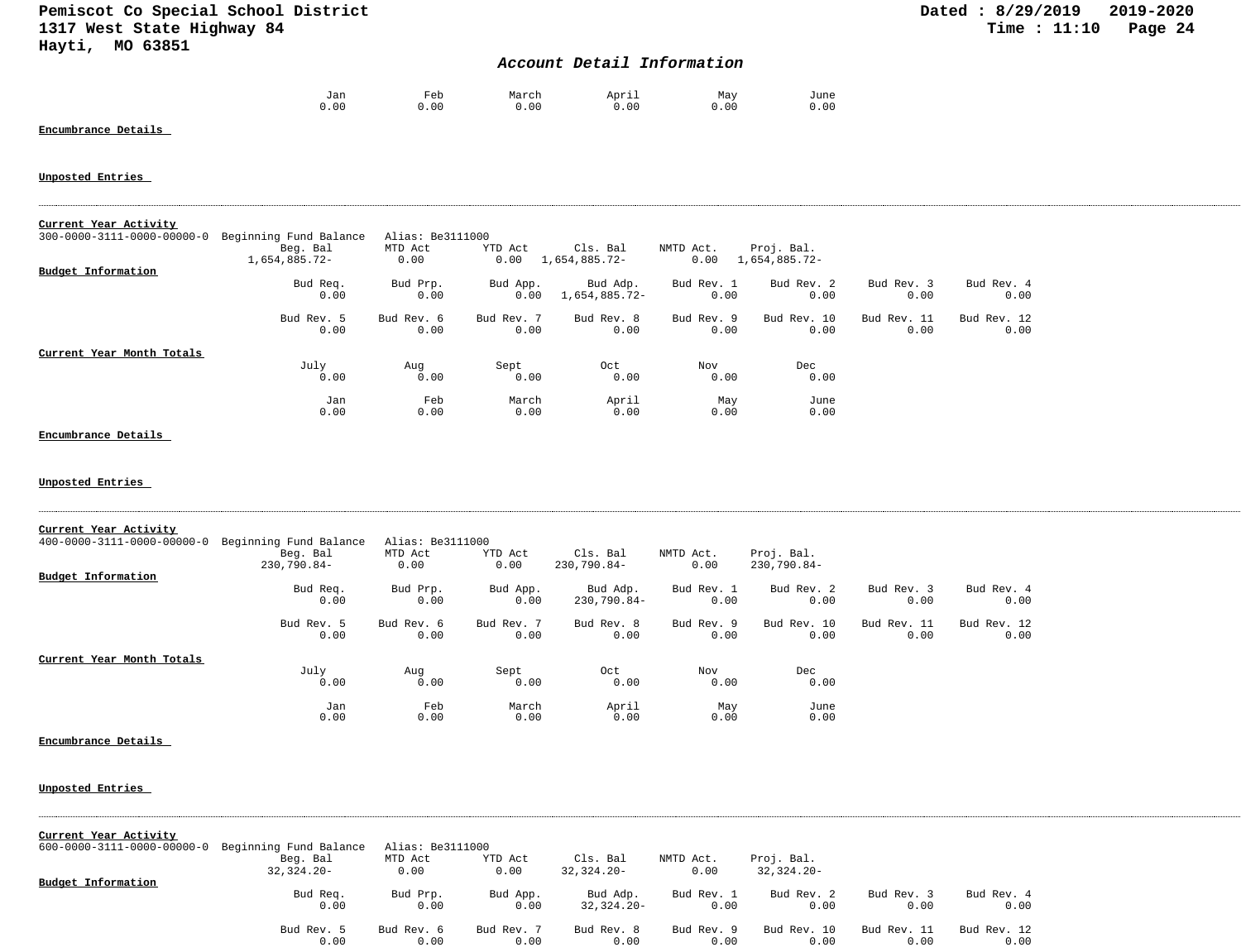## *Account Detail Information*

| Current Year Month Totals |      |      |       |       |      |      |
|---------------------------|------|------|-------|-------|------|------|
|                           | July | Aug  | Sept  | 0ct   | Nov  | Dec  |
|                           | 0.00 | 0.00 | 0.00  | 0.00  | 0.00 | 0.00 |
|                           | Jan  | Feb  | March | April | May  | June |
|                           | 0.00 | 0.00 | 0.00  | 0.00  | 0.00 | 0.00 |

## **Encumbrance Details**

#### **Unposted Entries**

#### **Current Year Activity**

| 100-0000-3112-0000-00000-0 Ending Fund Balance |            | Alias: En3112000 |            |            |            |             |             |             |
|------------------------------------------------|------------|------------------|------------|------------|------------|-------------|-------------|-------------|
|                                                | Beg. Bal   | MTD Act          | YTD Act    | Cls. Bal   | NMTD Act.  | Proj. Bal.  |             |             |
|                                                | 0.00       | 0.00             | 0.00       | 0.00       | 0.00       | 0.00        |             |             |
| Budget Information                             |            |                  |            |            |            |             |             |             |
|                                                | Bud Req.   | Bud Prp.         | Bud App.   | Bud Adp.   | Bud Rev. 1 | Bud Rev. 2  | Bud Rev. 3  | Bud Rev. 4  |
|                                                | 0.00       | 0.00             | 0.00       | 0.00       | 0.00       | 0.00        | 0.00        | 0.00        |
|                                                | Bud Rev. 5 | Bud Rev. 6       | Bud Rev. 7 | Bud Rev. 8 | Bud Rev. 9 | Bud Rev. 10 | Bud Rev. 11 | Bud Rev. 12 |
|                                                | 0.00       | 0.00             | 0.00       | 0.00       | 0.00       | 0.00        | 0.00        | 0.00        |
| Current Year Month Totals                      |            |                  |            |            |            |             |             |             |
|                                                | July       | Aug              | Sept       | Oct        | Nov        | Dec         |             |             |
|                                                | 0.00       | 0.00             | 0.00       | 0.00       | 0.00       | 0.00        |             |             |
|                                                | Jan        | Feb              | March      | April      | May        | June        |             |             |
|                                                | 0.00       | 0.00             | 0.00       | 0.00       | 0.00       | 0.00        |             |             |

**Encumbrance Details** 

### **Unposted Entries**

| Current Year Activity      |                                     |            |            |            |            |             |             |             |
|----------------------------|-------------------------------------|------------|------------|------------|------------|-------------|-------------|-------------|
| 100-0000-3119-0020-00000-0 | Zero Teachers Fund from Fund 100 to |            | Alias:     |            |            |             |             |             |
|                            | Beg. Bal                            | MTD Act    | YTD Act    | Cls. Bal   | NMTD Act.  | Proj. Bal.  |             |             |
|                            | 0.00                                | 0.00       | 0.00       | 0.00       | 0.00       | 0.00        |             |             |
| Budget Information         |                                     |            |            |            |            |             |             |             |
|                            | Bud Req.                            | Bud Prp.   | Bud App.   | Bud Adp.   | Bud Rev. 1 | Bud Rev. 2  | Bud Rev. 3  | Bud Rev. 4  |
|                            | 0.00                                | 0.00       | 0.00       | 0.00       | 0.00       | 0.00        | 0.00        | 0.00        |
|                            | Bud Rev. 5                          | Bud Rev. 6 | Bud Rev. 7 | Bud Rev. 8 | Bud Rev. 9 | Bud Rev. 10 | Bud Rev. 11 | Bud Rev. 12 |
|                            | 0.00                                | 0.00       | 0.00       | 0.00       | 0.00       | 0.00        | 0.00        | 0.00        |
| Current Year Month Totals  |                                     |            |            |            |            |             |             |             |
|                            | July                                | Aug        | Sept       | Oct        | Nov        | Dec         |             |             |
|                            | 0.00                                | 0.00       | 0.00       | 0.00       | 0.00       | 0.00        |             |             |
|                            | Jan                                 | Feb        | March      | April      | May        | June        |             |             |
|                            | 0.00                                | 0.00       | 0.00       | 0.00       | 0.00       | 0.00        |             |             |

#### **Encumbrance Details**

| Current Year Activity                                                 |          |         |         |          |      |                      |  |  |  |
|-----------------------------------------------------------------------|----------|---------|---------|----------|------|----------------------|--|--|--|
| 100-0000-3119-0040-00000-0 Capital Projects Transportation Trs Alias: |          |         |         |          |      |                      |  |  |  |
|                                                                       | Beg. Bal | MTD Act | YTD Act | Cls. Bal |      | NMTD Act. Proj. Bal. |  |  |  |
|                                                                       | 0.00     | 0.00    | 0.00    | 0.00     | 0.00 |                      |  |  |  |
| Budget Information                                                    |          |         |         |          |      |                      |  |  |  |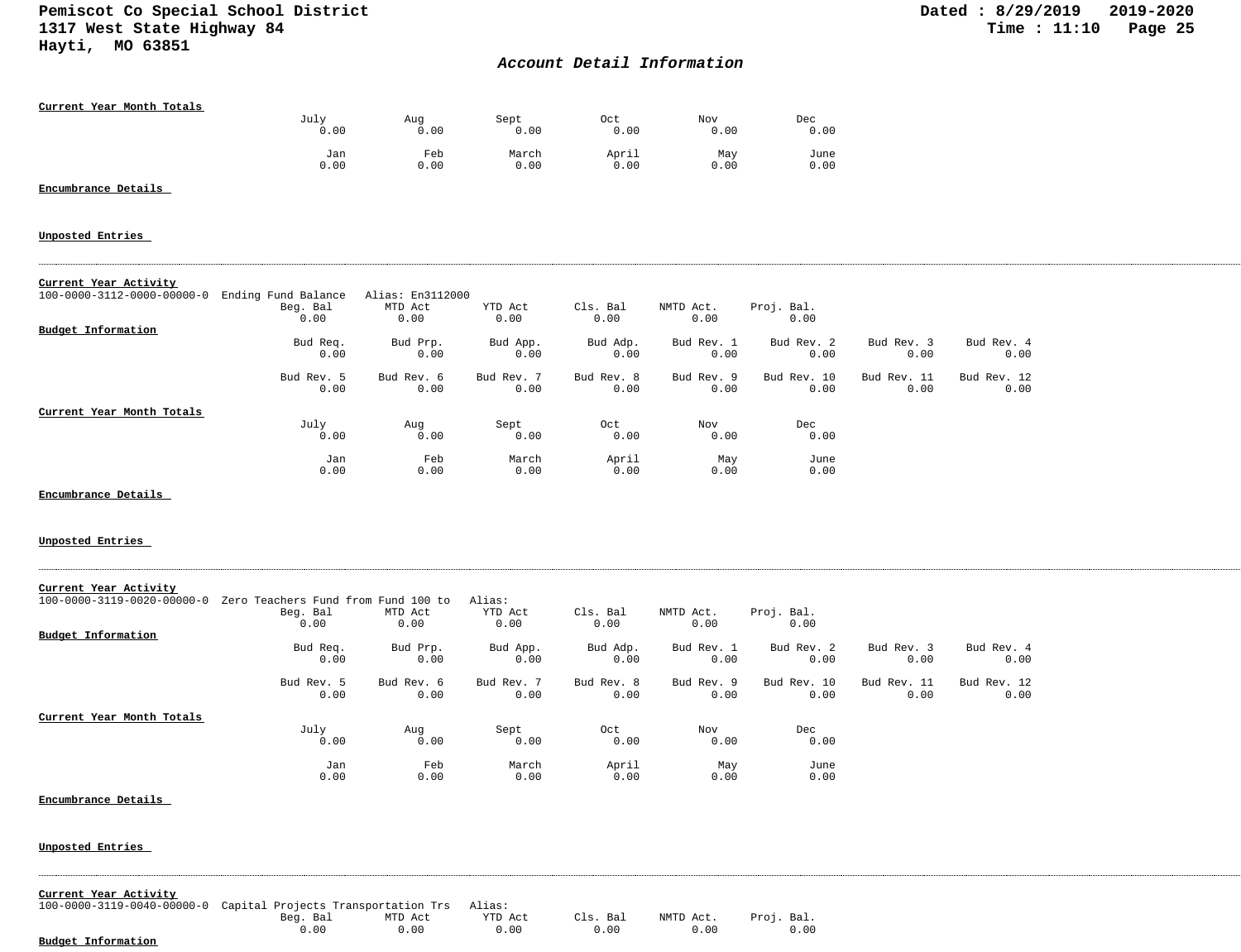## *Account Detail Information*

|                           | Bud Req.<br>0.00   | Bud Prp.<br>0.00   | Bud App.<br>0.00   | Bud Adp.<br>0.00   | Bud Rev. 1<br>0.00 | Bud Rev. 2<br>0.00  | Bud Rev. 3<br>0.00  | Bud Rev. 4<br>0.00  |
|---------------------------|--------------------|--------------------|--------------------|--------------------|--------------------|---------------------|---------------------|---------------------|
|                           | Bud Rev. 5<br>0.00 | Bud Rev. 6<br>0.00 | Bud Rev. 7<br>0.00 | Bud Rev. 8<br>0.00 | Bud Rev. 9<br>0.00 | Bud Rev. 10<br>0.00 | Bud Rev. 11<br>0.00 | Bud Rev. 12<br>0.00 |
| Current Year Month Totals |                    |                    |                    |                    |                    |                     |                     |                     |
|                           | July               | Aug                | Sept               | Oct                | Nov                | Dec                 |                     |                     |
|                           | 0.00               | 0.00               | 0.00               | 0.00               | 0.00               | 0.00                |                     |                     |
|                           | Jan                | Feb                | March              | April              | May                | June                |                     |                     |
|                           | 0.00               | 0.00               | 0.00               | 0.00               | 0.00               | 0.00                |                     |                     |
| Encumbrance Details       |                    |                    |                    |                    |                    |                     |                     |                     |

#### **Unposted Entries**

| Current Year Activity      |                         |            |            |            |            |             |             |             |
|----------------------------|-------------------------|------------|------------|------------|------------|-------------|-------------|-------------|
| 100-0000-3119-0050-00000-0 | Area Voc Tech Trsf from | Alias:     |            |            |            |             |             |             |
|                            | Beg. Bal                | MTD Act    | YTD Act    | Cls. Bal   | NMTD Act.  | Proj. Bal.  |             |             |
|                            | 0.00                    | 0.00       | 0.00       | 0.00       | 0.00       | 0.00        |             |             |
| Budget Information         |                         |            |            |            |            |             |             |             |
|                            | Bud Req.                | Bud Prp.   | Bud App.   | Bud Adp.   | Bud Rev. 1 | Bud Rev. 2  | Bud Rev. 3  | Bud Rev. 4  |
|                            | 0.00                    | 0.00       | 0.00       | 0.00       | 0.00       | 0.00        | 0.00        | 0.00        |
|                            | Bud Rev. 5              | Bud Rev. 6 | Bud Rev. 7 | Bud Rev. 8 | Bud Rev. 9 | Bud Rev. 10 | Bud Rev. 11 | Bud Rev. 12 |
|                            | 0.00                    | 0.00       | 0.00       | 0.00       | 0.00       | 0.00        | 0.00        | 0.00        |
| Current Year Month Totals  |                         |            |            |            |            |             |             |             |
|                            | July                    | Aug        | Sept       | Oct        | Nov        | Dec         |             |             |
|                            | 0.00                    | 0.00       | 0.00       | 0.00       | 0.00       | 0.00        |             |             |
|                            | Jan                     | Feb        | March      | April      | May        | June        |             |             |
|                            | 0.00                    | 0.00       | 0.00       | 0.00       | 0.00       | 0.00        |             |             |

#### **Encumbrance Details**

#### **Unposted Entries**

| Current Year Activity      |                      |            |            |            |            |             |             |             |
|----------------------------|----------------------|------------|------------|------------|------------|-------------|-------------|-------------|
| 100-0000-3119-0060-00000-0 | Grant Match Transfer | Alias:     |            |            |            |             |             |             |
|                            | Beg. Bal             | MTD Act    | YTD Act    | Cls. Bal   | NMTD Act.  | Proj. Bal.  |             |             |
|                            | 0.00                 | 0.00       | 0.00       | 0.00       | 0.00       | 0.00        |             |             |
| Budget Information         |                      |            |            |            |            |             |             |             |
|                            | Bud Req.             | Bud Prp.   | Bud App.   | Bud Adp.   | Bud Rev. 1 | Bud Rev. 2  | Bud Rev. 3  | Bud Rev. 4  |
|                            | 0.00                 | 0.00       | 0.00       | 0.00       | 0.00       | 0.00        | 0.00        | 0.00        |
|                            | Bud Rev. 5           | Bud Rev. 6 | Bud Rev. 7 | Bud Rev. 8 | Bud Rev. 9 | Bud Rev. 10 | Bud Rev. 11 | Bud Rev. 12 |
|                            | 0.00                 | 0.00       | 0.00       | 0.00       | 0.00       | 0.00        | 0.00        | 0.00        |
| Current Year Month Totals  |                      |            |            |            |            |             |             |             |
|                            | July                 | Aug        | Sept       | Oct        | Nov        | Dec         |             |             |
|                            | 0.00                 | 0.00       | 0.00       | 0.00       | 0.00       | 0.00        |             |             |
|                            | Jan                  | Feb        | March      | April      | May        | June        |             |             |
|                            | 0.00                 | 0.00       | 0.00       | 0.00       | 0.00       | 0.00        |             |             |

**Encumbrance Details**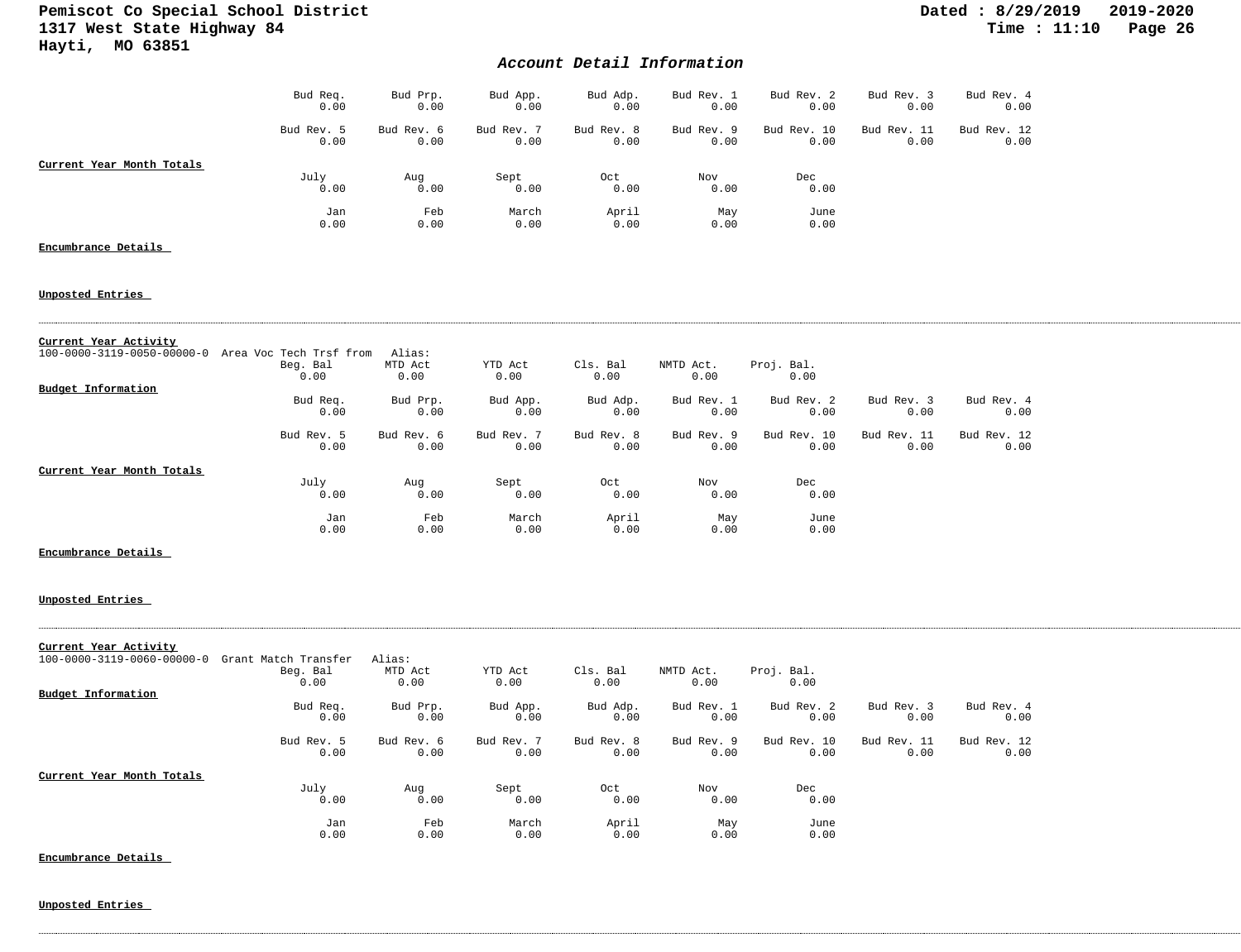## *Account Detail Information*

| Current Year Activity      |                          |            |            |            |            |             |             |             |
|----------------------------|--------------------------|------------|------------|------------|------------|-------------|-------------|-------------|
| 100-0000-3119-0100-00000-0 | GTB/Line 1 Transfer From | Alias:     |            |            |            |             |             |             |
|                            | Beg. Bal                 | MTD Act    | YTD Act    | Cls. Bal   | NMTD Act.  | Proj. Bal.  |             |             |
|                            | 0.00                     | 0.00       | 0.00       | 0.00       | 0.00       | 0.00        |             |             |
| Budget Information         |                          |            |            |            |            |             |             |             |
|                            | Bud Req.                 | Bud Prp.   | Bud App.   | Bud Adp.   | Bud Rev. 1 | Bud Rev. 2  | Bud Rev. 3  | Bud Rev. 4  |
|                            | 0.00                     | 0.00       | 0.00       | 0.00       | 0.00       | 0.00        | 0.00        | 0.00        |
|                            | Bud Rev. 5               | Bud Rev. 6 | Bud Rev. 7 | Bud Rev. 8 | Bud Rev. 9 | Bud Rev. 10 | Bud Rev. 11 | Bud Rev. 12 |
|                            | 0.00                     | 0.00       | 0.00       | 0.00       | 0.00       | 0.00        | 0.00        | 0.00        |
| Current Year Month Totals  |                          |            |            |            |            |             |             |             |
|                            | July                     | Aug        | Sept       | Oct        | Nov        | Dec         |             |             |
|                            | 0.00                     | 0.00       | 0.00       | 0.00       | 0.00       | 0.00        |             |             |
|                            | Jan                      | Feb        | March      | April      | May        | June        |             |             |
|                            | 0.00                     | 0.00       | 0.00       | 0.00       | 0.00       | 0.00        |             |             |

### **Encumbrance Details**

### **Unposted Entries**

| Current Year Activity      |                           |            |            |            |            |             |             |             |
|----------------------------|---------------------------|------------|------------|------------|------------|-------------|-------------|-------------|
| 200-0000-3119-1020-00000-0 | Transer Zero Teacher Fund | Alias:     |            |            |            |             |             |             |
|                            | Beg. Bal                  | MTD Act    | YTD Act    | Cls. Bal   | NMTD Act.  | Proj. Bal.  |             |             |
|                            | 0.00                      | 0.00       | 0.00       | 0.00       | 0.00       | 0.00        |             |             |
| Budget Information         |                           |            |            |            |            |             |             |             |
|                            | Bud Req.                  | Bud Prp.   | Bud App.   | Bud Adp.   | Bud Rev. 1 | Bud Rev. 2  | Bud Rev. 3  | Bud Rev. 4  |
|                            | 0.00                      | 0.00       | 0.00       | 0.00       | 0.00       | 0.00        | 0.00        | 0.00        |
|                            | Bud Rev. 5                | Bud Rev. 6 | Bud Rev. 7 | Bud Rev. 8 | Bud Rev. 9 | Bud Rev. 10 | Bud Rev. 11 | Bud Rev. 12 |
|                            | 0.00                      | 0.00       | 0.00       | 0.00       | 0.00       | 0.00        | 0.00        | 0.00        |
| Current Year Month Totals  |                           |            |            |            |            |             |             |             |
|                            | July                      | Aug        | Sept       | Oct        | Nov        | Dec         |             |             |
|                            | 0.00                      | 0.00       | 0.00       | 0.00       | 0.00       | 0.00        |             |             |
|                            | Jan                       | Feb        | March      | April      | May        | June        |             |             |
|                            | 0.00                      | 0.00       | 0.00       | 0.00       | 0.00       | 0.00        |             |             |

#### **Encumbrance Details**

## **Unposted Entries**

| Current Year Activity      |                      |            |            |            |            |             |             |             |
|----------------------------|----------------------|------------|------------|------------|------------|-------------|-------------|-------------|
| 400-0000-3119-1040-00000-0 | Transportaion Trasfr | Alias:     |            |            |            |             |             |             |
|                            | Beg. Bal             | MTD Act    | YTD Act    | Cls. Bal   | NMTD Act.  | Proj. Bal.  |             |             |
|                            | 0.00                 | 0.00       | 0.00       | 0.00       | 0.00       | 0.00        |             |             |
| Budget Information         |                      |            |            |            |            |             |             |             |
|                            | Bud Req.             | Bud Prp.   | Bud App.   | Bud Adp.   | Bud Rev. 1 | Bud Rev. 2  | Bud Rev. 3  | Bud Rev. 4  |
|                            | 0.00                 | 0.00       | 0.00       | 0.00       | 0.00       | 0.00        | 0.00        | 0.00        |
|                            | Bud Rev. 5           | Bud Rev. 6 | Bud Rev. 7 | Bud Rev. 8 | Bud Rev. 9 | Bud Rev. 10 | Bud Rev. 11 | Bud Rev. 12 |
|                            | 0.00                 | 0.00       | 0.00       | 0.00       | 0.00       | 0.00        | 0.00        | 0.00        |
| Current Year Month Totals  |                      |            |            |            |            |             |             |             |
|                            | July                 | Aug        | Sept       | Oct        | Nov        | Dec         |             |             |
|                            | 0.00                 | 0.00       | 0.00       | 0.00       | 0.00       | 0.00        |             |             |
|                            | Jan                  | Feb        | March      | April      | May        | June        |             |             |
|                            | 0.00                 | 0.00       | 0.00       | 0.00       | 0.00       | 0.00        |             |             |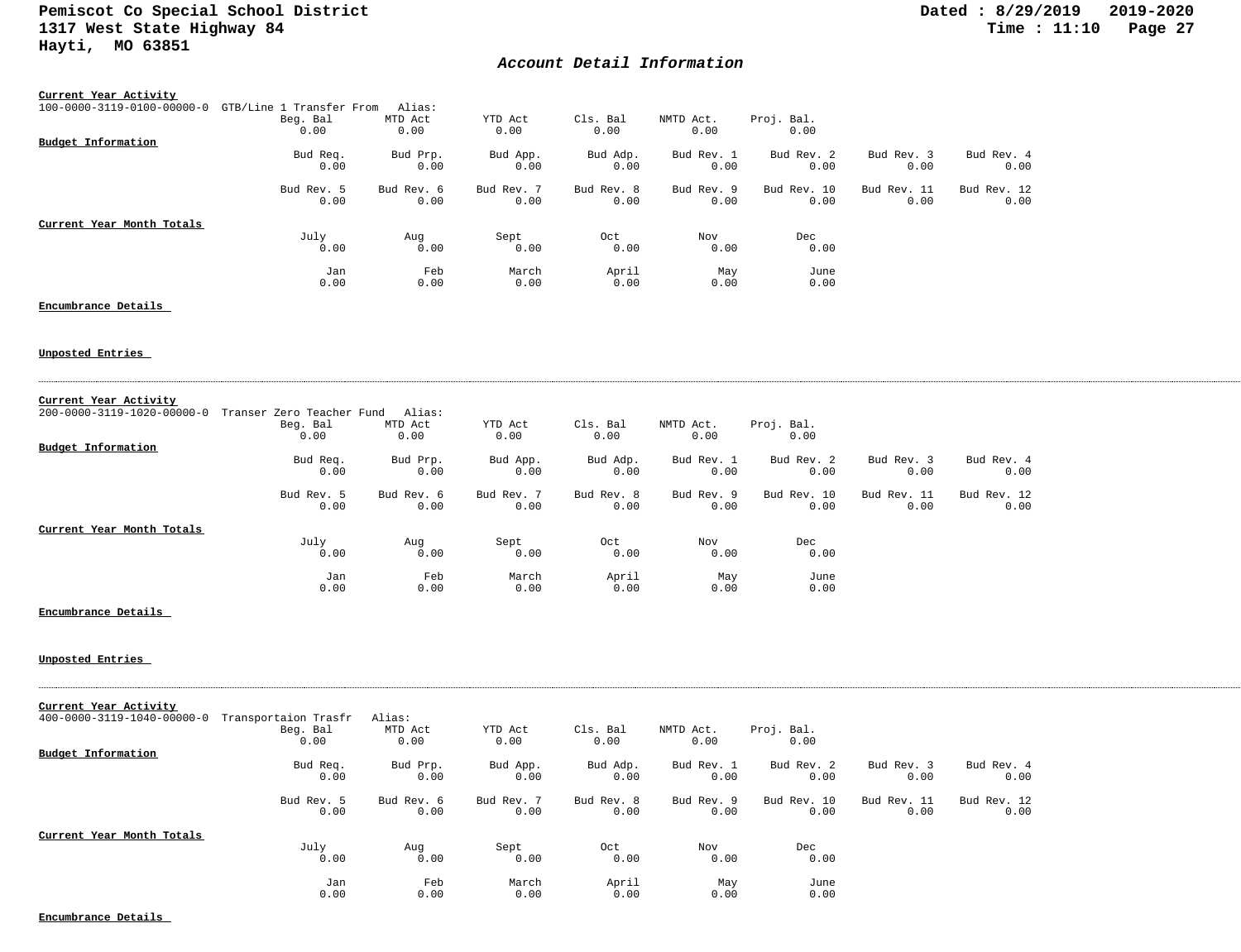## *Account Detail Information*

**Unposted Entries** 

| Current Year Activity      |                         |            |            |            |            |             |             |             |
|----------------------------|-------------------------|------------|------------|------------|------------|-------------|-------------|-------------|
| 400-0000-3119-1050-00000-0 | Voc Tech School Trst to | Alias:     |            |            |            |             |             |             |
|                            | Beg. Bal                | MTD Act    | YTD Act    | Cls. Bal   | NMTD Act.  | Proj. Bal.  |             |             |
|                            | 0.00                    | 0.00       | 0.00       | 0.00       | 0.00       | 0.00        |             |             |
| Budget Information         |                         |            |            |            |            |             |             |             |
|                            | Bud Req.                | Bud Prp.   | Bud App.   | Bud Adp.   | Bud Rev. 1 | Bud Rev. 2  | Bud Rev. 3  | Bud Rev. 4  |
|                            | 0.00                    | 0.00       | 0.00       | 0.00       | 0.00       | 0.00        | 0.00        | 0.00        |
|                            | Bud Rev. 5              | Bud Rev. 6 | Bud Rev. 7 | Bud Rev. 8 | Bud Rev. 9 | Bud Rev. 10 | Bud Rev. 11 | Bud Rev. 12 |
|                            | 0.00                    | 0.00       | 0.00       | 0.00       | 0.00       | 0.00        | 0.00        | 0.00        |
| Current Year Month Totals  |                         |            |            |            |            |             |             |             |
|                            | July                    | Aug        | Sept       | Oct        | Nov        | Dec         |             |             |
|                            | 0.00                    | 0.00       | 0.00       | 0.00       | 0.00       | 0.00        |             |             |
|                            | Jan                     | Feb        | March      | April      | May        | June        |             |             |
|                            | 0.00                    | 0.00       | 0.00       | 0.00       | 0.00       | 0.00        |             |             |

**Encumbrance Details** 

#### **Unposted Entries**

|  | Current Year Activity |
|--|-----------------------|
|  |                       |

| 400-0000-3119-1060-00000-0 | Grant Match Transfer | Alias:     |            |            |            |             |             |             |
|----------------------------|----------------------|------------|------------|------------|------------|-------------|-------------|-------------|
|                            | Beg. Bal             | MTD Act    | YTD Act    | Cls. Bal   | NMTD Act.  | Proj. Bal.  |             |             |
|                            | 0.00                 | 0.00       | 0.00       | 0.00       | 0.00       | 0.00        |             |             |
| Budget Information         |                      |            |            |            |            |             |             |             |
|                            | Bud Req.             | Bud Prp.   | Bud App.   | Bud Adp.   | Bud Rev. 1 | Bud Rev. 2  | Bud Rev. 3  | Bud Rev. 4  |
|                            | 0.00                 | 0.00       | 0.00       | 0.00       | 0.00       | 0.00        | 0.00        | 0.00        |
|                            | Bud Rev. 5           | Bud Rev. 6 | Bud Rev. 7 | Bud Rev. 8 | Bud Rev. 9 | Bud Rev. 10 | Bud Rev. 11 | Bud Rev. 12 |
|                            | 0.00                 | 0.00       | 0.00       | 0.00       | 0.00       | 0.00        | 0.00        | 0.00        |
| Current Year Month Totals  |                      |            |            |            |            |             |             |             |
|                            | July                 | Aug        | Sept       | Oct        | Nov        | Dec         |             |             |
|                            | 0.00                 | 0.00       | 0.00       | 0.00       | 0.00       | 0.00        |             |             |
|                            | Jan                  | Feb        | March      | April      | May        | June        |             |             |
|                            | 0.00                 | 0.00       | 0.00       | 0.00       | 0.00       | 0.00        |             |             |

**Encumbrance Details** 

#### **Unposted Entries**

| Current Year Activity      |                        |            |            |            |            |             |             |             |
|----------------------------|------------------------|------------|------------|------------|------------|-------------|-------------|-------------|
| 400-0000-3119-1100-00000-0 | Transfer Fund Accounts | Alias:     |            |            |            |             |             |             |
|                            | Beg. Bal               | MTD Act    | YTD Act    | Cls. Bal   | NMTD Act.  | Proj. Bal.  |             |             |
|                            | 0.00                   | 0.00       | 0.00       | 0.00       | 0.00       | 0.00        |             |             |
| Budget Information         |                        |            |            |            |            |             |             |             |
|                            | Bud Req.               | Bud Prp.   | Bud App.   | Bud Adp.   | Bud Rev. 1 | Bud Rev. 2  | Bud Rev. 3  | Bud Rev. 4  |
|                            | 0.00                   | 0.00       | 0.00       | 0.00       | 0.00       | 0.00        | 0.00        | 0.00        |
|                            | Bud Rev. 5             | Bud Rev. 6 | Bud Rev. 7 | Bud Rev. 8 | Bud Rev. 9 | Bud Rev. 10 | Bud Rev. 11 | Bud Rev. 12 |
|                            | 0.00                   | 0.00       | 0.00       | 0.00       | 0.00       | 0.00        | 0.00        | 0.00        |
| Current Year Month Totals  |                        |            |            |            |            |             |             |             |
|                            | July                   | Aug        | Sept       | Oct        | Nov        | Dec         |             |             |
|                            | 0.00                   | 0.00       | 0.00       | 0.00       | 0.00       | 0.00        |             |             |
|                            | Jan                    | Feb        | March      | April      | May        | June        |             |             |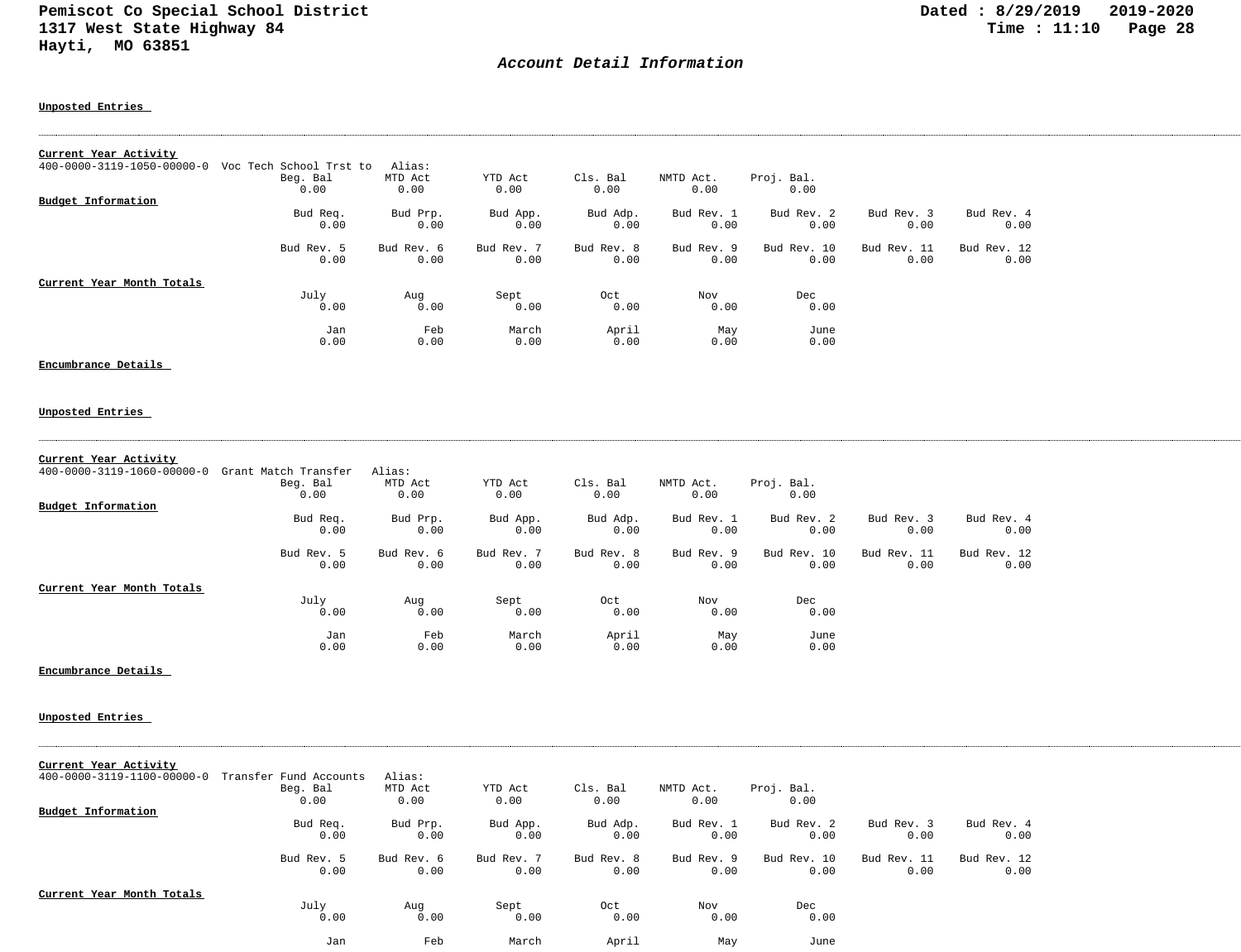## *Account Detail Information*

| ი.იი | 0.00 | 0.00 | 0.00 | 0.00 | 0.00 |
|------|------|------|------|------|------|
|      |      |      |      |      |      |

## **Encumbrance Details**

#### **Unposted Entries**

| Current Year Activity                  |                                       |            |            |            |            |             |             |             |
|----------------------------------------|---------------------------------------|------------|------------|------------|------------|-------------|-------------|-------------|
| $100 - 0000 - 3321 - 0000 - 00000 - 0$ | Casualty/Loss Clearing Account Alias: |            |            |            |            |             |             |             |
|                                        | Beg. Bal                              | MTD Act    | YTD Act    | Cls. Bal   | NMTD Act.  | Proj. Bal.  |             |             |
|                                        | 0.00                                  | 0.00       | 0.00       | 0.00       | 0.00       | 0.00        |             |             |
| Budget Information                     |                                       |            |            |            |            |             |             |             |
|                                        | Bud Req.                              | Bud Prp.   | Bud App.   | Bud Adp.   | Bud Rev. 1 | Bud Rev. 2  | Bud Rev. 3  | Bud Rev. 4  |
|                                        | 0.00                                  | 0.00       | 0.00       | 0.00       | 0.00       | 0.00        | 0.00        | 0.00        |
|                                        | Bud Rev. 5                            | Bud Rev. 6 | Bud Rev. 7 | Bud Rev. 8 | Bud Rev. 9 | Bud Rev. 10 | Bud Rev. 11 | Bud Rev. 12 |
|                                        | 0.00                                  | 0.00       | 0.00       | 0.00       | 0.00       | 0.00        | 0.00        | 0.00        |
| Current Year Month Totals              |                                       |            |            |            |            |             |             |             |
|                                        | July                                  | Aug        | Sept       | Oct        | Nov        | Dec         |             |             |
|                                        | 0.00                                  | 0.00       | 0.00       | 0.00       | 0.00       | 0.00        |             |             |
|                                        | Jan                                   | Feb        | March      | April      | May        | June        |             |             |
|                                        | 0.00                                  | 0.00       | 0.00       | 0.00       | 0.00       | 0.00        |             |             |

# **Encumbrance Details**

| Current Year Activity<br>100-0000-4110-0000-00000-0 Fund Balance for Encumbranc Alias: Fu4110000 |                                                                 |                    |                    |                    |                    |                     |                     |                     |  |
|--------------------------------------------------------------------------------------------------|-----------------------------------------------------------------|--------------------|--------------------|--------------------|--------------------|---------------------|---------------------|---------------------|--|
|                                                                                                  | Beg. Bal                                                        | MTD Act            | YTD Act            | Cls. Bal           | NMTD Act.          | Proj. Bal.          |                     |                     |  |
|                                                                                                  | 0.00                                                            | 0.00               | 0.00               | 0.00               | 0.00               | 0.00                |                     |                     |  |
| Budget Information                                                                               |                                                                 |                    |                    |                    |                    |                     |                     |                     |  |
|                                                                                                  | Bud Req.<br>0.00                                                | Bud Prp.<br>0.00   | Bud App.<br>0.00   | Bud Adp.<br>0.00   | Bud Rev. 1<br>0.00 | Bud Rev. 2<br>0.00  | Bud Rev. 3<br>0.00  | Bud Rev. 4<br>0.00  |  |
|                                                                                                  | Bud Rev. 5<br>0.00                                              | Bud Rev. 6<br>0.00 | Bud Rev. 7<br>0.00 | Bud Rev. 8<br>0.00 | Bud Rev. 9<br>0.00 | Bud Rev. 10<br>0.00 | Bud Rev. 11<br>0.00 | Bud Rev. 12<br>0.00 |  |
| Current Year Month Totals                                                                        |                                                                 |                    |                    |                    |                    |                     |                     |                     |  |
|                                                                                                  | July<br>0.00                                                    | Aug<br>0.00        | Sept<br>0.00       | Oct<br>0.00        | Nov<br>0.00        | Dec<br>0.00         |                     |                     |  |
|                                                                                                  |                                                                 |                    |                    |                    |                    |                     |                     |                     |  |
|                                                                                                  | Jan<br>0.00                                                     | Feb<br>0.00        | March<br>0.00      | April<br>0.00      | May<br>0.00        | June<br>0.00        |                     |                     |  |
| Encumbrance Details                                                                              |                                                                 |                    |                    |                    |                    |                     |                     |                     |  |
| Unposted Entries                                                                                 |                                                                 |                    |                    |                    |                    |                     |                     |                     |  |
| Current Year Activity                                                                            |                                                                 |                    |                    |                    |                    |                     |                     |                     |  |
| $200 - 0000 - 6241 - 0000 - 00000 - 0$                                                           | Revenue Accounts / Group Health/Dental/Life In Alias: Gr6241000 |                    |                    |                    |                    |                     |                     |                     |  |
|                                                                                                  | Beg. Bal                                                        | MTD Act            | YTD Act            | Cls. Bal           | NMTD Act.          | Proj. Bal.          |                     |                     |  |
|                                                                                                  | 0.00                                                            | 0.00               | 0.00               | 0.00               | 0.00               | 0.00                |                     |                     |  |
| Budget Information                                                                               |                                                                 |                    |                    |                    |                    |                     |                     |                     |  |
|                                                                                                  | Bud Req.<br>0.00                                                | Bud Prp.<br>0.00   | Bud App.<br>0.00   | Bud Adp.<br>0.00   | Bud Rev. 1<br>0.00 | Bud Rev. 2<br>0.00  | Bud Rev. 3<br>0.00  | Bud Rev. 4<br>0.00  |  |
|                                                                                                  | Bud Rev. 5<br>0.00                                              | Bud Rev. 6<br>0.00 | Bud Rev. 7<br>0.00 | Bud Rev. 8<br>0.00 | Bud Rev. 9<br>0.00 | Bud Rev. 10<br>0.00 | Bud Rev. 11<br>0.00 | Bud Rev. 12<br>0.00 |  |